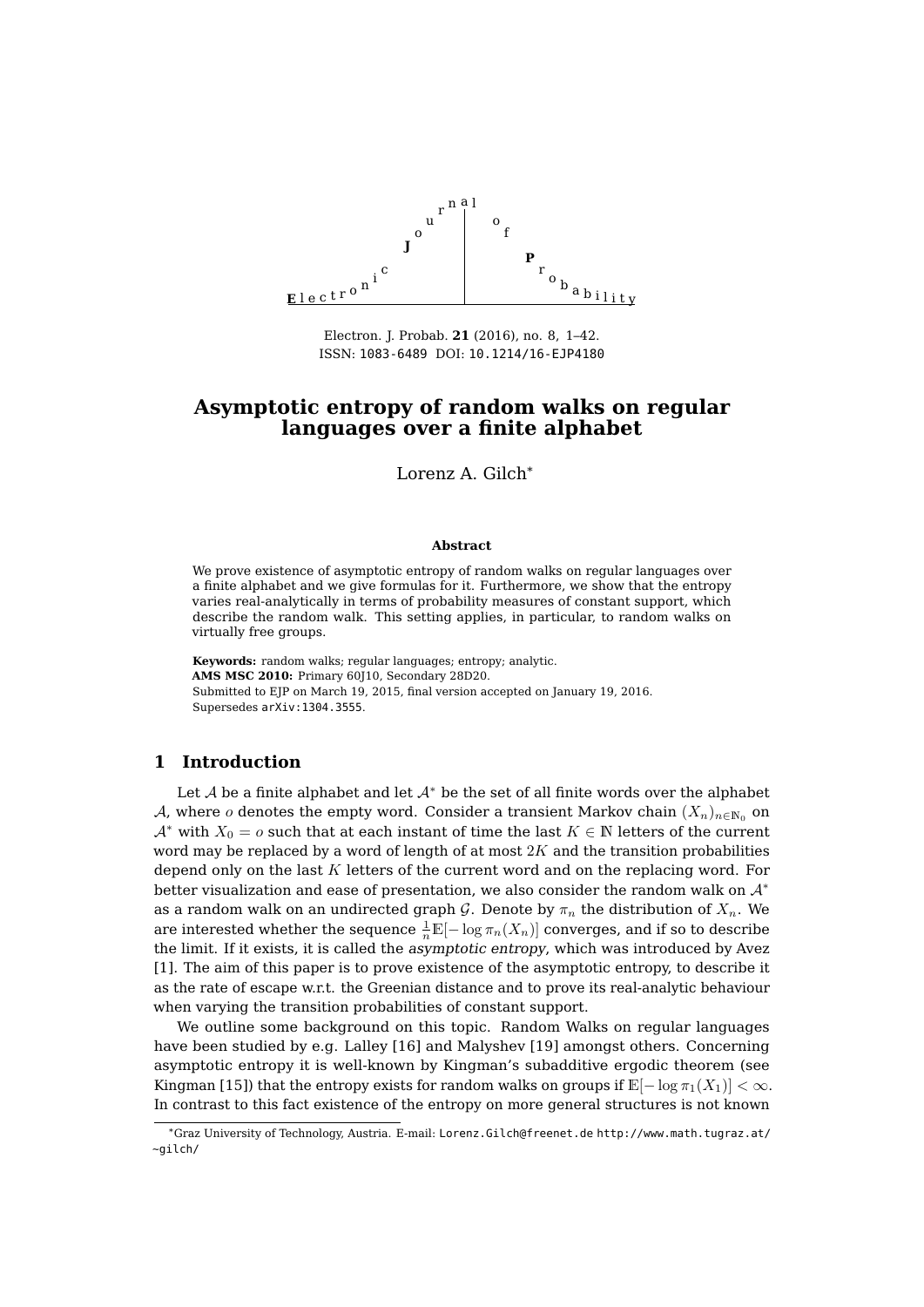a priori. In our setting we are not able to apply the subadditive ergodic theorem since we neither have subadditivity nor a global composition law of words if the random walk is performed on a proper subset of  $\mathcal{A}^*$  (that is, not every word  $w\in\mathcal{A}^*$  can be reached from  $o$  with positive probability). This forces us to use other techniques like generating functions techniques. These generating functions are power series with probabilities as coefficients, which describe the characteristic behaviour of the underlying random walks. The technique of our proof of existence of the entropy was motivated by Benjamini and Peres [\[2\]](#page-41-5), where it is shown that for random walks on groups the entropy equals the rate of escape w.r.t. the Greenian distance; compare also with Blachère, Haïssinsky and Mathieu [\[3\]](#page-41-6). In particular, we will also show that the asymptotic entropy  $h$  is the rate of escape w.r.t. a distance function in terms of Green functions, which in turn yields that  $h$ is also the rate of escape w.r.t. the Greenian distance. Moreover, we prove convergence in probability and convergence in  $L_1$  of the sequence  $-\frac{1}{n}\log\pi_n(X_n)$  to  $h$ , and we show also that  $h$  can be computed along almost every sample path as the limes inferior of the aforementioned sequence. The question of almost sure convergence of  $-\frac{1}{n}\log\pi_n(X_n)$ to some constant  $h$ , however, remains open. Similar results concerning existence and formulas for the entropy are proved in Gilch and Müller [\[9\]](#page-41-7) for random walks on directed covers of graphs and in Gilch [\[8\]](#page-41-8) for random walks on free products of graphs. Furthermore, we give formulas for the entropy which allow numerical computations and also exact calculations in some special cases. The main idea in our proofs is to fix a priori a sequence of nested cones in the associated graph  $\mathcal G$  and to track the random walk's way to infinity through these cones. Similar ideas have been used independently by Woess [\[23\]](#page-41-9) for context-free pairs of groups. The techniques in our proofs are restricted to the case of bounded range random walks: in the case of unbounded range the situation gets much more complicated since Martin and Gromov boundaries may differ even under assumption of some exponential moments to be finite; compare with Gouëzel [\[10\]](#page-41-10).

Kaimanovich and Erschler asked whether drift and entropy of random walks vary continuously (or even analytically) when varying the probabilities of the random walk with keeping the support of single step transitions constantly. In view of this question we also show in this article that  $h$  is real-analytic in terms of the parameters describing the random walk on  $A^*$ . This fact applies, in particular, to the case of bounded range random walks on virtually free groups, which goes beyond the scope of previous results related to the question of analyticity. Ledrappier [\[17\]](#page-41-11) showed that the entropy varies real-analytically for finitely supported random walks on free groups; with the help of "barriers" (that is, nested sequences of subsets which have to be passed successively) and the study of Martin kernels he identifies the entropy as the boundary entropy. The present article uses also some kind of barriers (called "cones") to track the random walk's path to infinity, but the approach is different: here, we identify the entropy as the Shannon entropy of a hidden Markov chain (see Theorem [2.5\)](#page-5-0), which arises from splitting up the random walk into pieces between the entries of these nested cones. For some special cases (e.g., free groups) we even give a formula (see Theorem [7.4\)](#page-28-0) for the entropy of the hidden Markov chain, which allows numerical calculations. A similar idea for proving existence of the entropy has also been used in Gilch [\[8\]](#page-41-8) for random walks on free products of graphs by cutting the random walk into pieces; Theorem [7.4](#page-28-0) applies also to free products of finite graphs, but not necessarily for free products of infinite graphs. The important difference between [\[8\]](#page-41-8) and the present article is that analyticity of the entropy in [\[8\]](#page-41-8) follows directly from the formulas for the entropy, while we have to make much more effort to show this property in the present context of regular languages. Finally, let us remark that random walks on regular languages do not only extend results from free groups or free products to the next general case like virtually free groups but also to a wider class like context-free graphs (see Subsection [2.2\)](#page-5-1).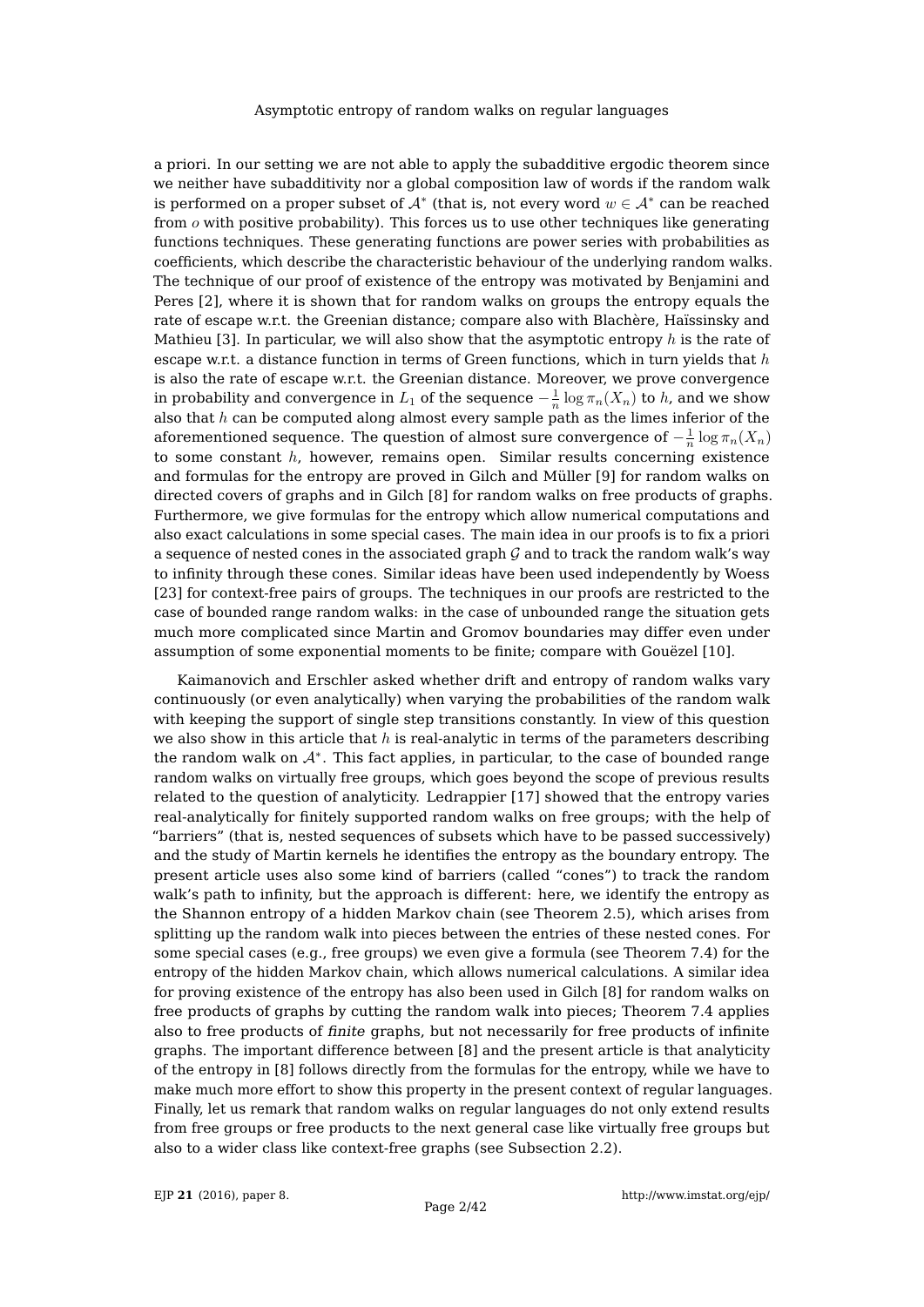At this point let us summarize further papers concerning continuity and analyticity of the drift and entropy that have been published recently: Ledrappier [\[18\]](#page-41-12) showed that the drift and entropy of finitely supported random walks on hyperbolic groups are Lipschitz, while Mathieu [\[20\]](#page-41-13) showed that the entropy of symmetric, finitely supported random walks in hyperbolic groups are differentiable; Haïssinsky, Mathieu and Müller [\[11\]](#page-41-14) proved analyticity of the drift for random walks on surface groups. The recent survey article of Gilch and Ledrappier [\[6\]](#page-41-15) collects several results about analyticity of drift and entropy of random walks on groups.

The basic reasoning of our proofs follows a similar argumentation as in [\[9\]](#page-41-7) and [\[8\]](#page-41-8), but since a straight-forward adaption is not possible we have to do more effort in the present setting: we will show that the entropy equals the rate of escape w.r.t. some special length function, and we deduce the proposed properties analogously. For the proof of analyticity of the entropy we will extract a hidden Markov chain from our random walk and we will apply a result of Han and Marcus [\[12\]](#page-41-16). The plan of the paper is as follows: in Sections [2](#page-2-0) and [3](#page-6-0) we define the random walk on  $A^*$  and the associated generating functions. Section [4](#page-8-0) explains the construction of cones in the present context. In Sections [5](#page-13-0) and [6](#page-22-0) we prove existence of the asymptotic entropy and give a formula for it, while in Section [7](#page-25-0) we give estimates and a more explicit formula in some special case. Section [8](#page-29-0) shows real-analyticity of the entropy.

# <span id="page-2-0"></span>**2 Random walks on regular languages**

## **2.1 Definitions and main results**

Let  ${\mathcal A}$  be a finite alphabet and denote by  ${\mathcal A}^*$  the set of all finite words over  ${\mathcal A}.$  We write o for the empty word and  $\mathcal{A}^n$ ,  $n \in \mathbb{N}$ , for the set of all words over A consisting of exactly n letters. For two words  $w_1, w_2 \in \mathcal{A}^*$ ,  $w_1w_2$  denotes the concatenated word. A random walk on a regular language is a Markov chain  $(X_n)_{n\in\mathbb{N}_0}$  on the set  $\mathcal{A}^*=\bigcup_{n\geq 1}\mathcal{A}^n\cup\{o\}$ , whose transition probabilities obey the following rules:

- (i) Only the last two letters of the current word may be modified.
- (ii) Only one letter may be adjoined or deleted at one instant of time.
- (iii) Adjunction and deletion may only be done at the end of the current word.
- (iv) Probabilities of modification, adjunction or deletion depend only on the last two letters of the current word and on the substitute letters.

Compare with Lalley [\[16\]](#page-41-2) and Gilch [\[7\]](#page-41-17). In other words, at each step the last two letters of the current word may be replaced by a non-empty word of length of at most 3 and the transition probabilities depend only on the last two letters of the current word and the replacing word of length of at most 3. More formally, the transition probabilities of the Markov chain  $(X_n)_{n\in\mathbb{N}_0}$  can be written as follows, where  $w\in\mathcal{A}^*$ ,  $a_1, a_2, b_1, b_2, b_3\in\mathcal{A}$ :

<span id="page-2-1"></span>
$$
\mathbb{P}[X_{n+1} = wb_1 b_2 | X_n = wa_1 a_2] = p(a_1 a_2, b_1 b_2),
$$
  
\n
$$
\mathbb{P}[X_{n+1} = wb_1 b_2 b_3 | X_n = wa_1 a_2] = p(a_1 a_2, b_1 b_2 b_3),
$$
  
\n
$$
\mathbb{P}[X_{n+1} = wb_1 | X_n = wa_1 a_2] = p(a_1 a_2, b_1),
$$
  
\n
$$
\mathbb{P}[X_{n+1} = b_1 | X_n = a_1] = p(a_1, b_1),
$$
  
\n
$$
\mathbb{P}[X_{n+1} = b_1 b_2 | X_n = a_1] = p(a_1, b_1 b_2),
$$
  
\n
$$
\mathbb{P}[X_{n+1} = o | X_n = a_1] = p(a_1, o),
$$
  
\n
$$
\mathbb{P}[X_{n+1} = b_1 | X_n = o] = p(o, b_1),
$$
  
\n
$$
\mathbb{P}[X_{n+1} = o | X_n = o] = p(o, o).
$$

Not all of these probabilities need to be strictly positive. Initially, we set  $X_0 := o$ . If we start the random walk at  $w \in \mathcal{A}^*$  instead of  $o$ , we write  $\mathbb{P}_w[\cdot] := \mathbb{P}[\cdot \mid X_0 = w]$ .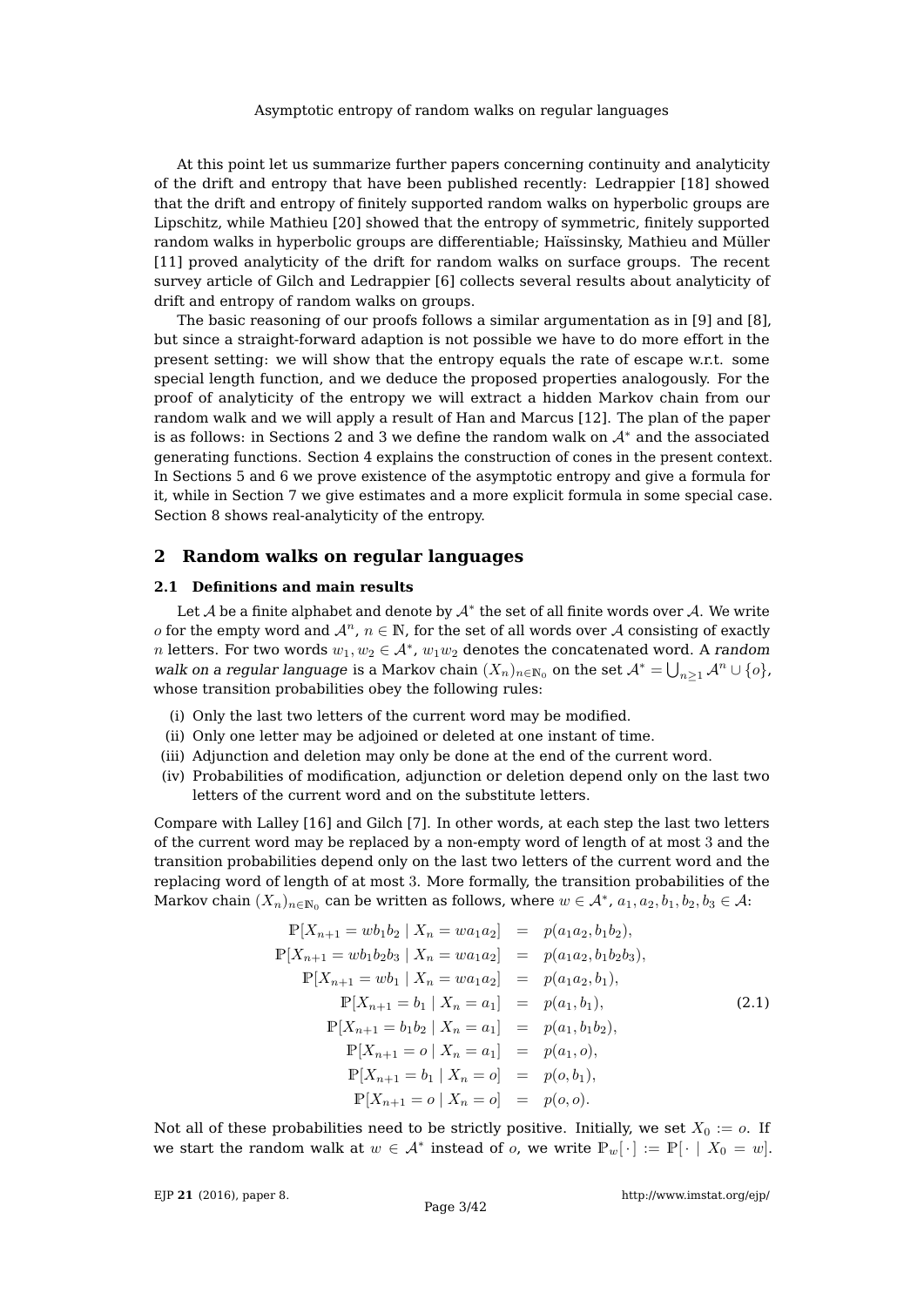The  $n$ -step transition probabilities are denoted by  $p^{(n)}(w_1,w_2) := \mathbb{P}_{w_1}[X_n = w_2]$  for any  $w_1, w_2 \in \mathcal{A}^*$ . The set of accessible words from  $o$  is given by

$$
\mathcal{L} = \{ w \in \mathcal{A}^* \mid \exists n \in \mathbb{N} : \mathbb{P}[X_n = w \mid X_0 = o] > 0 \}.
$$

We will also think of the random walk  $(X_n)_{n\in\mathbb{N}_0}$  as a nearest neighbour random walk on an undirected graph  $\mathcal G$ , where the vertices are the elements of  $\mathcal L$  and undirected edges are between two vertices if and only if one can walk from one word to the other one in a single step. For this purpose, we need the following assumption:

<span id="page-3-0"></span>**Assumption 2.1** (Weak symmetry). For all  $u, v \in A^*$  we assume that  $\mathbb{P}_v[X_1 = v] > 0$ implies  $P_v[X_1 = u] > 0$ . We call this property weak symmetry.

In particular, Assumption [2.1](#page-3-0) yields irreducibility of the random walk on  $\mathcal{L}$ . Moreover, this assumption will be necessary for the construction of a sequence of cones in the graph  $G$  which track the random walk's way to infinity. As the interested reader will see, weak symmetry can obviously be weakened in some way but for reason of better readability we keep this natural assumption; for a discussion on this assumption, we refer to Appendix [A.2.](#page-33-0)

Since the purpose of the paper is the investigation of the asymptotic behaviour of transient random walks, we obviously need that  $\mathcal L$  is infinite in our setting. It is an easy exercise to check that the set  $\mathcal L$  is a regular language over the alphabet  $\mathcal A$ , that is, the words are accepted by a finite-state automaton. For more details on regular languages, we refer e.g. to Hopcraft and Ullman [\[13\]](#page-41-18). Since we make no further use of the theory of languages, we will not discuss this in more detail but we remark the recursive structure of regular languages. Let us note that bounded range random walks on virtually free groups constitute a special case of our setting, and our results directly apply; see e.g. Lalley [\[16\]](#page-41-2). Thus, our results apply directly to a large class of random walks on groups and go beyond recent results for random walks on groups.

**Remark 2.2.** Observe that the assumption that transition probabilities depend only on the last two letters of the current word and that changes of the current word involve only the last two letters may be weakened to dependence and changes of the last  $K \in \mathbb{N}$ letters of the current word and replacements of the last  $K$  letters by words of length of at most  $2K$ . This is done by blocking words of length of at most K to new single letters; see [\[16,](#page-41-2) Section 3.3] for further details and comments. If we make further assumptions on our random walk in the following, we will show that it does not depend on the fact if we use the "blocked letter language" (that is, dependence on the last two letters as given by [\(2.1\)](#page-2-1) after an application of the "recoding trick") or the general case (dependence on the last K letters as given by  $(B.1)$ , that is, no required properties are lost when switching from the  $K$ -dependent case to the "blocked letter language"; for further comments, see Appendix [B.](#page-33-2) It will turn out that the  $K$ -dependent case works completely analogously as the "blocked letter language" case; however, the derived equations and formulas are much more complex, so we restrict ourselves onto the case where the random walk is defined as at the beginning of this section via [\(2.1\)](#page-2-1). In particular, there is no additional gain in the techniques and proofs when investigating the K-dependent case. Finally, let us note that it is not sufficient to consider the case where the transition probabilities/changes of words involve only the last letter in order to be able to apply this recoding trick!

We introduce some notation. The *natural word length* of any  $w \in \mathcal{A}^*$  is denoted by |w|. If  $w \in A^*$  and  $k \in \mathbb{N}$  with  $|w| \geq k$  then  $w[k]$  denotes the k-th letter of w, and  $[w]$ denotes the last two letters of w when  $w \neq o$  is not a single letter.

Malyshev [\[19\]](#page-41-3) proved that the rate of escape w.r.t. the natural word length exists for irreducible random walks on regular languages, that is, there is a non-negative constant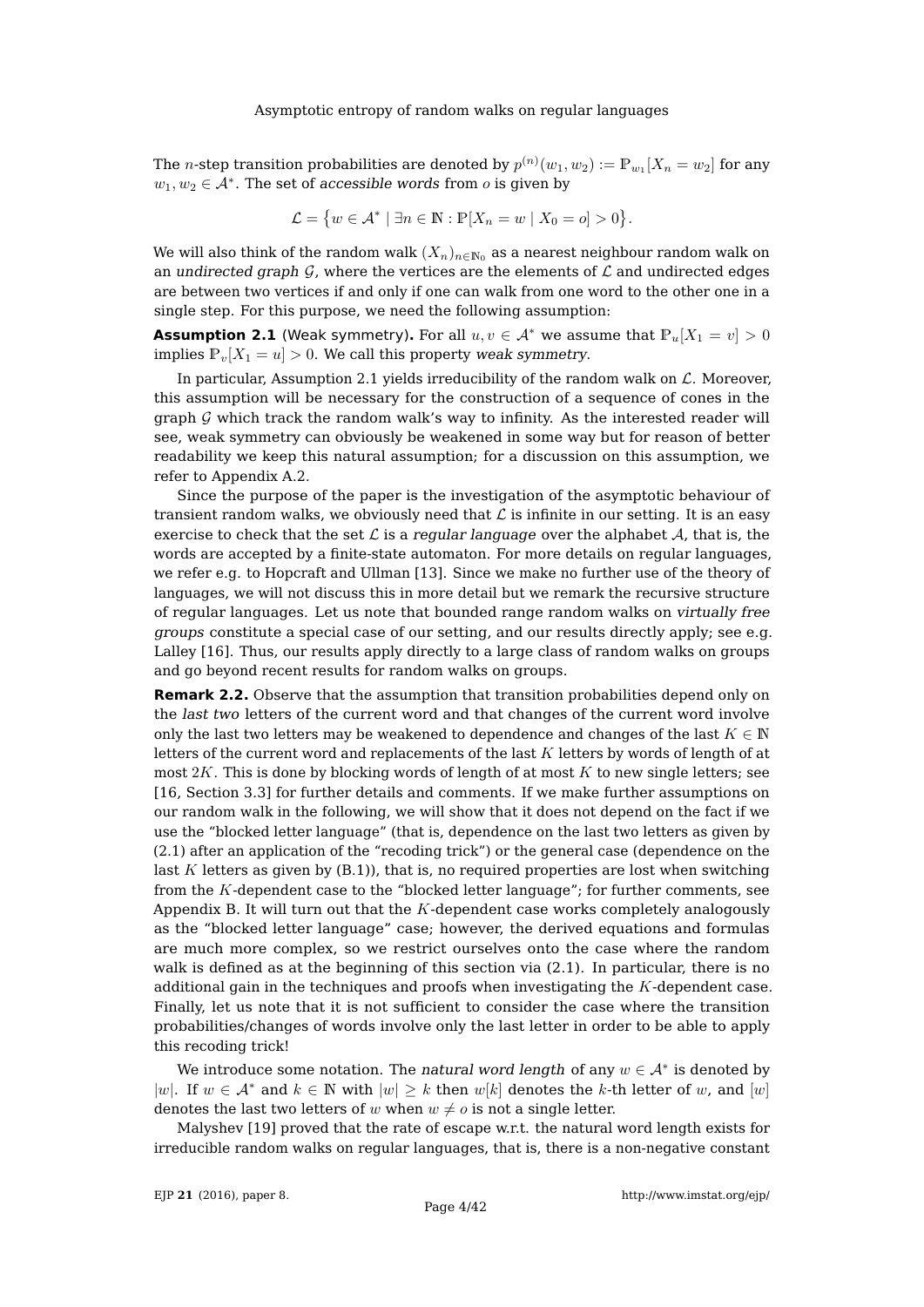$\ell$  such that

$$
\lim_{n \to \infty} \frac{|X_n|}{n} = \ell \quad \text{almost surely.}
$$

Here,  $\ell$  is called the rate of escape. Furthermore, by [\[19\]](#page-41-3) follows that  $\ell$  is strictly positive if and only if  $(X_n)_{n\in\mathbb{N}_0}$  is transient. In [\[7\]](#page-41-17) there are explicit formulas for the rate of escape w.r.t. more general length functions.

Another characteristic number of random walks is the asymptotic entropy. Denote by  $\pi_n$  the distribution of  $X_n$ . If there is a non-negative constant h such that the limit

$$
h = \lim_{n \to \infty} -\frac{1}{n} \mathbb{E} \left[ \log \pi_n(X_n) \right]
$$

exists, then  $h$  is called the asymptotic entropy. Since we only have a partial composition law for concatenation of two words (if  $\mathcal{L}\subset\mathcal{A}^*$ ) and since we have no subadditivity and transitivity of the random walk, we are not able to apply – as in the case of random walks on groups – Kingman's subadditive ergodic theorem in order to show existence of  $h$ . It is, however, easy to see that the entropy equals zero if the random walk is recurrent (see Corollary [7.2\)](#page-26-0). Therefore, from now on we will only consider transient random walks  $(X_n)_{n\in\mathbb{N}_0}$ .

**Remark 2.3.** Observe that  $\lim_{n\to\infty} -\frac{1}{n} \log \pi_n(X_n)$  is not necessarily deterministic: take two homogeneous trees of different degrees  $d_1, d_2 \geq 3$ ; identify their root with one single root which becomes  $o$  and consider the simple random walk on this new inhomogeneous tree with starting point o. Obviously, this random walk can be modelled as a random walk on a regular language. Then the limit  $\lim_{n\to\infty}-\frac{1}{n}\log\pi_n(X_n)$  depends on the fact in which of the two subtrees the random walks goes to infinity. Hence, the sequence  $-\frac{1}{n}\log \pi_n(X_n)$  converges with probability  $d_1/(d_1+d_2)$  to  $\log(d_1-1)$  and with probability  $d_2/(d_1 + d_2)$  to  $\log(d_2 - 1)$ ; this can, e.g., be calculated by the formulas given in [\[8\]](#page-41-8).

We have to make another assumption on the transition probabilities:

<span id="page-4-0"></span>**Assumption 2.4** (Suffix-irreducibility). We assume that the random walk on  $\mathcal{L}$  is suffixirreducible, that is, for all  $w=w_0a_0b_0\in\mathcal{L}$  with  $w_0\in\mathcal{A}^* , a_0b_0\in\mathcal{A}^2$  and for all  $ab\in\mathcal{A}^2$ there is  $n \in \mathbb{N}$  and  $w_1 \in \mathcal{A}^*$  such that

$$
\mathbb{P}\Big[X_n = w_0w_1ab, \forall k \leq n : |X_k| \geq |w| \Big| X_0 = w \Big] > 0.
$$

This assumption excludes degenerate cases and will guarantee existence of  $\ell$ ; compare with [\[7,](#page-41-17) End of Section 2.1]. We remark that famous previous papers about random walks on regular languages (in particular, the basic ones of [\[19\]](#page-41-3) and [\[16\]](#page-41-2)) require stronger assumptions than this non-degeneracy assumption. Later on it will be clear that one can relax this condition in some way without needing additional techniques or ideas for the proofs. Hence, for purpose of ease and better readability, we keep this assumption until further notice. We will give further comments on this assumption in Appendix [A.1.](#page-31-0)

The main idea behind our proofs will be the construction of an a priori fixed sequence of cones (that is, special subsets of  $\mathcal{L}$ ), from which we extract a subsequence of nested cones which gives the information how the random walk tends to infinity. This extraction will be done via a hidden Markov chain  $(Y_k)_{k\in\mathbb{N}}$  with an underlying positive recurrent Markov chain: the asymptotic entropy  $H(Y)$  of the process  $(Y_k)_{k\in\mathbb{N}}$  is given by [\(5.6\)](#page-18-0). The average distance between two nested cones will be denoted by  $\lambda$  which is given by [\(5.8\)](#page-21-0): if  $X_{e_k}$  denotes the word (i.e., the vertex in G) where the k-th nested subcone is finally entered with no further exits of this cone, then  $\lambda = \mathbb{E}[|X_{\mathbf{e}_2}| - |X_{\mathbf{e}_1}|].$  Our first main result concerns existence of the asymptotic entropy, which is finally proven in Section [6:](#page-22-0)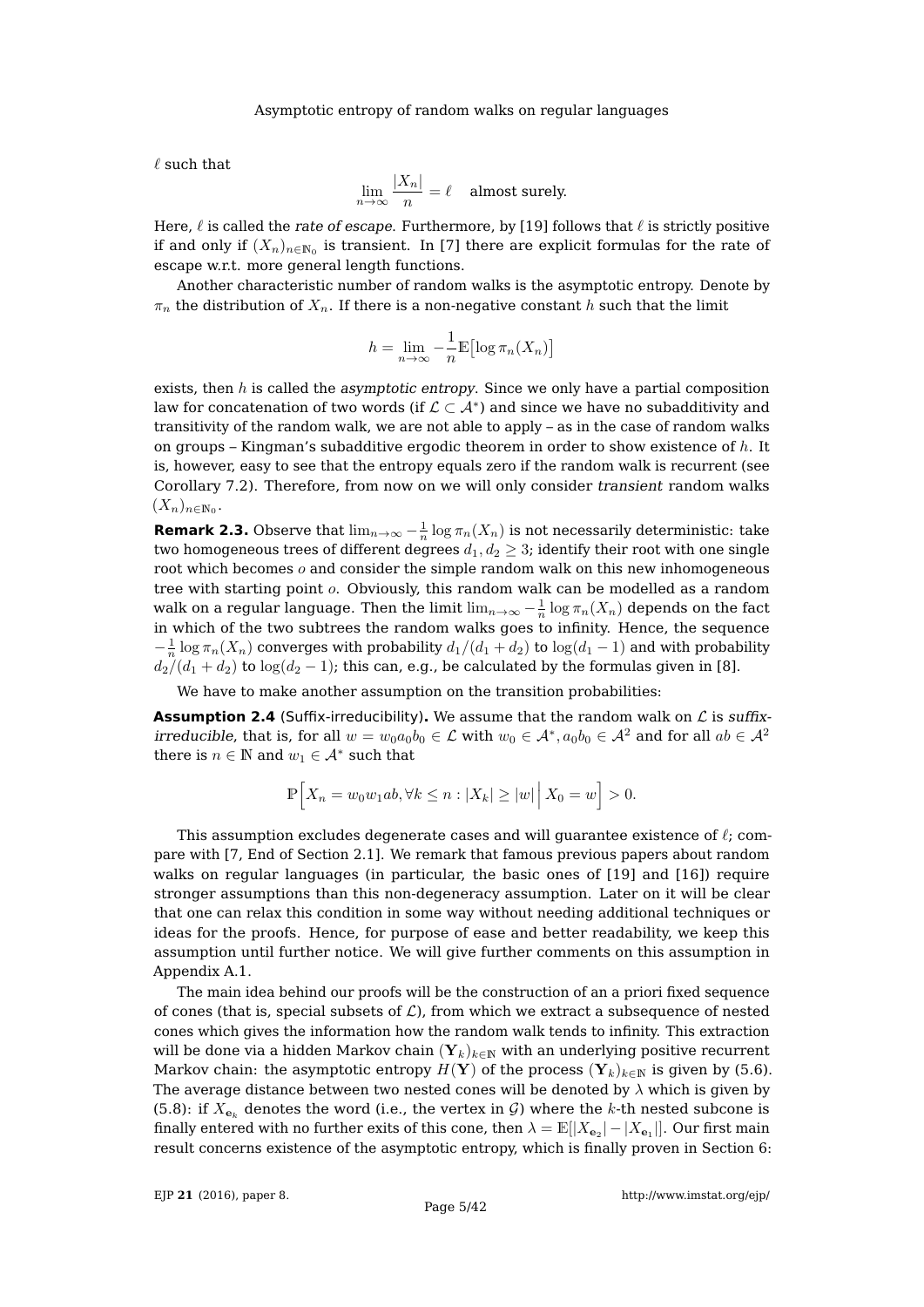<span id="page-5-0"></span>**Theorem 2.5.** Consider a transient random walk  $(X_n)_{n\in\mathbb{N}_0}$  on a regular language, which satisfies Assumptions [2.1](#page-3-0) and [2.4.](#page-4-0) Then the asymptotic entropy h of  $(X_n)_{n\in\mathbb{N}_0}$  exists and equals

$$
h=\frac{\ell\cdot H(\mathbf{Y})}{\lambda},
$$

where  $H(Y)$  is given by [\(5.6\)](#page-18-0) and  $\lambda$  by [\(5.8\)](#page-21-0).

Recall that the random walk is described by the values in [\(2.1\)](#page-2-1). A natural question is whether the entropy varies regularly if the parameters in [\(2.1\)](#page-2-1) are varied slightly and if positive transition probabilities remain positive by this variation. The following result gives an answer to this question, where the proof is given in Section [8:](#page-29-0)

<span id="page-5-4"></span>**Theorem 2.6.** For transient random walks on regular languages satisfying Assumptions [2.1](#page-3-0) and [2.4,](#page-4-0) the entropy  $h$  varies real-analytically under all probability measures of constant support.

Moreover, we can also describe the asymptotic entropy in the following way:

<span id="page-5-2"></span>**Corollary 2.7.** We have the following types of convergence:

1. For almost every trajectory of the random walk  $(X_n)_{n\in\mathbb{N}_0}$ ,

$$
h = \liminf_{n \to \infty} -\frac{1}{n} \log \pi_n(X_n).
$$

2. Convergence in probability:

$$
-\frac{1}{n}\log \pi_n(X_n) \xrightarrow{\mathbb{P}} h.
$$

3. Convergence in  $L_1$ :

$$
-\frac{1}{n}\log \pi_n(X_n) \xrightarrow{L_1} h.
$$

The Greenian distance between two words  $w_1, w_2 \in \mathcal{L}$  is defined as

$$
d_{\text{Green}}(w_1, w_2) := -\log \mathbb{P}[\exists n \in \mathbb{N}_0 : X_n = w_2 \mid X_0 = w_1].
$$

Analogously to the situation for random walks on groups, we get the following result, which is finally proven at the end of Section [6:](#page-22-0)

<span id="page-5-3"></span>**Corollary 2.8.** The entropy is the rate of escape with respect to the Greenian distance, that is,

$$
h = \lim_{n \to \infty} -\frac{1}{n} d_{\text{Green}}(o, X_n) \quad \text{almost surely.}
$$

Further results are given in Section [7,](#page-25-0) where we show that  $h > 0$  (Corollary [7.1\)](#page-26-1) for non-degenerate transient random walks, give an inequality between entropy, drift and growth (Theorem [7.3\)](#page-27-0) and give an exact formula in some special case (Theorem [7.4\)](#page-28-0).

## <span id="page-5-1"></span>**2.2 Examples**

We give three classical examples for regular languages.

# **2.2.1 Stacks**

In computer science theory stacks play an important role for modelling algorithms. In this setting letters represent different procedures and words are lists of procedures, which are called randomly. The last letter of the current word is the actual running procedure which may produce more subprocedures or will finish some open procedures, which in turn yields that the stack is getting larger or smaller randomly. Thus, this setting can be encoded by regular languages. Compare also with Lalley [\[16\]](#page-41-2).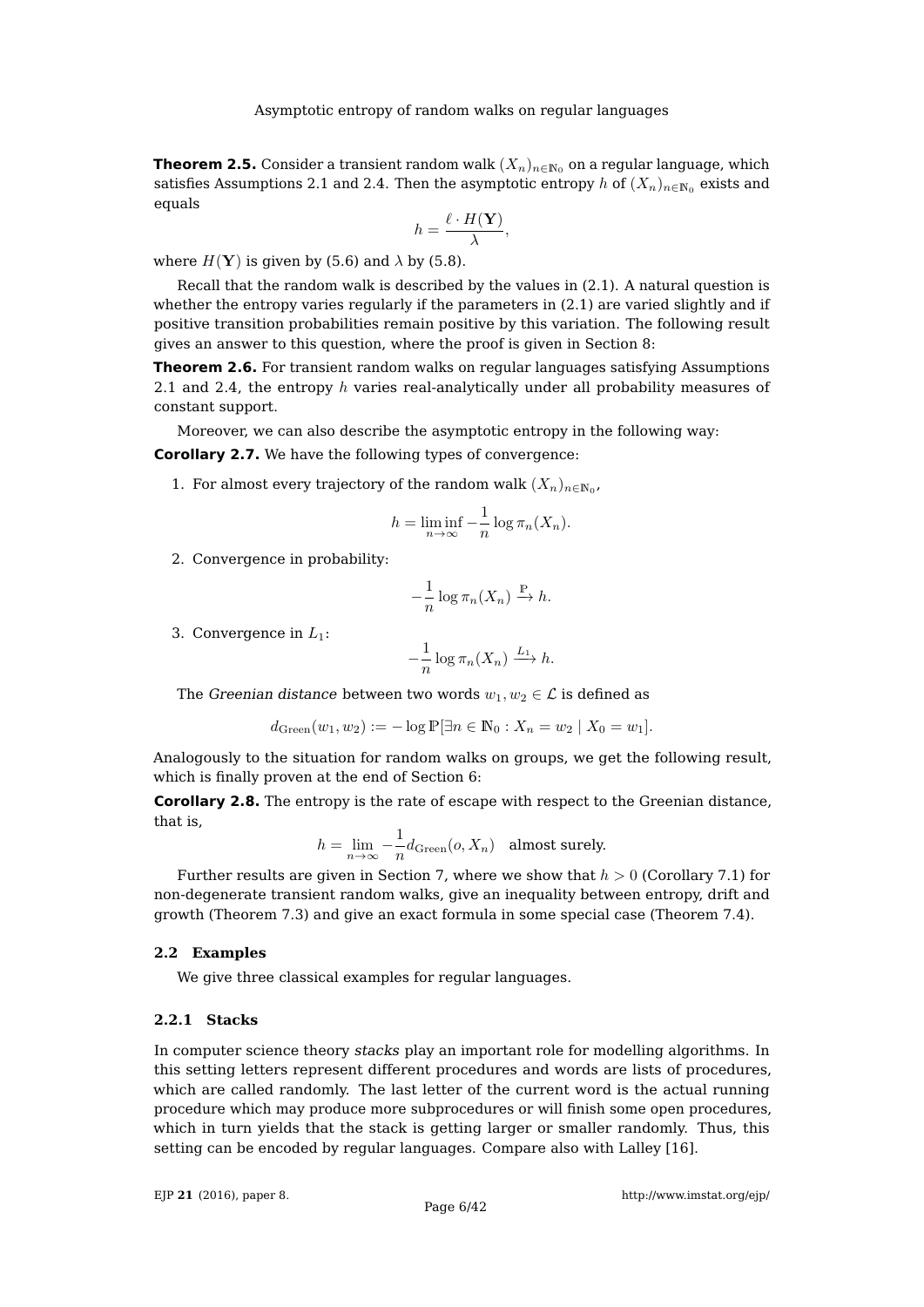## **2.2.2 Virtually free groups**

An important class of examples is given by virtually free groups, that is, groups which contain a free group as a subgroup of finite index. Let  $\Gamma$  be a virtually free group which contains the free group  $\mathbb{F}_d$  with d generators as a subgroup of index  $[\Gamma : \mathbb{F}_d] = k$ . Let  $\mathbb{F}_d$ be generated by the elements  $a_1, a_1^{-1}, \ldots, a_d, a_d^{-1}$ , and let  $h_1, \ldots, h_k$  be representants of the k different left co-sets of Γ. That is, each element  $x \in \Gamma$  can be written as

$$
x_1x_2\ldots x_mh_j,
$$

where  $m \in \mathbb{N}_0$ ,  $j \in \{1, ..., k\}$  and  $x_1, ..., x_m \in \{a_1, a_1^{-1}, ..., a_d, a_d^{-1}\}$  such that  $x_i^{-1} \neq x_{i+1}$ for all  $i \in \{1, \ldots, m-1\}$ . Now it is clear that each group invariant, finitely supported random walk on Γ can be considered as a random walk on a regular language with alphabet  $\mathcal{A}=\{a_1,a_1^{-1},\ldots,a_d,a_d^{-1},h_1,\ldots,h_k\}$  since multiplication from the right changes only a bounded number of letters at the end of the current word. Compare also with the detailed example of free products with amalgamation in [\[7,](#page-41-17) Section 3.1]

## **2.2.3 Context-free graphs**

Another important class is given by context-free graphs, and in particular by certain Schreier graphs, which can also be considered as random walks on regular languages. This class justifies the study of random walks on regular languages in its own right and not only as an extension of free groups or free products. We sketch the concept of context-free graphs: consider a labelled, symmetric graph  $G$  with root r. Consider the connected components of  $G$  after removing all vertices (and adjoint edges) which are at distance less or equal than some  $n \in \mathbb{N}$  to r. If there are only finitely many different isomorphism types as labelled graphs of these connected components then the graph is called context-free; see Muller and Schupp [\[22\]](#page-41-19). We give a short explanation why these graphs fit into the setting of regular languages: later the mindful reader will notice that our random walks are performed on some graph with finitely many different cone types (that is, finitely many different isomorphism classes of connected components after removal of all vertices at distance less or equal than  $n$  to r). Since there are only finitely many different cone types one can deduce a finite-state automaton from the context-free graph, which accepts just the words which describe the different vertices of  $\mathcal{G}$ . As a specific example, consider a virtually free group, a finitely generated free subgroup and an associated Schreier graph: by Woess [\[23,](#page-41-9) Theorem 2.10], the Schreier graph satisfies all needed irreducibility requirements. For further details, we refer to Muller and Schupp [\[21\]](#page-41-20), [\[22\]](#page-41-19) and Ceccherini-Silberstein and Woess [\[4\]](#page-41-21) and [\[23\]](#page-41-9).

# <span id="page-6-0"></span>**3 Generating functions**

For  $w_1, w_2 \in \mathcal{A}^*$ ,  $z \in \mathbb{C}$ , the Green function is defined as

$$
G(w_1, w_2|z) := \sum_{n\geq 0} p^{(n)}(w_1, w_2) \cdot z^n
$$

and the last visit generating function as

$$
L(w_1, w_2|z) := \sum_{n \geq 0} \mathbb{P}[X_n = w_2, \forall m \in \{1, \dots, n\} : X_m \neq w_1 | X_0 = w_1] \cdot z^n.
$$

By conditioning on the last visit to  $w_1$ , an important relation between these functions is given by

<span id="page-6-1"></span>
$$
G(w_1, w_2|z) = G(w_1, w_1|z) \cdot L(w_1, w_2|z). \tag{3.1}
$$

EJP **21** [\(2016\), paper 8.](http://dx.doi.org/10.1214/16-EJP4180)

<http://www.imstat.org/ejp/>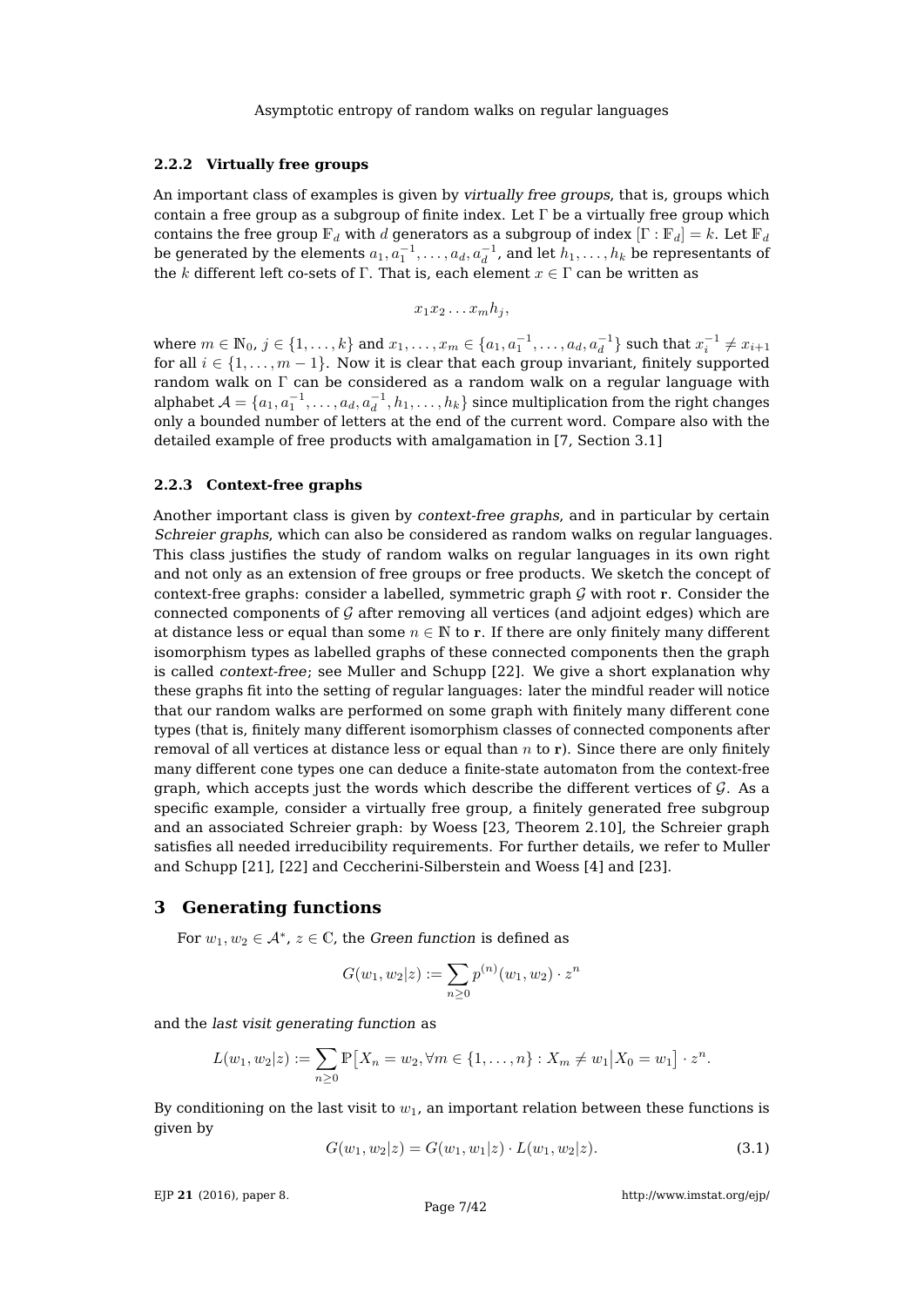In the following we introduce further generating functions, which also have been used analogously in [\[7\]](#page-41-17). Define for  $a, b, c, d, e \in A$  and real  $z > 0$ 

$$
H(ab, c|z) := \sum_{n\geq 1} \mathbb{P}\left[X_n = c, \forall m < n : |X_m| > 1 \middle| X_0 = ab\right] \cdot z^n
$$

and

$$
\bar{L}(ab, cde|z) := \sum_{n\geq 1} \mathbb{P}[X_n = cde, |X_{n-1}| = 2, \forall m \in \{1, ..., n\} : |X_m| \geq 2, |X_0 = ab] \cdot z^n,
$$
  

$$
\overline{G}(ab, cd|z) := \sum_{n\geq 0} \mathbb{P}[X_n = cd, \forall m \in \{1, ..., n\} : |X_m| \geq 2 |X_0 = ab] \cdot z^n.
$$

We write  $\bar{L}(ab, cde) := \bar{L}(ab, cde|1)$ . These generating functions can be computed in two steps: first, one solves the following system of equations which arises by case distinction on the first step:

<span id="page-7-0"></span>
$$
H(ab, c|z) = p(ab, c) \cdot z + \sum_{de \in \mathcal{A}^2} p(ab, de) \cdot z \cdot H(de, c|z)
$$
  
+ 
$$
\sum_{def \in \mathcal{A}^3} p(ab, def) \cdot z \cdot \sum_{g \in \mathcal{A}} H(ef, g|z) \cdot H(dg, c|z); \tag{3.2}
$$

compare with [\[16\]](#page-41-2) and [\[7\]](#page-41-17). The system [\(3.2\)](#page-7-0) consists of equations of quadratic order, and therefore the functions  $H(\cdot, \cdot|z)$  are algebraic, if the transition probabilities are algebraic. We now get the functions  $\overline{G}(ab, cd|z)$  by solving the following linear system of equations which also arises by case distinction on the first step:

$$
\overline{G}(ab, cd|z) = \delta_{ab}(cd) + \sum_{c_1d_1 \in \mathcal{A}^2} p(ab, c_1d_1) \cdot z \cdot \overline{G}(c_1d_1, cd|z) + \sum_{c_1d_1e_1 \in \mathcal{A}^3} p(ab, c_1d_1e_1) \cdot z \cdot \sum_{f \in \mathcal{A}} H(d_1e_1, f|z) \cdot \overline{G}(c_1f, cd|z).
$$

Finally, we get

$$
\bar{L}(ab, cde|z) = \sum_{a_1b_1 \in \mathcal{A}^2} \overline{G}(ab, a_1b_1|z) \cdot z \cdot p(a_1b_1, cde).
$$
 (3.3)

Obviously, it is sufficient to consider only those functions  $H(ab, \cdot|z)$ ,  $\overline{G}(ab, \cdot|z)$  and  $L(ab, \cdot|z)$  such that there exists some  $w_0 \in A^*$  with  $w_0ab \in \mathcal{L}$ ; the remaining functions do not play a role for our random walk. Moreover, one can compute the Green functions of the form  $G(o, w|z)$ ,  $w \in \mathcal{L}$  with  $|w| \leq 3$ , by solving

$$
G(w_1, w_2|z) = \delta_{w_1}(w_2) + \sum_{w_3 \in \mathcal{A}^* : |w_3| \le 3} p(w_1, w_3) \cdot z \cdot G(w_3, w_2|z) +
$$
  
+ 
$$
1_3(w_1) \cdot \sum_{cde \in \mathcal{A}^3} p(w_1[2]w_1[3], cde) \cdot z \cdot \sum_{f \in \mathcal{A}} H(de, f|z) \cdot G(w_1[1]cf, w_2|z),
$$

where  $w_1, w_2 \in \mathcal{A}^*$  with  $|w_1|, |w_2| \leq 3$  and  $\mathbb{1}_3(w_1) := 1$ , if  $|w_1| = 3$ , and  $\mathbb{1}_3(w_1) := 0$ otherwise.

We also define for  $ab \in \mathcal{A}^2$ :

$$
\xi(ab) := \mathbb{P} \big[ \forall n \ge 0 : |X_n| \ge 2 \, \big| \, X_0 = ab \big] = 1 - \sum_{f \in \mathcal{A}} H(ab, f|1).
$$

When starting at a word  $wab \in \mathcal{L}$ , where  $w \in \mathcal{A}^*$ ,  $\xi(ab)$  is the probability that the process  $(X_n)_{n\in\mathbb{N}_0}$  will not visit any words of length  $|wab| - 1$  or smaller. In this case the prefix

EJP **21** [\(2016\), paper 8.](http://dx.doi.org/10.1214/16-EJP4180)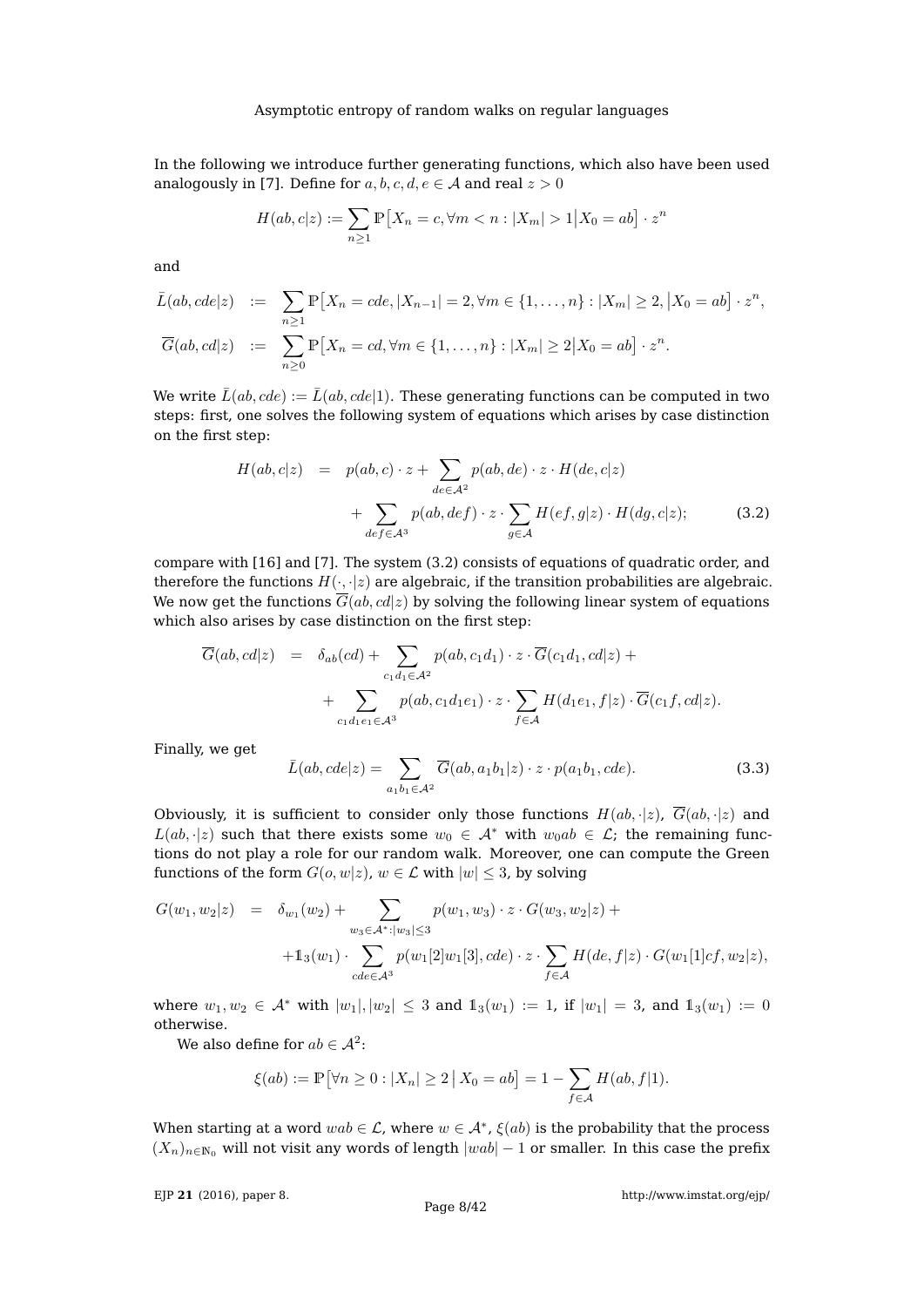$w$  will remain constant for the rest of the process. Observe that, for transient random walks,  $\xi(ab) > 0$  for all  $ab \in \mathcal{A}^2$  due to Assumption [2.4.](#page-4-0) We define a "length function" on  $\mathcal L$  by

$$
l(w) := -\log L(o, w|1) \quad \text{for } w \in \mathcal{L}.
$$
 (3.4)

For  $n \geq 2$  and  $a_1, \ldots, a_n \in A$ , the functions  $L(o, a_1 \ldots a_n | z)$  can be rewritten as

<span id="page-8-2"></span>
$$
\sum_{b,b_0,c_0 \in \mathcal{A}} L(o,b|z) \cdot z \cdot p(b,b_0c_0) \sum_{\substack{b_1,\ldots,b_{n-2} \in \mathcal{A},\\c_1,\ldots,c_{n-2} \in \mathcal{A}}} \prod_{i=1}^{n-2} \bar{L}(b_{i-1}c_{i-1},a_ib_ic_i|z) \cdot \overline{G}(b_{n-2}c_{n-2},a_{n-1}a_n|z);
$$
\n(3.5)

each path from  $o$  to  $a_1 \ldots a_n$  is decomposed to the last times when the sets  $\mathcal{A}, \mathcal{A}^2, \ldots, \mathcal{A}^{n-1}$ are visited, that is, the factor  $\bar{L}(b_{i-1}c_{i-1}, a_ib_ic_i|z)$  corresponds to the parts of the paths from  $o$  to  $a_1 \dots a_n$  between the final exits of the sets  $\mathcal{A}^i$  and  $\mathcal{A}^{i+1}.$ 

## <span id="page-8-0"></span>**4 Cones**

#### <span id="page-8-3"></span>**4.1 Definitions of cones and properties**

In this section we introduce the structure of cones in our setting. A path in  $A^*$  is a sequence of words  $\langle w_0, w_1, \ldots, w_m \rangle$ ,  $m \in \mathbb{N}$ , in  $\mathcal{A}^*$  such that  $\mathbb{P}_{w_{i-1}}[X_1 = w_i] > 0$  for all  $1 \leq i \leq m$ . By weak symmetry, we have that, for each such path, the reversed sequence of words  $\langle w_m, w_{m-1}, \ldots, w_0 \rangle$  is also a path. For  $n \in \mathbb{N}$ , define  $\mathcal{A}^*_{\geq n} := \big\{ w \in \mathcal{A}^* \big| |w| \geq n \big\}$ . For any  $w_0 \in \mathcal{A}_{\geq 2}^*$ , we define the cone rooted at  $w_0$  as

$$
C(w_0) := \left\{ w \in \mathcal{A}_{\geq |w_0|}^* \middle| \begin{array}{c} \exists m \in \mathbb{N}_0 \ \exists \ \text{path} \ \langle w_0, w_1, \dots, w_{m-1}, w \rangle \\ \text{with } w_1, \dots, w_{m-1} \in \mathcal{A}_{\geq |w_0|}^* \end{array} \right\}.
$$

In other words, when we consider the associated graph G then the cone  $C(w_0)$  can be viewed as the subgraph of G which is the connected component containing  $w_0$  after removing all vertices  $w'\in \mathcal{A}\setminus \mathcal{A}_{\geq |w_0|}^*$  and the adjacent edges to these  $w'.$  In particular, we have  $w_0 \in C(w_0)$ . If  $w_1 \in C(w_0)$  then we have  $C(w_1) \subseteq C(w_0)$ : indeed, let be  $w_2 \in C(w_1)$ ; therefore,  $|w_2| \geq |w_1| \geq |w_0|$  and there are paths  $\langle w_0, w_1', \ldots, w_k', w_1 \rangle$  through words  $w_1',\ldots,w_k'\in \mathcal{A}_{\geq |w_0|}^*$  and  $\langle w_1,w_1'',\ldots,w_l'',w_2\rangle$  through words  $w_1'',\ldots,w_l''\in \mathcal{A}_{\geq |w_1|}^*\subseteq \mathcal{A}_{\geq |w_0|}^*.$ Hence, there is a path  $\langle w_0, w_1', \ldots, w_k', w_1, w_1'', \ldots, w_l'', w_2 \rangle$  through words  $\overline{\ln A_{\geq |w_0|}^*}$ , that is,  $w_2 \in C(w_0)$  yielding  $C(w_1) \subseteq C(w_0)$ . The cone  $C(w_1)$  is then called a subcone of  $C(w_0)$ .

Observe that each element  $w \in C(w_0)$  has the form  $w = a_1 \dots a_{m-2} \overline{w}$ , where  $w_0 =$  $a_1 \ldots a_m$  with  $m \ge 2$ ,  $a_1, \ldots, a_m \in \mathcal{A}$  and where  $\bar{w} \in \mathcal{A}_{\ge 2}^*$ : indeed, by definition each  $w \in C(w_0)$  can be reached from  $w_0$  by a path through words of length bigger or equal than  $|w_0|$ . Thus, the first  $m-2$  letters are not changed along such a path.

By the suffix-irreducibility Assumption [2.4,](#page-4-0) we have the following important property for cones: let be  $w \in \mathcal{A}^*$  and  $ab, cd \in \mathcal{A}^2$ ; then the cone  $C(wab)$  has a proper subcone  $C(wxd) \subset C(wab)$  with a suitable choice of  $x \in \mathcal{A}^* \setminus \{o\}.$ 

Recall that  $[w]$  denotes the last two letters of a word  $w \in \mathcal{A}_{\geq 2}^*$ . We say that two cones  $C(w_1)$  and  $C(w_2)$ ,  $w_1,w_2\in \mathcal{A}^*$ , are isomorphic if  $C([w_1])=C([\bar{w}_2])$ . The following lemma explains why we call these cones "isomorphic". Since the proof of the following lemma is elementary, we omit the proof at this place and hand it in later in Appendix [C.](#page-34-0)

<span id="page-8-1"></span>**Lemma 4.1.** Let be  $w_1 = a_1 \ldots a_m$ ,  $w_2 = b_1 \ldots b_n \in A_{\geq 2}^*$  with  $a_1, \ldots, a_m, b_1, \ldots, b_n \in A$ such that  $C(w_1)$  and  $C(w_2)$  are isomorphic. Then:

1. The mapping  $\varphi$  :  $C(w_1) \to C(w_2)$  defined by

 $\varphi(a_1 \dots a_{m-2}\overline{w}) = b_1 \dots b_{n-2}\overline{w} \quad \text{for } \overline{w} \in \mathcal{A}_{\geq 2}^* \text{ with } a_1 \dots a_{m-2}\overline{w} \in C(w_1)$ 

EJP **21** [\(2016\), paper 8.](http://dx.doi.org/10.1214/16-EJP4180)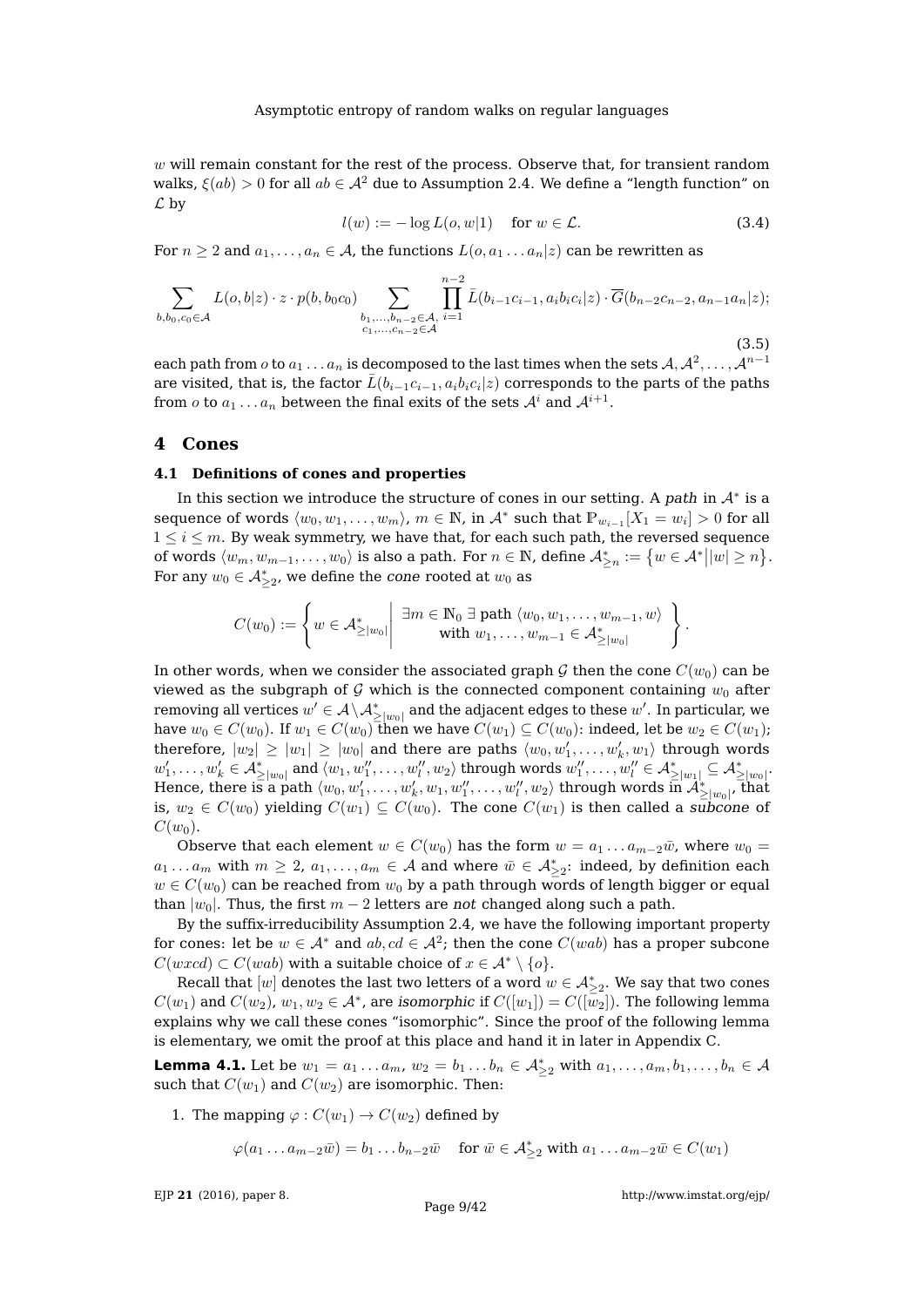is a bijection which preserves the adjacency relation, that is,  $p(w',w'') > 0$  if and only if  $p(\varphi(w'), \varphi(w'')) > 0$  for all  $w', w'' \in C(w_1)$ .

2. The cones are isomorphic as subgraphs of  $G$ .

The lemma says implicitly that the words of two isomorphic cones differ only by different prefixes. Moreover, there is a natural 1-to-1 correspondence of paths inside  $C(w_1)$ and paths in an isomorphic cone  $C(w_2)$  where obviously each such path in  $C(w_1)$  and the corresponding path in the other isomorphic cone  $C(w_2)$  have the same probability: let be  $\langle w_0', w_1', \ldots, w_m' \rangle$  a path in  $C(w_1)$ ; then  $\langle \varphi(w_0'), \varphi(w_1'), \ldots, \varphi(w_m') \rangle$  is a path in  $C(w_2)$  and

$$
\mathbb{P}[X_1 = w'_1, \dots, X_m = w'_m | X_0 = w'_0] = \mathbb{P}[X_1 = \varphi(w'_1), \dots, X_m = \varphi(w'_m) | X_0 = \varphi(w'_0)].
$$

We remark that  $C(w)$  and  $C(w')$ ,  $w, w' \in \mathcal{A}_{\geq 2}^*$ , with  $C([w]) \neq C([w'])$  can still be isomorphic as subgraphs of  $\mathcal G$  but we will still distinguish them as elements of different isomorphism classes according to our definition of isomorphism of cones.

Our construction of cones ensures that different cones are either nested in each other or disjoint as the next lemma will show; the elementary proof of the next lemma is again omitted and will be handed in later in the Appendix [C.](#page-34-0)

<span id="page-9-0"></span>**Lemma 4.2.** Let be  $w_1, w_2 \in \mathcal{A}_{\geq 2}^*$ . Then the cones  $C(w_1)$  and  $C(w_2)$  are either nested in each other, that is,  $C(w_1) \subseteq C(w_2)$  or  $C(w_2) \subseteq C(w_1)$ , or they are disjoint, that is,  $C(w_1) \cap C(w_2) = \emptyset$ . If we even have  $|w_1| = |w_2|$  then we have  $C(w_1) = C(w_2)$  or  $C(w_1) \cap C(w_2) = \emptyset.$ 

At this point let us mention that the weak symmetry Assumption [2.1](#page-3-0) is crucial here: if this assumption is dropped then two cones  $C(w_1)$  and  $C(w_2)$ , where  $w_1, w_2 \in \mathcal{A}_{\geq 2}^*$  with  $|w_1| = |w_2|$  and  $C(w_1) \cap C(w_2) \neq \emptyset$  may be non-isomorphic. This case makes everything much more difficult in our proofs since the property of cones from the last lemma (either nestedness or disjointness) is lost and since we want to track the random walk's way to infinity by distinguishing which of the (disjoint) cones are successively finally entered on its way to infinity. The author is however confident that one can adapt the situation if weak symmetry does not hold but this would need much more effort with loss of good readability of our proofs and no additional gain of the techniques; for further comments see Appendix [A.2.](#page-33-0)

Since isomorphism of cones depends only on the last two letters of their roots, we have obviously only finitely many different isomorphism classes of cones. These isomorphism classes can be described by two-lettered words  $ab \in \mathcal{A}^2.$  first, for each isomorphism class of cones we fix some ab representing the class of  $C(ab)$ . Let  $\mathcal{J} \subset \mathcal{A}^2$ be a system of representants of the different isomorphism classes of cones. Thus, for every  $w \in \mathcal{A}_{\geq 2}^*$  there is some unique  $ab \in \mathcal{J}$  such that  $C([w]) = C(ab)$ . Then we write  $\tau(C(w)):=a\overline b$  for the cone type (or isomorphism class) of the cone  $C(w).$  . The boundary of  $C(w)$  is given by the set

$$
\partial C(w) = \{ w_0 \in C(w) \mid |w_0| = |w|, \exists w' \in A^* \setminus C(w) : p(w, w') > 0 \}.
$$

We have  $\{[w] \mid w \in \partial C(w_1)\} = \{[w] \mid w \in \partial C(w_2)\}$  for two ismorphic cones  $C(w_1)$  and  $C(w_2)$  with  $w_1, w_2 \in \mathcal{A}_{\geq 2}^*$ , which follows from the following fact: if  $x_1 \in \partial C(w_1)$  and  $w'\in \mathcal{A}^*\setminus C(w_1)$  with  $p(\overline{x}_1,w')>0$ , then there is, due to  $4.1. (1)$ , some  $x_2\in C(w_2)$  with  $[x_1] = [x_2]$  and  $p([x_2], a) = p([x_1], a) > 0$ , where  $a \in \mathcal{A}$  is the last letter of w'. This implies existence of some  $w'' \in A^* \setminus C(w_2)$  with  $p(x_2, w'') > 0$ .

We say that the graph G is expanding if each cone  $C(w_0)$ ,  $w_0 \in \mathcal{L}$ , contains two proper disjoint subcones, that is, if there exist subcones  $C(w_1), C(w_2) \subsetneq C(w_0), w_1, w_2 \in \mathcal{L}$ , with  $C(w_1) \cap C(w_2) = \emptyset$ . We call the random walk expanding if the associated graph  $\mathcal G$  is expanding. The results below do not depend on whether the random walk is expanding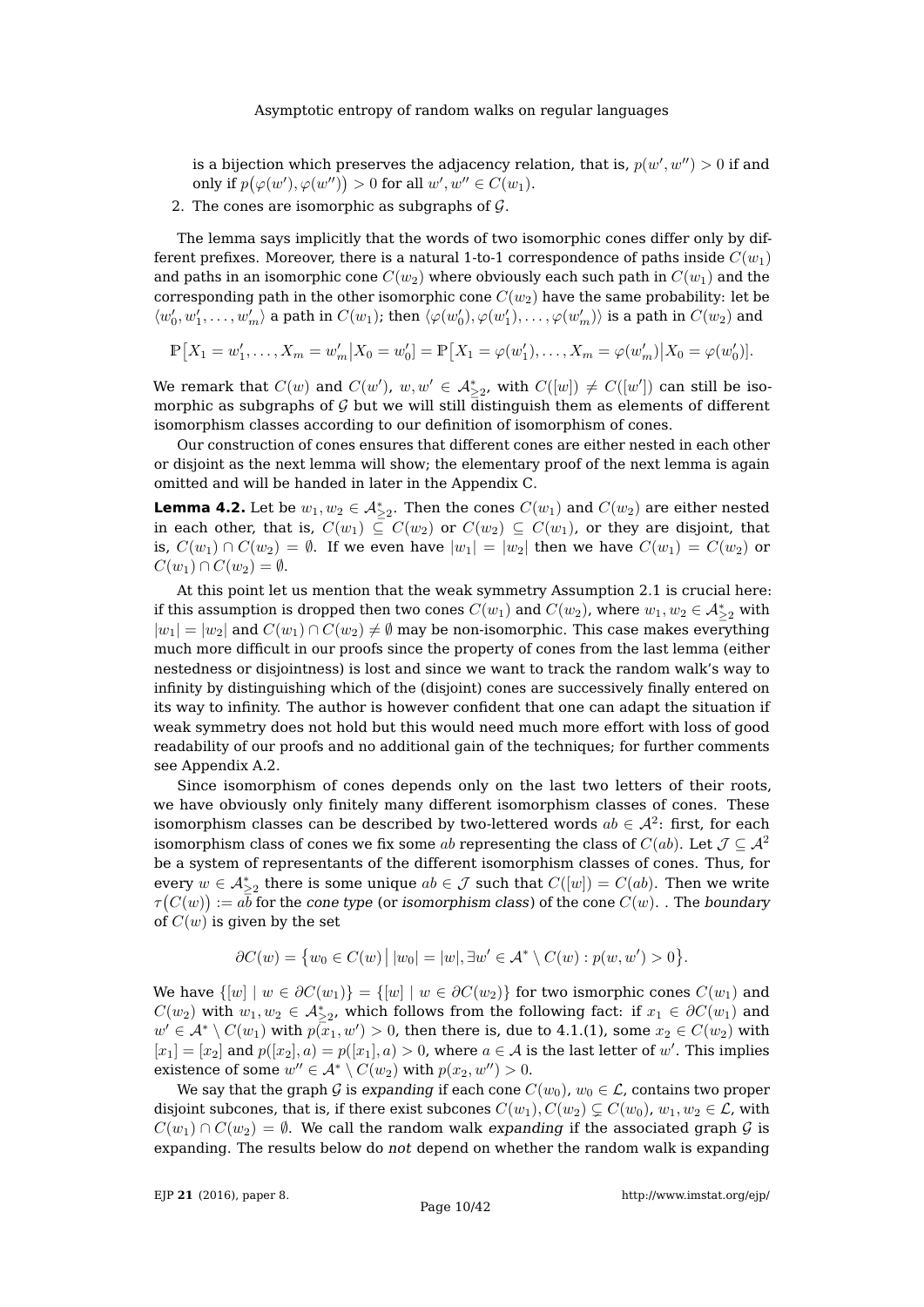or not. At the end, however, we will see that the non-expanding case leads to zero entropy.

Finally, let us remark that in the case of K-dependent random walks on  $\mathcal{A}^*$  suffixirreducibility can be defined analogously and cones can be defined in the exactly same way; the different cone types would be defined by words of length  $K$ . In Appendix [B](#page-33-2) we will check that suffix-irreducibility and the the "expanding" property are inherited by the blocked letter language if these properties are satisfied for the  $K$ -dependent random walk.

## <span id="page-10-0"></span>**4.2 Covering of cones by subcones**

The next task is to cover (up to a finite complement) any cone  $C(w)$ ,  $w \in \mathcal{L}$ , by a finite set of pairwise disjoint subcones  $C_1, \ldots, C_{n(w)} \subset C(w)$  such that

$$
\left\{\tau(C_1),\ldots,\tau(C_{n(w)})\right\}=\mathcal{J} \quad \text{and} \quad \left|C(w) \setminus \bigcup_{i=1}^{n(w)} C_i\right| < \infty,
$$

that is, every cone type appears among these subcones and the subcones cover  $C(w)$ up to finitely many words. We then call  $C_1, \ldots, C_{n(w)}$  a covering of  $C(w)$ . In the next subsection we show how to construct this covering when  $\mathcal G$  is expanding; in Subsection [4.2.2](#page-12-0) we consider the case when  $G$  is not expanding.

# **4.2.1 Covering for expanding random walks**

Suppose we are given a cone  $C(w)$  with  $w = w_0 a_0 b_0 \in \mathcal{L}$ , where  $w_0 \in \mathcal{A}^*$  and  $a_0 b_0 \in \mathcal{A}^2$ . Inside this cone we can find subcones of the form  $C(w_0w'ab)$  for each  $ab\in\mathcal{A}^2$  with suitable  $w' \in \mathcal{A}^* \setminus \{o\}$  depending on  $ab$  due to suffix-irreducibility. Now we want to find subcones of each type  $ab \in \mathcal{J}$  which are even pairwise disjoint. We proceed as follows to find these pairwise disjoint cones of all types: since we assume in this subsection that  $\mathcal G$  is expanding there are paths from  $w=w_0a_0b_0$  inside  $\mathcal A^*_{\ge |w|}$  to words  $w_0w_1a_1b_1$  and  $w_0w_2a_2b_2$ , where  $w_1, w_2 \in A^* \setminus \{o\}$ ,  $a_1b_1, a_2b_2 \in A^2$  and  $C(w_0w_1a_1b_1) \cap C(w_0w_2a_2b_2) = \emptyset$ . Then we have found a subcone of type  $\tau(C(a_1b_1))$ , and we search for other cone types in the subcone  $C(w_0w_2a_2b_2)$  in the same way. Obviously, a subcone in  $C(w_0w_2a_2b_2)$  does not intersect  $C(w_0w_1a_1b_1)$ . Iterating this step leads to a finite set  $\{C_1, \ldots, C_{|\mathcal{J}|}\}\$  of subcones of  $C(w)$  such that  $\{\tau(C_1), \ldots, \tau(C_{|\mathcal{J}|})\} = \mathcal{J}$  and  $C_i \cap C_j = \emptyset$  for  $i, j \in \{1, \ldots, |\mathcal{J}|\}$  with  $i \neq j$ . After we have found these non-intersecting subcones of all types in  $C(w)$  we cover the cone  $C(w)$  by further disjoint subcones: let be  $D=1+\max\{|w'| \mid w'\in \bigcup_{i=1}^{|\mathcal{J}|} \partial C_i\}$ ; define  $M_D = \{w' \in C(w) \mid |w'| = D\}$ . Then we can choose a subset  $M := \{w'_1, \ldots, w'_k\} \subseteq M_D$ such that for all  $i, j \in \{1, ..., k\}$  with  $i \neq j$  and all  $n \in \{1, ..., |\mathcal{J}|\}$  we have:  $C(w'_i) \cap C_n = \emptyset$ ,  $C(w'_i) \cap C(w'_j) = \emptyset$  and  $\overline{J}$ 

$$
C(w) \setminus \left( \bigcup_{m=1}^{|\mathcal{J}|} C_m \cup \bigcup_{n=1}^{k} C(w'_n) \right)
$$

is finite. This is done as follows: write  $M_D := \{x_1, \ldots, x_N\}$  and set  $M_0 := \emptyset$ . For every  $i \in$  $\{1,\ldots,N\}$ , perform the following steps with increasing  $i:$  if  $x_i \in \bigcup_{j=1}^{|\mathcal{J}|} C_j \cup \bigcup_{x \in M_{i-1}} C(x)$ , then drop  $x_i$  and set  $M_i:=M_{i-1}.$  Otherwise, set  $M_i:=M_{i-1}\cup \{x_i\}.$  In the latter case we cannot have  $C_i \subset C(x_i)$  for some  $j \in \{1, \ldots, |\mathcal{J}|\}$  due to the choice of D (words in  $\partial C_i$  have word length smaller than D and all words in  $C(x_i)$  have length of at least D) and also not  $C(x_i) \subset C_j$ , which would lead to the contradiction  $x_i \in C_j$  otherwise. We also cannot have  $C(x_i) \subset C(x_i)$  for  $j < i$  because this implies, by Lemma [4.2,](#page-9-0)  $C(x_i) = C(x_i)$  and therefore  $x_i \in C(x_i)$ . At the end of this procedure we get some  $M_N$ and set  $M := M_N$ . Since every path from w to infinity inside  $C(w)$  has to pass through a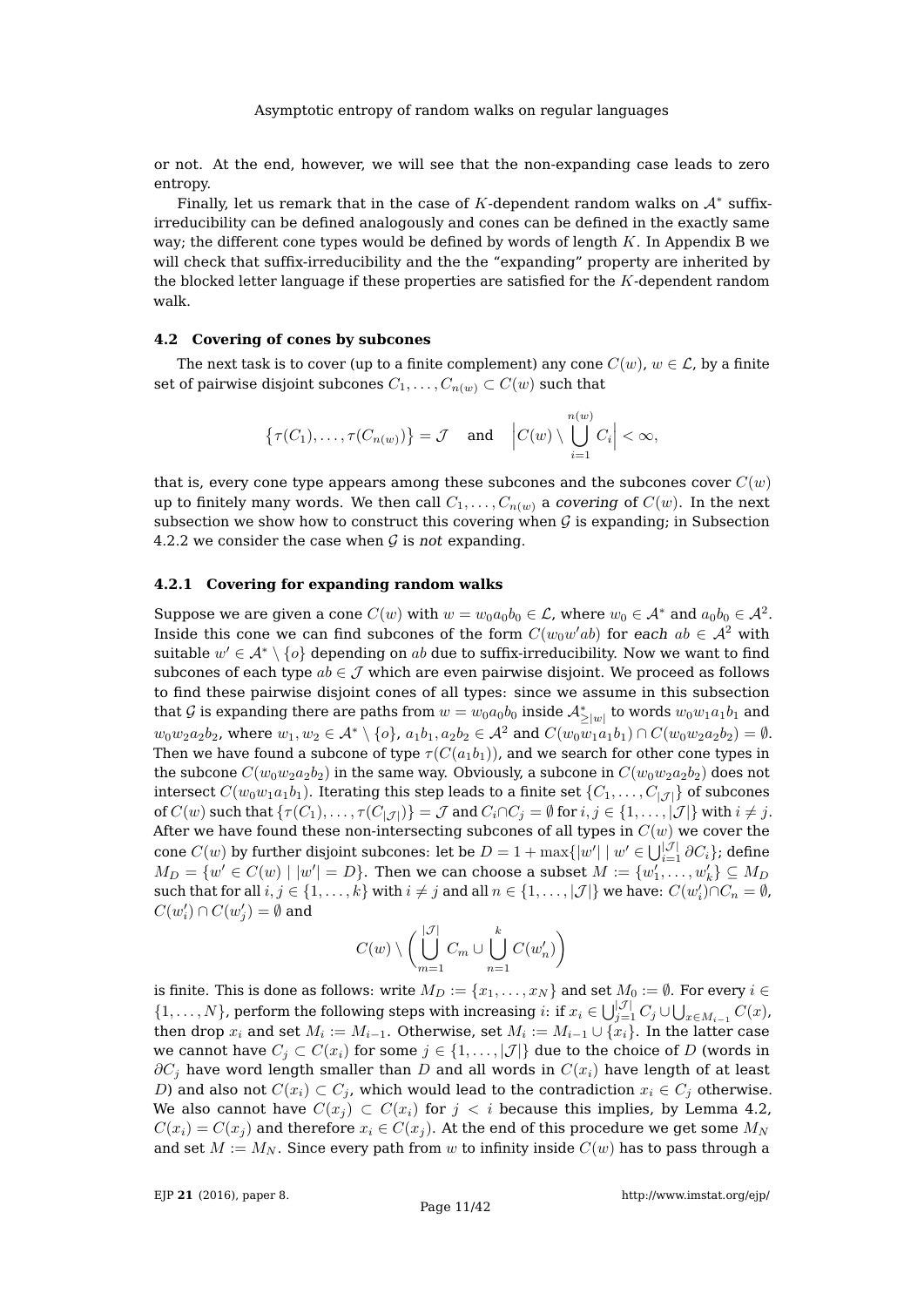word of length  $D$  we have ensured that each  $w' \in C(w)$  with  $|w'| = D$  lies in one of the cones  $C_1,\ldots,C_{\mathcal{J}},C(x)$ ,  $x\in M.$  Thus, the set  $C(w)\setminus\bigcup_{m=1}^{|\mathcal{J}|}C_m\cup\bigcup_{x\in M}C(x)$  is finite and the covering of  $C(w)$  is given by the subcones

$$
C_1, \ldots, C_{|\mathcal{J}|}, C(x), x \in M.
$$

See Figure [1](#page-11-0) for better visualization.



<span id="page-11-0"></span>Figure 1: Covering of cones by subcones: the numbers represent the four different cone types; the cones with the solid boundary lines belong to the covering of  $C(w)$ . The construction of a covering is done as follows: e.g., we find three three cones in  $C(w)$ whose union covers  $C(w)$  up to a finite set, say the cones  $C(w_1)$  (type 1),  $C(w_2)$  (type 1) and  $C(w_3)$  (type 2). We keep the cones  $C(w_2)$  and  $C(w_3)$  for the covering of  $C(w)$  and search for cones of type 3 and 4 in the subcone  $C(w_1)$ . After having found cones of type 3 and 4 in  $C(w_1)$  (for instance, the cones  $C(w_4)$  and  $C(w_5)$ ) we take additional disjoint cones in  $C(w_1)$  (in the picture the innermost type-1 cone  $C(w_6)$  only) into the covering such that the complement of the union of all subcones in the covering is finite. That is, the covering of  $C(w)$  consists of the cones  $C(w_2)$ ,  $C(w_3)$ ,  $C(w_4)$ ,  $C(w_5)$  and  $C(w_6)$ .

The crucial point now is that we fix a covering for each cone type such that the relative positions of the subcones in the covering of some cone  $C(w)$  do not depend on the choice of the specific root  $w \in \mathcal{L}$  on the boundary of  $C(w)$  but only on  $\tau(C(w))$ : first, for each  $ab \in \mathcal{J}$ , choose any  $w_{ab} \in \mathcal{A}^*$  such that  $w_{ab}ab \in \mathcal{L}$  and fix some covering for  $C(w_{ab}ab)$ , say the cones  $C(w_{ab}v_1), \ldots, C(w_{ab}v_k)$ , where  $v_1, \ldots, v_k \in A_{\geq 3}^*$ . If  $w = w_0a_1b_1 \in \mathcal{L}$ with  $w_0\,\in\,\mathcal{A}^*$ ,  $a_1b_1\,\in\,\mathcal{A}^2$  and  $\tau(C(w))\,=\,ab\,=\,\tau(C(w_{ab}ab))$  then we set the covering of  $C(w)$  as the one which is inherited from the covering of  $C(w_{ab}ab)$  by the relative location of the subcones, that is, we set the covering of  $C(w)$  as the set of subcones  $C(w_0v_1), \ldots, C(w_0v_k).$ 

**Lemma 4.3.** The set of subcones  $C(w_0v_1), \ldots, C(w_0v_k)$  is a covering of  $C(w)$ .

*Proof.* First,  $C(w_0v_1), \ldots, C(w_0v_k)$  are subcones of  $C(w)$  since  $ab \in C([w])$  (yielding  $w_0ab \in \partial C(w)$  and due to the following conclusion: for each  $i \in \{1, \ldots, k\}$ , there is a path from  $w_{ab}ab$  to  $w_{ab}v_i$  through words in  $\mathcal{A}_{\geq |w_{ab}ab|}^*$ , which implies that there is a path from  $ab$  to  $v_i$  through words in  $\mathcal{A}_{\geq 2}^*$  yielding existence of a path from  $w=w_0[w]$  via  $w_0ab$ to  $w_0v_i$  through words in  $\mathcal{A}_{\geq |w|}^*.$  That is,  $C(w_0v_i)\subset C(w).$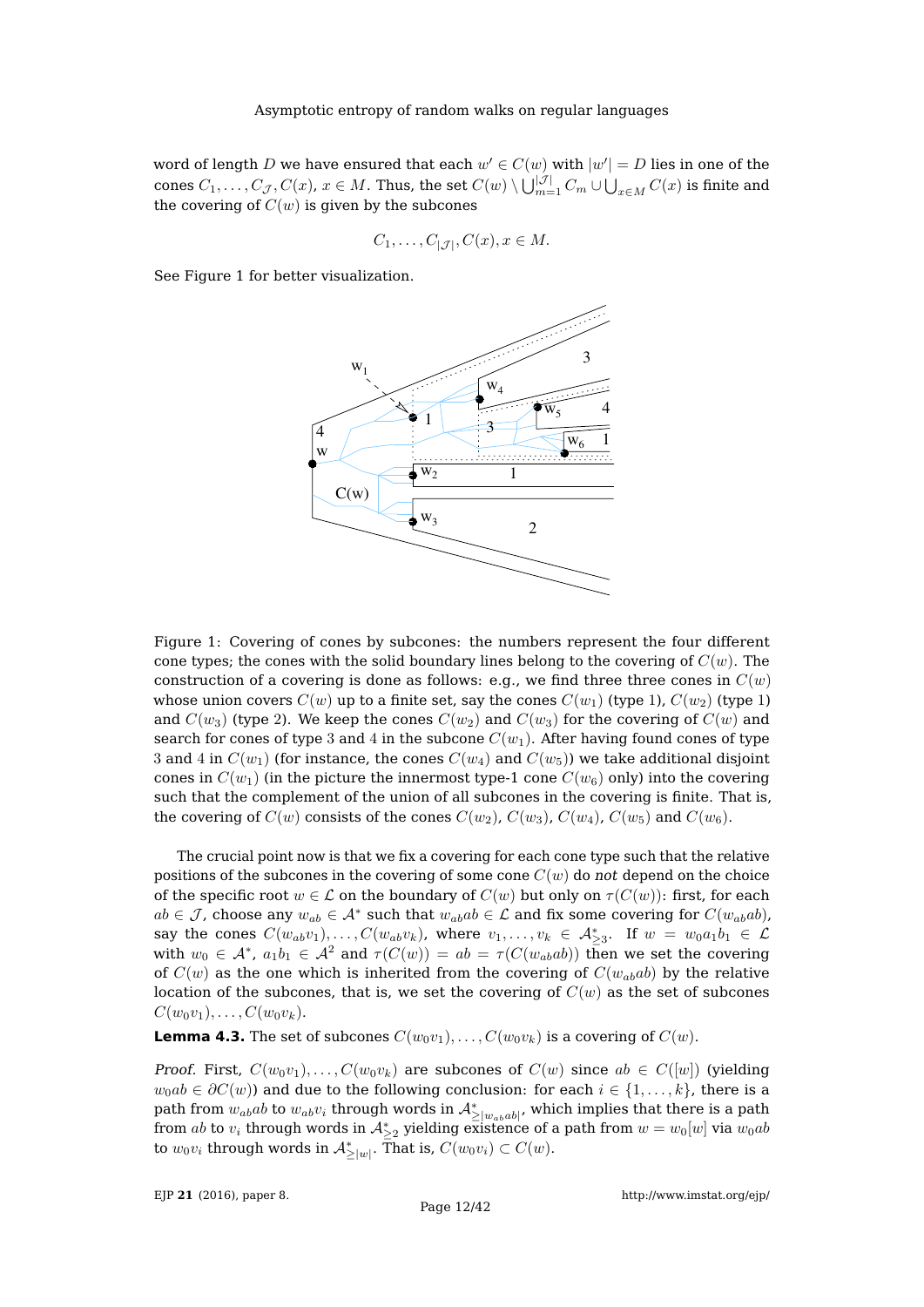Since  $\mathcal{J} = {\tau(C(v_1)), \ldots, \tau(C(v_k))}$  the set of subcones  ${C(w_0v_1), \ldots, C(w_0v_k)}$  contains all different types. The next step is to show disjointness of the cones  $C(w_0v_1)$ ,  $\dots, C(w_0v_k)$ . Assume w.l.o.g. that  $C(w_0v_1) \subsetneq C(w_0v_2)$ . Then there exists a path from  $w_0v_2$  to  $w_0v_1$  through words in  $\mathcal{A}_{\geq |w_0v_2|}^*$ . This implies that there exists a path from  $v_2$  to  $v_1$ through words in  $\mathcal{A}_{\geq |v_2|}^*\subseteq \mathcal{A}_{\geq 3}^*$ , which implies that there exists a path from  $w_{ab}v_2$  to  $w_{ab}v_1$ through words in  $\bar{\cal A}^*_{\geq |w_{ab}v_2|}$  yielding  $C(w_{ab}v_1)\subseteq C(w_{ab}v_2)$ , a contradiction to the choice of  $C(w_{ab}v_1)$ ,  $C(w_{ab}v_2)$  in the covering of  $C(w_{ab}ab)$ . Thus, the cones  $C(w_0v_1), \ldots, C(w_0v_k)$ are pairwise disjoint.

Analogously, we show that  $C(w) \setminus \bigcup_{i=1}^k C(w_0v_i)$  is finite. Assume that this set difference is not finite. Then for every  $N \in \mathbb{N}$  with  $N \geq 3$ , there exists some  $\bar{w}_N \in \mathcal{A}^*$  with  $|\bar w_N|=N$  and  $w_0\bar w_N\in \mathcal{A}^*\cap\bigcup_{i=1}^kC(w_0v_i)$  such that there is a path from  $w=w_0[w]$  to  $w_0\bar w_N$  through words in  ${\cal A}_{\geq |w|}^*$ . Since  $[w]\in C(ab)$  there is a path from  $ab$  to  $[w]$  through words in  $\mathcal{A}_{\geq 2}^*$  implying that there exists a path from  $ab$  to  $\bar w_N\in \bigcup_{i=1}^k C(v_i)$  through words in  $\mathcal{A}_{\geq 2}^*.$  But this implies that there exists a path from  $w_{ab}ab$  to  $w_{ab}\bar w_N\in \bigcup_{i=1}^kC(w_{ab}v_i)$ through words in  $\mathcal{A}_{\geq |w_{ab}ab|}^*$ . This gives a contradiction since  $C(w_{ab}ab)\setminus \bigcup_{i=1}^k C(w_{ab}v_i)$  is finite and therefore  $\bar{N}$  cannot be large. This yields the claim.

Hence, the covering of a cone depends only on its cone type, which describes the relative location of its subcones in its interior.

We can also cover  $\mathcal L$  (up to a finite set) by a finite number of non-intersecting subcones, where each cone type appears. To this end, we just apply the algorithm explained above and take pairwise disjoint cones of the form  $C(w)$  with  $w \in \mathcal{L}$  and  $|w| \geq 2$ . We denote by  $C^{(0)}_1,\ldots, C^{(0)}_{n_0}$  the covering of  ${\mathcal L}$ , which contains all types in  ${\mathcal J}$  and which satisfies  $\left|\mathcal{L}\setminus\bigcup_{i=1}^{n_0}C_i^{(0)}\right|<\infty.$ 

#### <span id="page-12-0"></span>**4.2.2 Non-expanding random walks**

Now we explain how to proceed if G is not expanding, that is, there is a cone  $C(w)$ ,  $w \in \mathcal{L}$ , which does not contain two proper disjoint subcones. Recall that due to suffixirreducibility there is, for every  $ab \in \mathcal{J}$ , a subcone  $C(w_1) \subset C(w)$  with  $[w_1] = ab$ . Thus, all cones do not have two proper disjoint subcones, because otherwise we get a contradiction to the choice of  $w$ . This non-expanding case may, in particular, occur if  $\mathcal L$  is a proper subset of  $\mathcal A^*$ . Take now disjoint cones  $C(a_1b_1),\ldots,C(a_d b_d)$ , where  $d\in\mathbb N$ ,  $a_1b_1,\ldots,a_d b_d \in \mathcal{A}^2$  with  $C(a_ib_i)\cap C(a_j b_j) = \emptyset$  for all  $i,j \in \{1,\ldots,d\}$  with  $i \neq j$  and  $\mathcal{L} \setminus \bigcup_{k=1}^d C(a_kb_k)$  is finite. As already mentioned above the cones  $C(a_ib_i)$ ,  $i \in \{1,\ldots,d\}$ , do not contain two proper disjoint subcones. Thus, we can then cover any cone  $C(w)$ ,  $w \in \mathcal{A}_{\geq 2}^*$ , by the subcone  $C(w_1)$  for any  $w_1 \in C(w)$  with  $|w_1| = |w| + 1$  and  $p(w, w_1) > 0$ .

<span id="page-12-1"></span>**Example 4.4.** In order to illustrate this situation we give a short example for this case: let  $A = \{a, b\}$ ,  $p(o, a) = p(a, o) = p(o, b) = p(b, o) = p(a, ab) = p(b, ba) = \frac{1}{2}$  and  $p(ab, aba) = \frac{2}{3}, p(ba, b) = \frac{1}{3}, p(ba, bab) = \frac{3}{4}, p(ab, a) = \frac{1}{4}$ . The set  $\mathcal L$  is then given by all words of the form  $ababa \dots ba$ ,  $ababa \dots bab$ ,  $baba \dots bab$  and  $baba \dots baba$ . The random walk is transient and satisfies the Assumptions [2.1](#page-3-0) and [2.4.](#page-4-0) We have  $C(ab) \cap C(ba) = \emptyset$ and  $C(ab) = C(aba) \cup \{ab\}$  and  $C(ba) = C(bab) \cup \{ba\}.$ 

The next step is to show that a non-expanding random walk converges to one of finitely many infinite words. More precisely, since we consider transient random walks,  $|X_n|$  tends almost surely to infinity. Therefore, we must have that the prefixes of arbitrary length of  $X_n$  stabilize for n large enough, that is, for each  $N \in \mathbb{N}$  there exists almost surely some index  $n_N \in \mathbb{N}$  such that the prefixes of length N of  $X_{n_N}, X_{n_N+1}, X_{n_N+2}, \ldots$ remain constant forever. Thus,  $(X_n)_{n\in\mathbb{N}_0}$  tends to some infinite (random) word  $X_\infty$   $\in$  $\mathcal{A}^{\mathbb{N}}$ .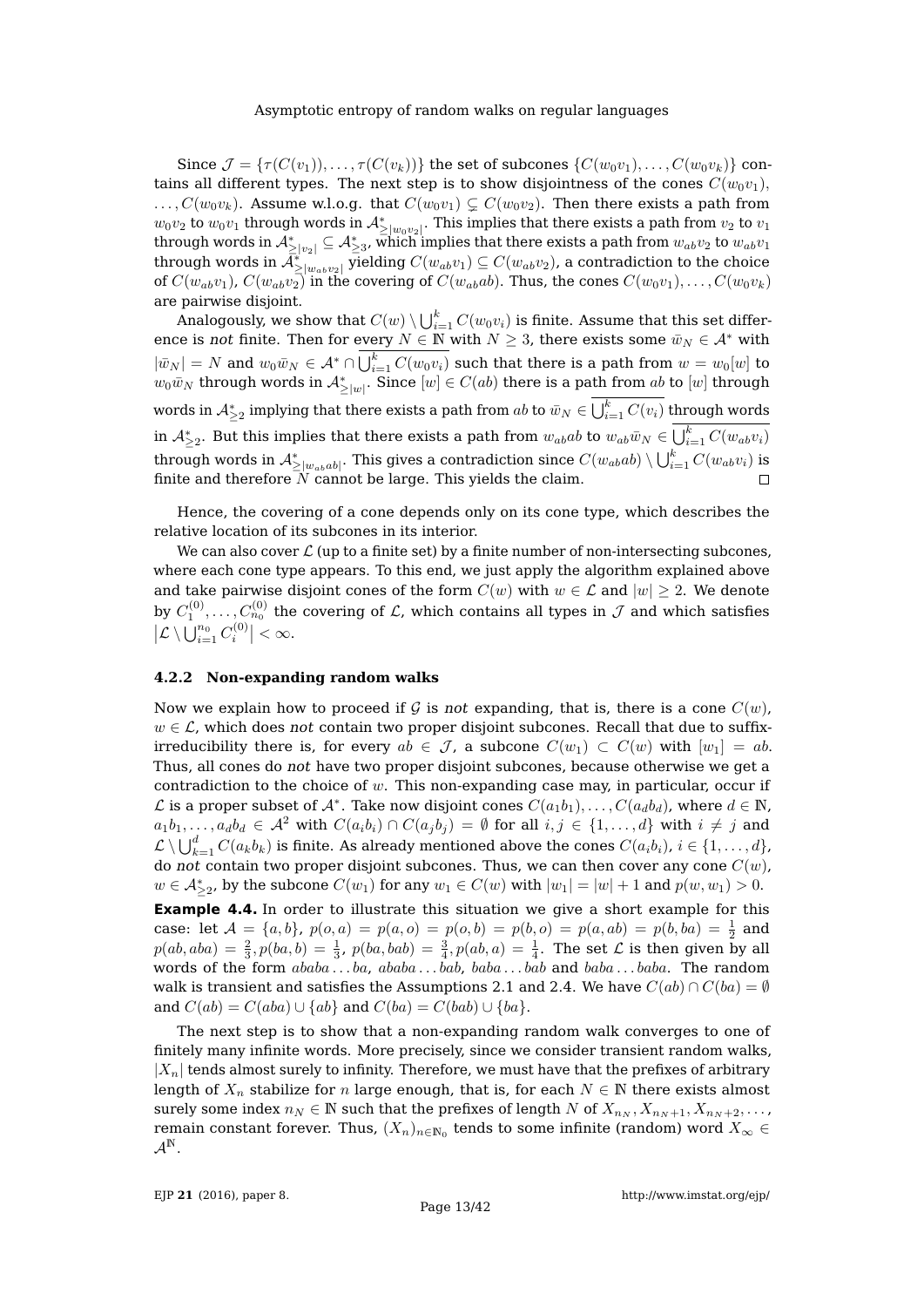**Lemma 4.5.** If  $(X_n)_{n \in \mathbb{N}_0}$  is non-expanding, then the support of  $X_\infty$  is finite.

*Proof.* First, assume that  $X_{\infty}$  starts with positive probability with the letter  $a_0 \in A$ . Assume also that  $\mathbb{P}[\forall n \geq 1 : X_n \in C(a_0b_0c_0) | X_0 = a_0b_0c_0] > 0$  for some  $b_0c_0 \in \mathcal{A}^2$  with  $a_0b_0c_0 \in \mathcal{L}$ . We denote by A the event that  $X_\infty$  starts with the letter  $a_0$  and that the random walk finally enters  $C(a_0b_0c_0)$  on its way to infinity. Then  $\mathbb{P}[A] > 0$ . On this event A, assume now that the random walk tends with positive probability to some infinite words with prefixes  $wa_1$  and  $wa_2$ , where  $w \in \mathcal{A}^*_{\geq 2}$  starts with the letter  $a_0$  and  $a_1, a_2 \in \mathcal{A}$ with  $a_1\neq a_2.$  Then there must be words  $wa_1\bar{b_1}c_1, wa_2b_2c_2 \in C(a_0b_0c_0)$ ,  $b_1c_1, b_2c_2 \in \mathcal{A}^2$ , such that

$$
\mathbb{P}\big[\exists n\in\mathbb{N}:X_n=wa_ib_ic_i,\forall m\geq n: X_m\in C(wa_ib_ic_i) \,\big|\,A\big]>0\text{ for }i\in\{1,2\}.
$$

Obviously,  $C(wa_1b_1c_1)\cap C(wa_2b_2c_2) = \emptyset$ . But this leads to the contradiction that  $C(a_0b_0c_0)$ has two proper disjoint subcones. Therefore,  $C(wa_1b_1c_1) \cap \mathcal{L} = \emptyset$  or  $C(wa_2b_2c_2) \cap \mathcal{L} = \emptyset$ , yielding that the letter  $a_1$  (or  $a_2$ ) is deterministic on the event A. By induction, the infinite limiting word  $X_{\infty}$  is deterministic on the event A, and it depends only on  $a_0$  and  $b_0c_0$ . Since there are only finitely many possibilities for  $a_0$  and  $b_0c_0$ , the limiting word  $X_{\infty}$  can only take finitely many values.  $\Box$ 

The last lemma and suffix-irreducibility directly imply that the support of the random walk is a proper subset of  $\mathcal{A}^*$  if  $(X_n)_{n\in\mathbb{N}_0}$  is non-expanding. The limiting words in Example [4.4](#page-12-1) are  $ababab \ldots$  and  $bababa \ldots$ .

# <span id="page-13-0"></span>**5 Last entry times**

In this section we prove a law of large numbers, which turns out to describe the asymptotic entropy in the later section. For this purpose, we define last entry times (compare with [\[7\]](#page-41-17)), for which we derive a law of large numbers. In this section we will assume that  $(X_n)_{n\in\mathbb{N}_0}$  is transient and we will assume Assumptions [2.1](#page-3-0) and [2.4,](#page-4-0) where we make explicit comments when these assumptions are essential at some points. Throughout this section, we will also use the following notations:  $w_0, w_1, w_2 \in \mathcal{A}^* \setminus \{o\}$ and  $a, b, c, d, a_1, b_1, a_2, b_2, \ldots \in \mathcal{A}$ .

## **5.1 Last entry time process**

We define the following *last entry times*. Let  $\mathbf{e}_0$  be the first time at which the random walk visits  $\bigcup_{i=1}^{n_0}\partial C_i^{(0)}$  and stays in one of the cones  $C_1^{(0)},\ldots,C_{n_0}^{(0)}$  afterwards forever, that is,

$$
\mathbf{e}_0 := \inf \{ m \in \mathbb{N}_0 \, \big| \, \exists i \in \{1, \dots, n_0\} \, \forall n \ge m : X_n \in C_i^{(0)} \}.
$$

In particular,  $X_{\mathbf{e}_0}\in\bigcup_{i=1}^{n(0)}\partial C_i^{(0)}$  and  $X_{\mathbf{e}_0-1}\notin\bigcup_{i=1}^{n(0)}C_i^{(0)}.$  In other words, at time  $\mathbf{e}_0$  the random walk finally enters one of the cones  $C_i^{(0)}$  with no further exits. Inductively, if  $X_{\mathbf{e}_k} = w \in \mathcal{L}$  for  $k \geq 0$  and if  $C(w)$  has the covering (determined only by the type of  $C(w)$ ) consisting of the subcones  $C^{(k)}_1,\ldots, C^{(k)}_{n(w)}$  as explained in Section [4,](#page-8-0) then

$$
\mathbf{e}_{k+1} := \inf \{ m > \mathbf{e}_k \, | \, \exists i \in \{1, \dots, n(w)\} \, \forall n \geq m : X_n \in C_i^{(k)} \}.
$$

In particular,  $X_{\mathbf{e}_{k+1}}\in\bigcup_{i=1}^{n(w)}\partial C_i^{(k+1)}$  and  $X_{\mathbf{e}_{k+1}-1}\notin\bigcup_{i=1}^{n(w)}\partial C_i^{(k)}.$  Transience of  $(X_n)_{n\in\mathbb{N}_0}$ yields  ${\bf e}_k<\infty$  for all  $k\in \mathbb{N}_0$  almost surely. Observe that  $X_n$ ,  $n\geq {\bf e}_k$ , has the prefix  $w_0$ if  $X_{\mathbf{e}_k} = w_0ab$ . Define the relative increments  $(\mathbf{W}_k)_{k \in \mathbb{N}_0}$  between two last entry times as follows: set  $\mathbf{W}_0$  :=  $X_{\mathbf{e}_0}$ ; for  $k\,\geq\,1$ : if  $X_{\mathbf{e}_{k-1}}\,=\,w_0ab$  and  $X_{\mathbf{e}_k}\,=\,w_0w_1cd$ , then set  $W_k := w_1cd$ . Since we have only finitely many different cone types and the subcones of the covering of any cone  $C$  are nested at uniformly bounded distance (w.r.t. minimal path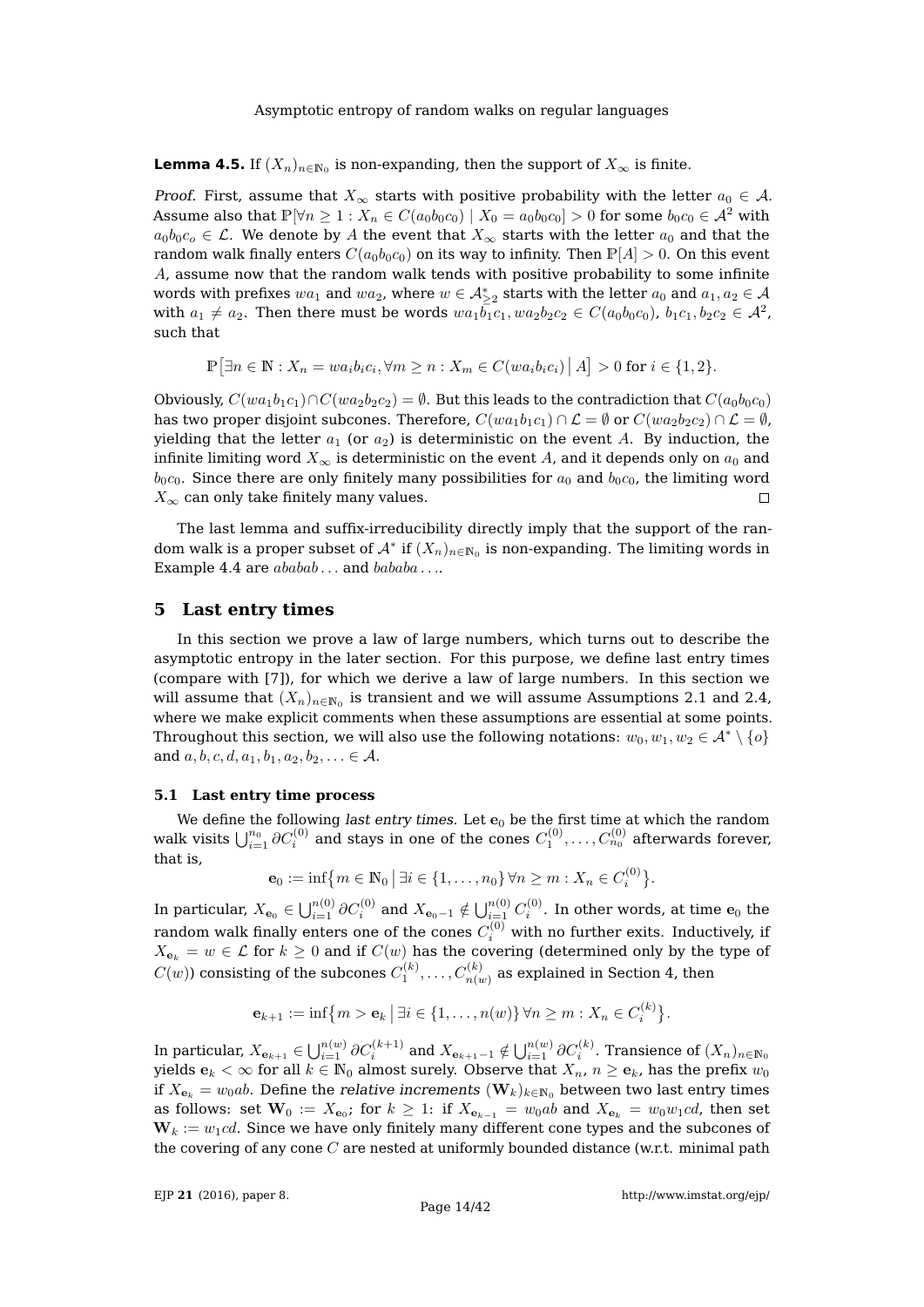lengths) to  $\partial C$ , the random variables  $W_k$  can take only finitely many different values. Observe that we can reconstruct the values of the  $X_{\mathbf{e}_k}$ 's from the values of the  $\mathbf{W}_k$ 's: if  $\mathbf{W}_l = w_l a_l b_l$  for  $l \leq k$  then  $X_{\mathbf{e}_k} = w_0 w_1 \dots w_k a_k b_k$ .

For  $w \in \mathcal{L}$ , define

$$
\mathcal{S}(w) := \bigcup_{i=1}^{n(w)} \partial C_i,
$$

where  $C_1,\ldots,C_{n(w)}$  is the covering of  $C(w)$  according to Section [4.](#page-8-0) Observe that  ${\mathcal{S}}(w_1)$   $=$  $S(w_2)$  if  $C(w_1) = C(w_2)$ . Define for  $x = a_1 \ldots a_k \in A^*$  and  $y = a_1 \ldots a_{k-2} b_{k-1} b_k \ldots b_{k+d} \in A$  $C(x)$  with  $d \ge 1$  and  $d = d(x, y) := |y| - |x|$ :

$$
\mathbb{L}(x,y) := \sum_{n \geq 0} \mathbb{P}\Big[X_n = y, X_{n-1} \notin C(y), \forall m \in \{1, ..., n\} : X_m \in C(x) \Big| X_0 = x\Big].
$$

If  $d = 1$  then  $\mathbb{L}(x, y) = \bar{L}(a_{k-1}a_k, b_{k-1}b_kb_{k+1})$ . If  $d \geq 2$  then  $\mathbb{L}(x, y)$  can be rewritten as

<span id="page-14-0"></span>
$$
\sum_{\substack{y_1,\ldots,y_{d-1}\in\mathcal{A}^3:\\y_i[1]=b_{k-2+i}}} \bar{L}(a_{k-1}a_k,y_1)\cdot \prod_{j=1}^{d-2} \bar{L}(y_j[2]y_j[3],y_{j+1})\cdot \bar{L}(y_{d-1}[2]y_{d-1}[3],b_{k+d-2}b_{k+d-1}b_{k+d});
$$

the last equation follows from the fact that  $\mathbb{L}(x, y)$  depends on x only by its last two letters  $a_{k-1}a_k$  and by decomposition of the paths from x to y w.r.t the last times when the sets  $\mathcal{A}^k$ ,  $\mathcal{A}^{k+1}, \ldots, \mathcal{A}^{k+d-1}$  are visited on the way from x to y. That is, the l-th factor in [\(5.1\)](#page-14-0) corresponds to the part of the path from  $x$  to  $y$  between the last entry of  $\mathcal{A}_{\geq k+l-1}^*$  at the word  $a_1\ldots a_{k-2}b_{k-1}\ldots b_{k+l-3}y_{l-1}[2]y_{l-1}[3]$  and the last entry to  $\mathcal{A}_{\geq k+l}^*$  at the word  $a_1 \ldots a_{k-2} b_{k-1} \ldots b_{k+l-2} y_l[2] y_l[3]$  (with  $y_0[2] y_0[3] = a_{k-1} a_k$  and  $y_d = b_{k-2} b_{k-1} b_k$ ). Moreover,  $\mathbb{L}(x, y) = \mathbb{L}(a_{k-1}a_k, b_{k-1}b_k \dots b_{k+d}).$ 

If  $x_1 \in \mathcal{L}$ ,  $x_2 \in \mathcal{S}(x_1)$  and  $x_3 \in \mathcal{S}(x_2)$  then

$$
\mathbb{L}(x_1, x_3) = \sum_{y \in \partial C(x_2)} \mathbb{L}(x_1, y) \cdot \mathbb{L}(y, x_3)
$$

by decomposition w.r.t. the last visit of the set  $\partial C(x_2)$  since  $C(x_3) \subset C(x_2) \subset C(x_1)$ . In particular, if  $\mathbb{P}[X_{e_k} = x_1, X_{e_{k+1}} = x_2, \ldots, X_{e_{k+l}} = x_{l+1}] > 0$  for  $x_1, \ldots, x_{l+1} \in \mathcal{L}$  then we have

<span id="page-14-1"></span>
$$
\mathbb{P}[X_{\mathbf{e}_k} = x_1, X_{\mathbf{e}_{k+1}} = x_2, \dots, X_{\mathbf{e}_{k+l}} = x_{l+1}]
$$
\n
$$
= \sum_{x_0 \in \mathcal{L} \setminus C(x_1)} G(o, x_0 | 1) \cdot p(x_0, x_1) \cdot \mathbb{L}(x_1, x_2) \cdot \dots \cdot \mathbb{L}(x_l, x_{l+1}) \cdot \xi([x_{l+1}]) \quad (5.2)
$$

by decomposition on the final entries of the cones  $C(x_1), \ldots, C(x_{l+1})$ . We obtain the following important observation:

<span id="page-14-2"></span>**Proposition 5.1.** The process  $\left(\mathbf{W}_k\right)_{k\geq 1}$  is a Markov chain with transition probabilities

$$
q(x,y) := \begin{cases} \frac{\xi([y])}{\xi([x])} \mathbb{L}(x,y), & \text{if } y \in \mathcal{S}(x), \\ 0, & \text{otherwise.} \end{cases}
$$

Proof. Let be  $w_0,\ldots,w_{k+1}\in \mathcal{A}^*\setminus\{o\}$  such that  $w_0\in \bigcup_{j=1}^{n_0}\partial C_j^{(0)},\ w_{i+1}\in S(w_i)$  for all  $i \in \{0, \ldots, k\}$  and  $\mathbb{P}[\mathbf{W}_0 = w_0, \ldots, \mathbf{W}_{k+1} = w_{k+1}] > 0$ . For any such sequence  $\underline{w} = (w_0, \ldots, w_{k+1})$ , we set  $x_0(\underline{w}) := w_0$  and inductively: if  $x_{k-1}(\underline{w}) = y_{k-1}a_{k-1}b_{k-1}$  with

EJP **21** [\(2016\), paper 8.](http://dx.doi.org/10.1214/16-EJP4180)

(5.1)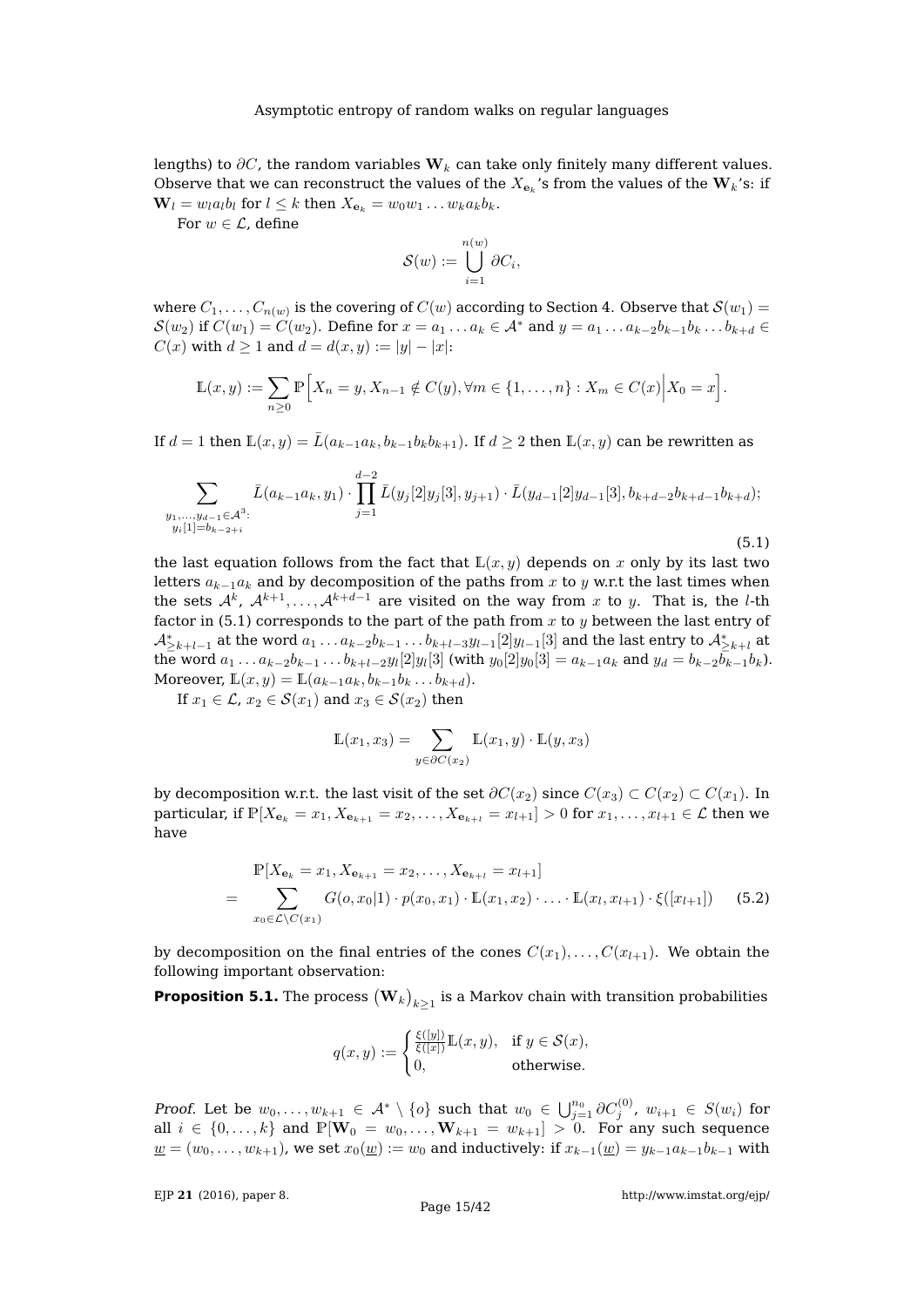$y_{k-1}\,\in\, \mathcal{A}^*$  and  $a_{k-1}b_{k-1}\,\in\, \mathcal{A}^2$  then set  $x_k(\underline{w})\,:=\,y_{k-1}w_k.$  That is, if  $\mathbf{W}_k\,=\,w_k$  then  $X_{\mathbf{e}_k} = x_k(\underline{w})$ . Then:

$$
\mathbb{P}[\mathbf{W}_{1} = w_{1}, \ldots, \mathbf{W}_{k} = w_{k}] = \sum_{w_{0} \in \bigcup_{j=1}^{n_{0}} \partial C_{j}^{(0)}} \mathbb{P}[\mathbf{W}_{0} = w_{0}, \ldots, \mathbf{W}_{k} = w_{k}]
$$
\n
$$
= \sum_{w_{0} \in \bigcup_{j=1}^{n_{0}} \partial C_{j}^{(0)}} \mathbb{P}[X_{\mathbf{e}_{0}} = w_{0}, X_{\mathbf{e}_{1}} = x_{1}(\underline{w}), \ldots, X_{\mathbf{e}_{k}} = x_{k}(\underline{w})]
$$
\n
$$
= \sum_{w_{0} \in \bigcup_{j=1}^{n_{0}} \partial C_{j}^{(0)}} \sum_{w' \in \mathcal{L} \setminus C(w_{0})} G(o, w'|1) \cdot p(w', w_{0}) \cdot \prod_{i=1}^{k} \mathbb{L}(x_{i-1}(\underline{w}), x_{i}(\underline{w})) \cdot \xi([x_{k}(\underline{w})])
$$
\n
$$
= \sum_{w_{0} \in \bigcup_{j=1}^{n_{0}} \partial C_{j}^{(0)}} \sum_{w' \in \mathcal{L} \setminus C(w_{0})} G(o, w'|1) \cdot p(w', w_{0}) \cdot \prod_{i=1}^{k} \mathbb{L}(w_{i-1}, w_{i}) \cdot \xi([w_{k}]).
$$

The last equation arises from [\(5.2\)](#page-14-1) by decomposing the paths by the last entries to the sets  $\partial C_i$ , where  $C_i$  denotes the cone with  $X_{\mathbf{e}_i} \in \partial C_i$ . Now we obtain:

$$
\begin{split}\n& \mathbb{P}\left[\mathbf{W}_{k+1} = w_{k+1} \mid \mathbf{W}_{1} = w_{1}, \ldots, \mathbf{W}_{k} = w_{k}\right] \\
& = \frac{\mathbb{P}\left[\mathbf{W}_{1} = w_{1}, \ldots, \mathbf{W}_{k} = w_{k}, \mathbf{W}_{k+1} = w_{k+1}\right]}{\mathbb{P}\left[\mathbf{W}_{1} = w_{1}, \ldots, \mathbf{W}_{k} = w_{k}\right]} \\
& = \frac{\sum_{w_{0} \in \bigcup_{j=1}^{n_{0}} \partial C_{j}^{(0)}} \sum_{w' \in \mathcal{L} \setminus C(w_{0})} G(o, w'|1) \cdot p(w', w_{0}) \cdot \prod_{i=1}^{k+1} \mathbb{L}(w_{i-1}, w_{i}) \cdot \xi([w_{k+1}])}{\sum_{w_{0} \in \bigcup_{j=1}^{n_{0}} \partial C_{j}^{(0)}} \sum_{w' \in \mathcal{L} \setminus C(w_{0})} G(o, w'|1) \cdot p(w', w_{0}) \cdot \prod_{i=1}^{k} \mathbb{L}(w_{i-1}, w_{i}) \cdot \xi([w_{k}])} \\
& = q(x, y).\n\end{split}
$$

Define the set

$$
\mathcal{W}_0:=\big\{w\in \mathcal{A}^*\big|\exists w_0\in \mathcal{A}^*, ab\in \mathcal{A}^2 \text{ with }\mathbb{P}[\mathbf{W}_0=w_0ab,\mathbf{W}_1=w]>0\big\}\subseteq \mathcal{A}^*_{\geq 3}.
$$

The next lemma desribes the support of the random variables  $W_k$ ; since the proof contains only elementary, tedious calculations, we omit it at this place and hand it in later in Appendix [C.](#page-34-0)

<span id="page-15-0"></span>**Lemma 5.2.** For all  $k \geq 1$ , supp $(\mathbb{P}[\mathbf{W}_k = \cdot]) = \mathcal{W}_0$ .

With the last lemma we can show:

<span id="page-15-2"></span>**Lemma 5.3.** The Markov chain  $(\mathbf{W}_k)_{k \in \mathbb{N}}$  is positive recurrent and aperiodic.

*Proof.* Since  $W_0$  is finite it suffices to show that the process  $(W_k)_{k\in\mathbb{N}}$  is irreducible and aperiodic. First we show irreducibility. Let be  $w_1 = w' a_1 b_1, w_2 \in W_0$ . Then there is some  $w_0a_0b_0\in \bigcup_{j=1}^{n_0}\partial C_j^{(0)}$  such that

$$
\mathbb{P}[\mathbf{W}_1 = w_2] \geq \mathbb{P}[X_{\mathbf{e}_0} = w_0 a_0 b_0, \mathbf{W}_1 = w_2] \n= \sum_{w' \in \mathcal{L} \setminus C(w_0 a_0 b_0)} G(o, w') p(w', w_0 a_0 b_0) \mathbb{L}(w_0 a_0 b_0, w_0 w_2) \xi([w_2]) > 0.
$$

In particular,  $\mathbb{L}(a_0b_0, w_2) = \mathbb{L}(w_0a_0b_0, w_0w_2) > 0$ . By construction of coverings,  $C(a_1b_1)$ has a subcone of type  $\tau(C(a_0b_0))$  in its covering, say the cone  $C(\tilde w)$  with  $\tilde w\in C(a_1b_1)\cap W_0$ and  $\mathbb{L}(a_1b_1, \tilde{w}) > 0$ . Then:

<span id="page-15-1"></span>
$$
\mathbb{P}[\mathbf{W}_3 = w_2 \mid \mathbf{W}_1 = w_1] \ge q(w_1, \tilde{w}) \cdot q(\tilde{w}, w_2)
$$
\n
$$
= \mathbb{L}(a_1 b_1, \tilde{w}) \mathbb{L}([\tilde{w}], w_2) \frac{\xi([w_2])}{\xi(a_1 b_1)} > 0,
$$
\n(5.3)

EJP **21** [\(2016\), paper 8.](http://dx.doi.org/10.1214/16-EJP4180)

<http://www.imstat.org/ejp/>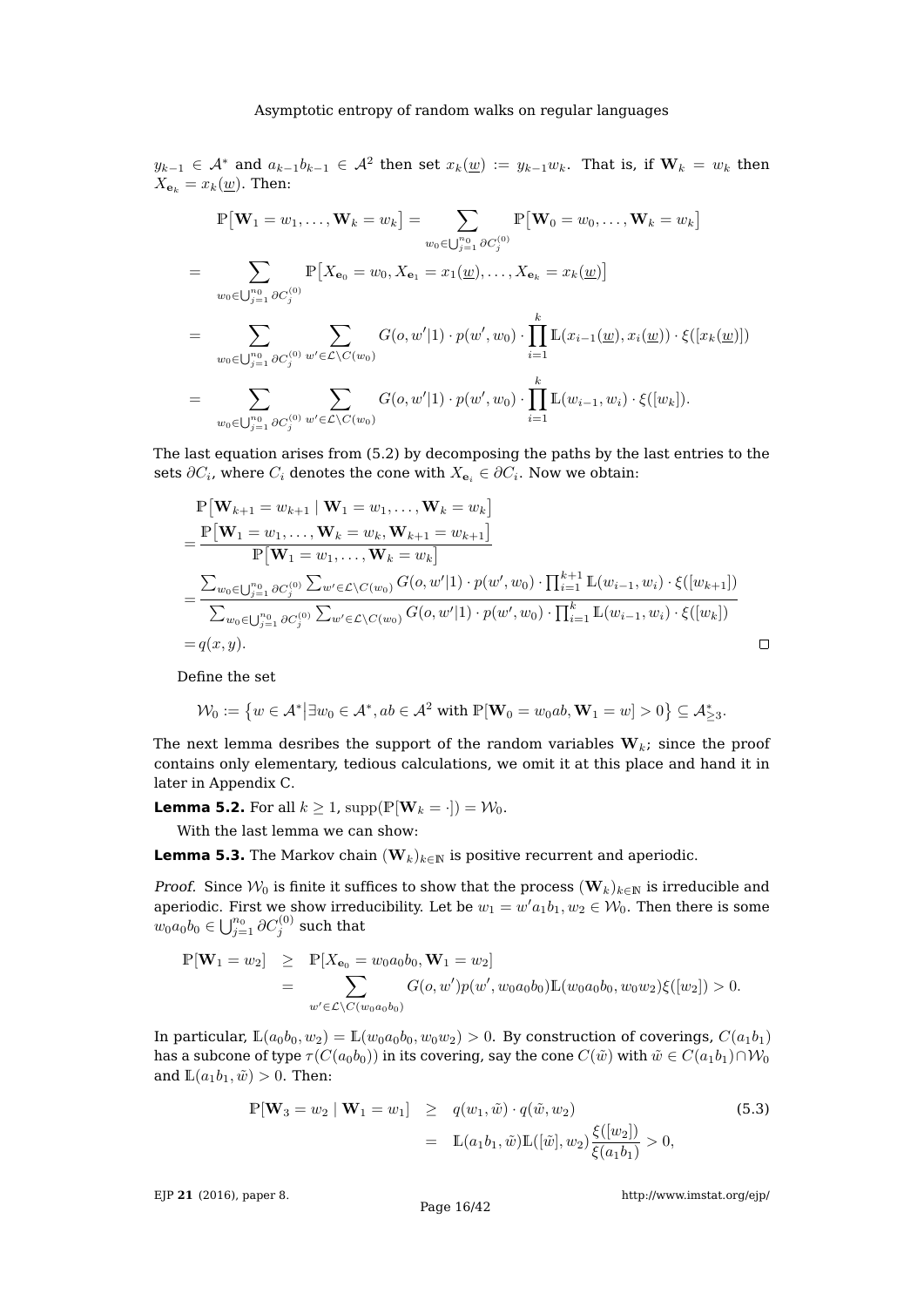which follows from the fact that  $\mathbb{L}([\tilde{w}], w_2) > 0$  due to  $[\tilde{w}] \in C(a_0b_0)$  and  $\mathbb{L}(a_0b_0, w_2) > 0$ (recall the remark before Lemma [5.2\)](#page-15-0). This proves irreducibility and thus positive recurrence of  $(\mathbf{W}_k)_{k\in\mathbb{N}}$ .

In order to see aperiodicity of the process  $(\mathbf{W}_k)_{k\in\mathbb{N}}$  choose in the proof above  $w_1 = w_2$ , which yields that the period of  $(\mathbf{W}_k)_{k\in\mathbb{N}}$  is either 1 or 2. Now let be  $w \in \mathcal{W}_0$  and take any  $\hat{w} \in \mathcal{W}_0$  with  $q(w, \hat{w}) > 0$ . Then according to [\(5.3\)](#page-15-1) we get

$$
\mathbb{P}[\mathbf{W}_4 = w, \mathbf{W}_2 = \hat{w} \mid \mathbf{W}_1 = w] = q(w, \hat{w}) \cdot \mathbb{P}[\mathbf{W}_3 = w \mid \mathbf{W}_1 = \hat{w}] > 0,
$$

which implies aperiodicity.

For sake of better identification of the cones, we now switch to a more suitable representation of cones and coverings. We identify the different cone types by numbers  $\mathcal{I} := \{1, \ldots, r\} \subset \mathbb{N}$ . If  $C(w)$  is a cone of type  $i \in \mathcal{I}$ , then the covering of  $C(w)$  (according to Subsection [4.2\)](#page-10-0) has  $n(i, j)$  subcones of type  $j \in \mathcal{I}$ . We denote these subcones of type j by  $C_{j_{i,k}}=C_{j_{i,k}}(w)\subset C(w)$  with  $1\leq k\leq n(i,j)$  or we just identify them by  $j_{i,1},\ldots,j_{i,n(i,j)}$ , which correspond to the subcones of type j with different locations inside  $C(w)$ . In particular, we choose this enumeration of the subcones of type  $j$  in a consistent way: if  $C(w_{ab}v_m)$  belongs to the covering of  $C(ab)$ ,  $i = \tau(C(ab))$ , with  $C(w_{ab}v_m)$  being the k-th cone of type j in the covering of  $C(ab)$  (identified by  $j_{i,k}$  w.r.t. ab), then the k-th subcone of type j in the covering of any cone  $C(w_0ab)$  is the subcone  $C(w_0v_m)$ ; compare with the construction of the covering of any cone  $C(w)$  starting from the covering of the cone  $C(w_{ab}ab)$  in Subsection [4.2.](#page-10-0) That is, by this enumeration of subcones we ensure that the relative position of  $C_{i_k k} (w)$  in the interior of  $C(w)$  is always the same for any  $w \in \mathcal{L}$  with  $i = \tau(C(w))$ . We will sometimes omit the root w in the notation of the subcones when it will be clear from the context and when only the relative position of a subcone in some given cone will be of importance.

We now track the random walk's way to infinity by looking which of the cones are finally entered successively. For this purpose, define  $\mathbf{i}_k := j_{i,l}$  if  $\tau(C(X_{\mathbf{e}_{k-1}})) = i$  and  $X_{\mathbf{e}_k}\,\in\,\partial C_{j_{i,l}}(X_{\mathbf{e}_{k-1}}).$  If we set additionally  $\mathbf{i}_0\,:=\,C(X_{\mathbf{e}_0})$ , then the sequence  $(\mathbf{i}_k)_{k\in\mathbb{N}_0}$ tracks the random walk's way to infinity.

At this point we recall the relation between  $\mathbf{W}_k$  and  $X_{\mathbf{e}_k} \colon$  if  $X_{\mathbf{e}_0} = \mathbf{W}_0 = w_0a_0b_0$  and  $W_1 = w_1a_1b_1$  then  $X_{\mathbf{e}_1} = w_0w_1a_1b_1$ ; in general, if  $X_{\mathbf{e}_{k-1}} = wa_{k-1}b_{k-1}$  and  $W_k = w_ka_kb_k$ then  $X_{e_k} = ww_k a_k b_k$ . That is, there is a natural bijection of trajectories of  $(\mathbf{W}_k)_{k \in \mathbb{N}_0}$ and  $(X_{\mathbf{e}_k})_{k\in \mathbb{N}_0}.$  In particular, the values of the  $\mathbf{W}_k$ 's determine the values of the  $\mathbf{i}_k$ 's uniquely, since the last two letters of  ${\bf W}_{k-1}$  describe  $\tau(C(X_{\mathbf{e}_{k-1}}))$  and  ${\bf W}_k$  describes  $\tau(C(X_{{\bf e}_k}))$  and the corresponding number in the enumeration of subcones. For a better visualization of the values of  $i_k$ , see Figure [2.](#page-17-0)

In other words, the random variables  $i_k$  collect the information of the different cones which are entered successively by the random walk  $(X_n)_{n\in\mathbb{N}_0}$  on its way to infinity, while the  $W_k$ 's keep, in addition, the information where the single subcones are finally entered.

Define

$$
\mathcal{W} := \left\{ (j_{m,n}, x) \middle| \begin{array}{l} x \in \mathcal{W}_0, \exists w_0 \in \mathcal{L} : \mathbb{P}[\mathbf{W}_0 = w_0, \mathbf{W}_1 = x] > 0, \\ \tau(C([w_0])) = m, \tau(C([x])) = j, 1 \leq n \leq n(m, j) \\ \text{with } x \in \partial C_{j_{m,n}}([w_0]) \end{array} \right\}.
$$

In other words,  $(j_{m,n}, x) \in \mathcal{W}$  if  $x \in \mathcal{W}_0$  with  $\tau(C(x)) = j$  and if there is  $w_0a_0b_0 \in \mathcal{L}$  such that  $\tau(C(a_0b_0)) = m$ ,  $\mathbb{P}[X_{\mathbf{e}_0} = w_0a_0b_0, X_{\mathbf{e}_1} = w_0x] > 0$  and  $C(x)$  being the *n*-th subcone of type j in the covering of  $C(a_0b_0)$ .

EJP **21** [\(2016\), paper 8.](http://dx.doi.org/10.1214/16-EJP4180)

 $\Box$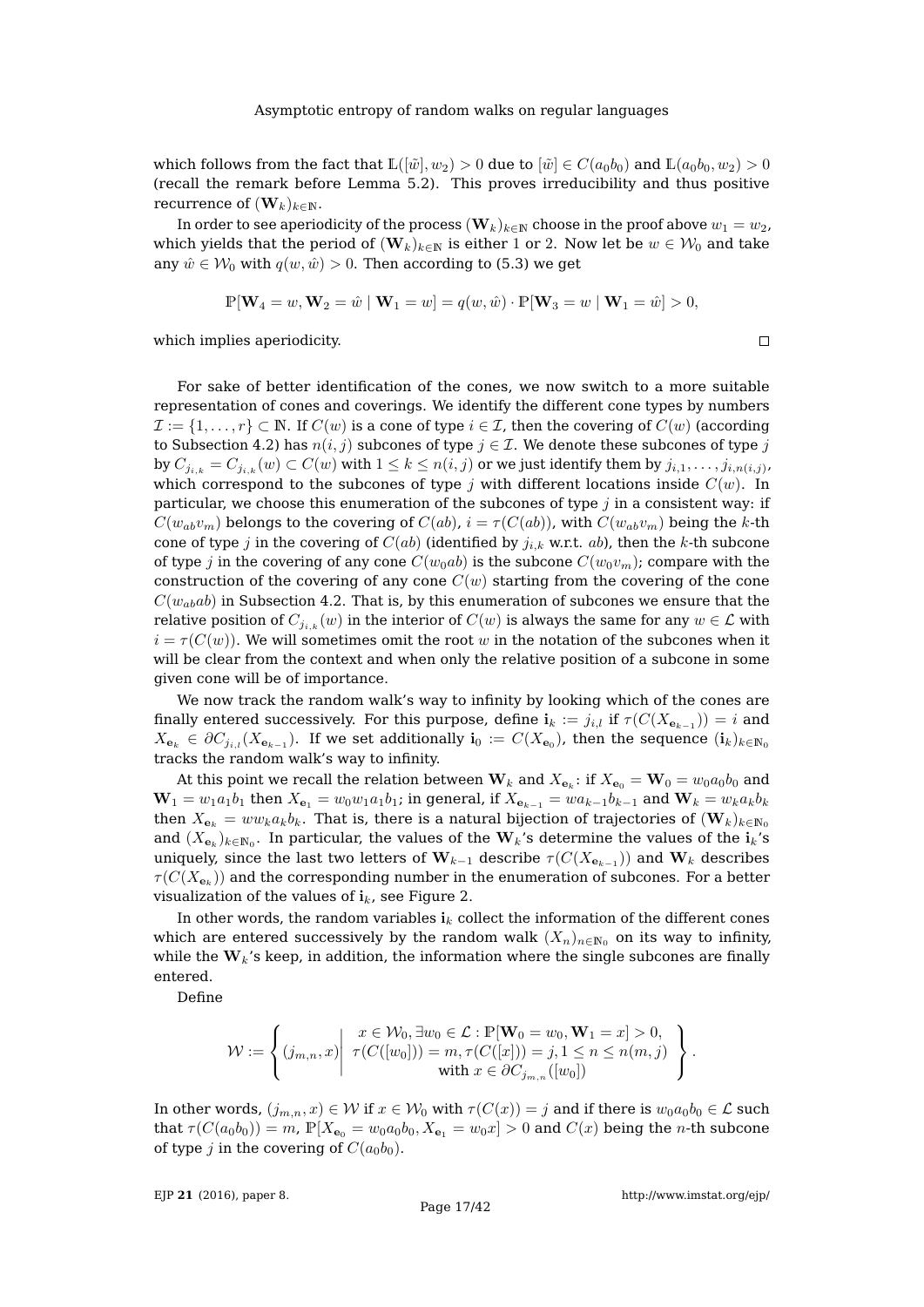

<span id="page-17-0"></span>Figure 2: Numbering of subcones: the cones with the solid boundary belong to the covering while the cone with the dotted line does not.

<span id="page-17-3"></span>**Proposition 5.4.** The process  $\big((\mathbf{i}_k,\mathbf{W}_k)\big)_{k\in\mathbb{N}}$  is a positive recurrent, aperiodic Markov chain on the state space W. Moreover, for  $(i_{m,n}, w_1), (j_{s,t}, w_2) \in W$ , the transition probabilities are given by

<span id="page-17-1"></span>
$$
\mathbb{P}\Big[(\mathbf{i}_k, \mathbf{W}_k) = (j_{s,t}, w_2) \Big| (\mathbf{i}_{k-1}, \mathbf{W}_{k-1}) = (i_{m,n}, w_1) \Big] = \begin{cases} q(w_1, w_2), & \text{if } s = i, \\ 0, & \text{if } s \neq i. \end{cases} \tag{5.4}
$$

*Proof.* Since the values of the  $i_k$ 's are uniquely determined by the values of the  $W_k$ 's and since the process  $(\mathbf{W}_k)_{k\in \mathbb{N}}$  is a Markov chain, we also have that  $\big((\mathbf{i}_k,\mathbf{W}_k)\big)_{k\in \mathbb{N}}$  is Markovian with the proposed transition probabilities.

It remains to prove that  $\mathrm{supp}(\mathbb{P}[(\mathbf{i}_k,\mathbf{W}_k)=\cdot])=\mathcal{W}$  for  $k\geq 1$  and that  $\big((\mathbf{i}_k,\mathbf{W}_k)\big)_{k\in\mathbb{N}}$ is positive recurrent and aperiodic. Since both proofs consist of tedious calculations analogously to the proofs of Lemmas [5.2](#page-15-0) and [5.3](#page-15-2) we omit these proofs here and refer to Appendix [C,](#page-34-0) where we will hand in them later.  $\Box$ 

Let us recall that the values of the  $i_k$ 's are uniquely determined by the values of the  $W_k$ 's; however, we will explicitely keep the values of the  $i_k$ 's in the notation of the process for sake of convenience. Observe that the process  $(i_k)_{k\in\mathbb{N}}$  is, in general, not Markovian. This relies on the fact that  $(i_k)_{k \in \mathbb{N}}$  can be seen as a function of the process  $(\mathbf{W}_k)_{k\in\mathbb{N}}$ : the values of the  $\mathbf{W}_k$ 's determine the values of the  $i_k$ 's but not vice versa.

Define the following projection for  $(i_{k,l}, w_1), (j_{m,n}, w_2) \in \mathcal{W}$ :

<span id="page-17-2"></span>
$$
\pi\big((i_{k,l}, w_1), (j_{m,n}, w_2)\big) := \begin{cases} (i, j_{i,n}) =: (i, j_n), & \text{if } m = i, \\ (i, j_{i,1}) = (i, j_1), & \text{if } m \neq i. \end{cases}
$$
(5.5)

Here,  $j_l$  represents the *l*-th subcone of type j in the covering of a cone of type i, namely the cone represented by  $j_{i,l}$ . We now define the hidden Markov chain  $(\mathbf{Y}_k)_{k \in \mathbb{N}}$  by

$$
\mathbf{Y}_k := \pi \big( (\mathbf{i}_k, \mathbf{W}_k), (\mathbf{i}_{k+1}, \mathbf{W}_{k+1}) \big).
$$

In other words,  $(Y_k)_{k\in\mathbb{N}}$  traces once again the random walk's way to infinity in terms of which subcones are entered successively without distinguishing which of the cone boundary points are the last entry time points  $X_{\mathbf{e}_k}$ . At this point let us mention that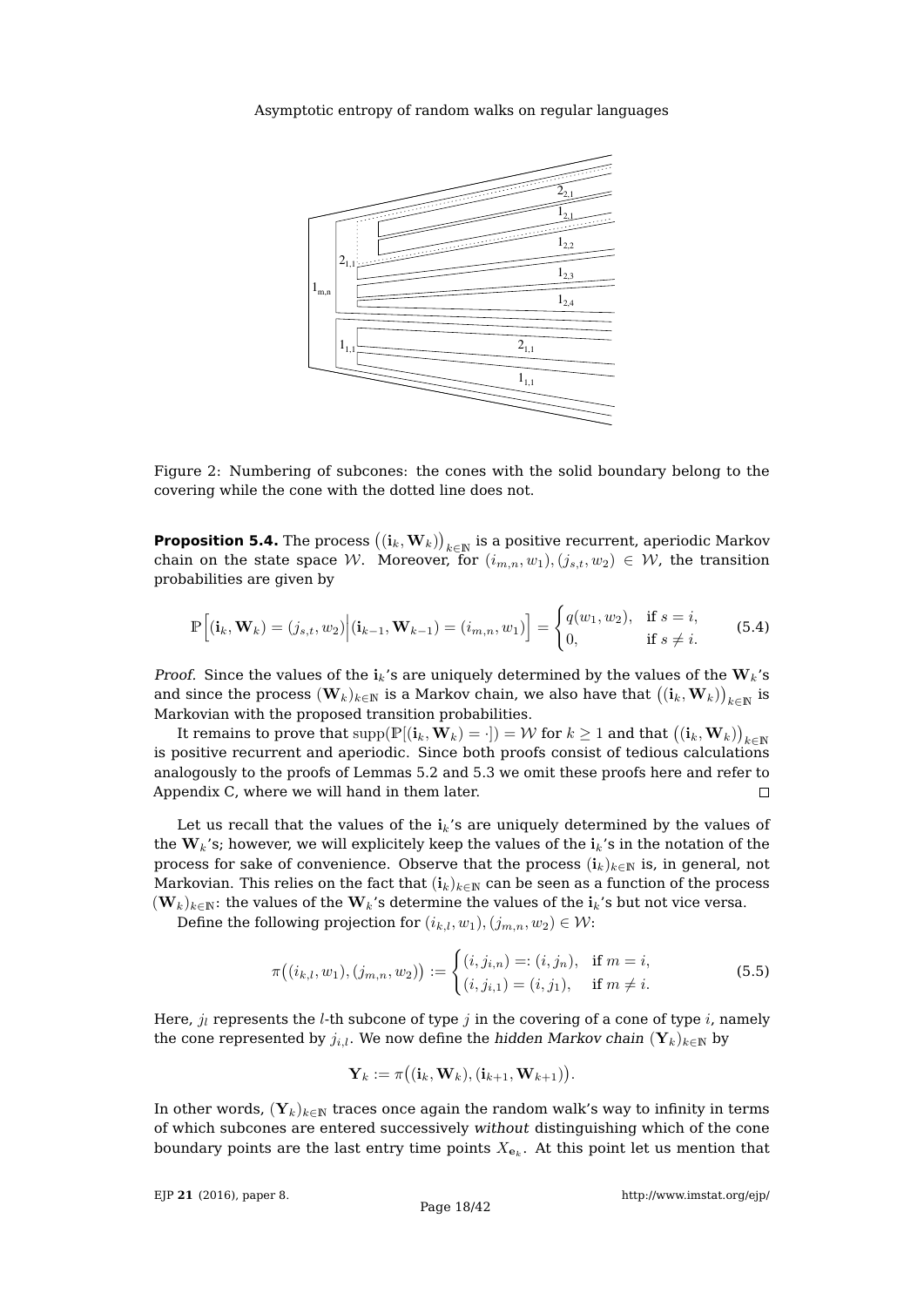the second branch in the definition of  $\pi(\cdot, \cdot)$  is not used for defining  $Y_k$ , but it will be of interest in Section [8.](#page-29-0) Furthermore, observe that  $X_{e_0}$  and  $(Y_k)_{k\in\mathbb{N}}$  allow to reconstruct  $(i_k)_{k\in\mathbb{N}}$ .

Define

$$
\mathcal{W}_{\pi} := \big\{ (s, t_n) \big| s, t \in \mathcal{I}, 1 \leq n \leq n(s, t) \big\}.
$$

That is,  $t_n$  corresponds to the *n*-th subcone of type t in the covering of a cone of type s. **Lemma 5.5.** For all  $k \geq 1$ ,  $\text{supp}(\mathbb{P}[\mathbf{Y}_k = \cdot]) = \mathcal{W}_\pi$ .

*Proof.* The inclusion supp $(\mathbb{P}[\mathbf{Y}_k = \cdot]) \subset \mathcal{W}_\pi$  is obvious by definition of  $\mathbf{Y}_k$  and  $\mathcal{W}_\pi$ . Now we show the other inclusion. Let be  $(s, t_n) \in \mathcal{W}_{\pi}$ . Take any  $w_{k-1}a_{k-1}b_{k-1} \in \mathcal{W}_0$  with  $\mathbb{P}[\mathbf{W}_{k-1} = w_{k-1}a_{k-1}b_{k-1}] > 0$ . Then there exists  $w_ka_kb_k \in W_0$  with  $\tau(C(a_kb_k)) = s$  and  $q(w_{k-1}a_{k-1}b_{k-1}, w_k a_k b_k) > 0$  due to the construction of coverings. Moreover, there is  $w_{k+1}a_{k+1}b_{k+1} \in W_0$  with  $q(w_ka_kb_k, w_{k+1}a_{k+1}b_{k+1}) > 0$  such that  $C(w_{k+1}a_{k+1}b_{k+1})$  is the *n*-th cone of type t in  $C(a_k b_k)$ . Thus,

$$
\begin{align*}\n\mathbb{P}[\mathbf{Y}_k = (s, t_n)] \\
&\geq \mathbb{P}[\mathbf{W}_{k-1} = w_{k-1}a_{k-1}b_{k-1}, \mathbf{W}_k = w_k a_k b_k, \mathbf{W}_{k+1} = w_{k+1}a_{k+1}b_{k+1}] \\
&= \mathbb{P}[\mathbf{W}_{k-1} = w_{k-1}a_{k-1}b_{k-1}] \cdot q(w_{k-1}a_{k-1}b_{k-1}, w_k a_k b_k) \cdot q(w_k a_k b_k, w_{k+1}a_{k+1}b_{k+1}) > 0, \\
\text{yielding } (s, t_n) \in \text{supp}(\mathbb{P}[\mathbf{Y}_k = \cdot]).\n\end{align*}
$$

Since the process  $(i_k, W_k)_{k \in \mathbb{N}}$  is positive recurrent, it has an invariant probability measure  $\nu.$  Let  $(\mathbf{i}_k^{(\nu)})$  $(\omega_k^{(\nu)}, \mathbf{W}_k^{(\nu)})_{k\in \mathbb{N}}$  be a Markov chain with transition probabilities given by [\(5.4\)](#page-17-1) but with initial distribution  $\nu$ . The corresponding hidden Markov chain  $(\mathbf{Y}_k^{(\nu)})$  $\binom{k}{k}$ <sub>k∈N</sub> is given by

$$
\mathbf{Y}_k^{(\nu)} := \pi\big((\mathbf{i}_k^{(\nu)}, \mathbf{W}_k^{(\nu)}), (\mathbf{i}_{k+1}^{(\nu)}, \mathbf{W}_{k+1}^{(\nu)})\big).
$$

In the next section we will link the hidden Markov chains  $(\mathbf{Y}_k)_{k\in \mathbb{N}}$  and  $(\mathbf{Y}_k^{(\nu)})$  $\binom{\nu}{k}$ <sub>k</sub> $\in \mathbb{N}$ .

# **5.2 Entropy of the hidden Markov chain related to the last entry time process**

In this subsection we derive existence of the asymptotic entropy of the hidden Markov chains  $(\mathbf{Y}_k^{(\nu)}$  $\binom{(V)}{k}$ <sub>k∈N</sub> and  $(\mathbf{Y}_k)_{k\in\mathbb{N}}$ .

First, consider the hidden Markov chain  $(\mathbf{Y}_k^{(\nu)})_{k\in \mathbb{N}}$ : this process is stationary and erk godic since the underlying Markov chain  $(\mathbf{i}_k^{(\nu)})$  $\binom{(\nu)}{k}, \mathbf{W}_k^{(\nu)}\big)_{k\in\mathbb{N}}$  is stationary, positive recurrent and aperiodic. Hence, there is a constant  $H(Y) \geq 0$  such that

<span id="page-18-0"></span>
$$
\lim_{k \to \infty} -\frac{1}{k} \log \mathbb{P}[\mathbf{Y}_1^{(\nu)} = \underline{y}_1, \dots, \mathbf{Y}_k^{(\nu)} = \underline{y}_k] = H(\mathbf{Y})
$$
\n(5.6)

for almost every realisation  $(\underline{y}_1, \underline{y}_2, \dots) \in \mathcal{W}_\pi^\mathbb{N}$  of  $(\mathbf{Y}_k^{(\nu)})$  $(k^{(\nu)})_{k\in\mathbb{N}}$ ; see e.g. Cover and Thomas [\[5,](#page-41-22) Theorem 16.8.1]. The number  $H(Y)$  is called the asymptotic entropy of the (positive recurrent) process  $({\bf Y}_k^{(\nu)} )$  $(k^{(\nu)})_{k\in\mathbb{N}}.$  We now deduce an analogous statement for the process  $(\mathbf{Y}_k)_{k\in\mathbb{N}}.$ 

<span id="page-18-1"></span>**Proposition 5.6.** For almost every realisation  $(\underline{y}_1, \underline{y}_2, \dots) \in \mathcal{W}_\pi^{\mathbb{N}}$  of  $(\mathbf{Y}_k)_{k \in \mathbb{N}}$ ,

$$
\lim_{k \to \infty} -\frac{1}{k} \log \mathbb{P}[\mathbf{Y}_1 = \underline{y}_1, \dots, \mathbf{Y}_k = \underline{y}_k] = H(\mathbf{Y}).
$$

*Proof.* The processes  $(\mathbf{Y}_k^{(\nu)})$  $\mathbf{k}^{(\nu)}_k)_{k\in\mathbb{N}}$  and  $(\mathbf{Y}_k)_{k\in\mathbb{N}}$  differ only by the inital distributions of  $(\textbf{i}^{(\nu)}_1, \textbf{W}^{(\nu)}_1)$  and  $(\textbf{i}_1, \textbf{W}_1)$ . Moreover, there are constants  $c,C>0$  such that

$$
c\cdot \mathbb{P}[(\mathbf{i}_1,\mathbf{W}_1)=(i_{m,n},x)]\leq \nu(i_{m,n},x)\leq C\cdot \mathbb{P}[(\mathbf{i}_1,\mathbf{W}_1)=(i_{m,n},x)]
$$

for all  $(i_{m,n}, x) \in W$ . Denote by  $\mu_1$  the distribution of  $(i_1, W_1)$ . We now get for almost every trajectory  $(\underline{y}_1, \underline{y}_2, \dots) \in \mathcal{W}_\pi^\mathbb{N}$  of  $(\mathbf{Y}_k)_{k \in \mathbb{N}}$ :

EJP **21** [\(2016\), paper 8.](http://dx.doi.org/10.1214/16-EJP4180)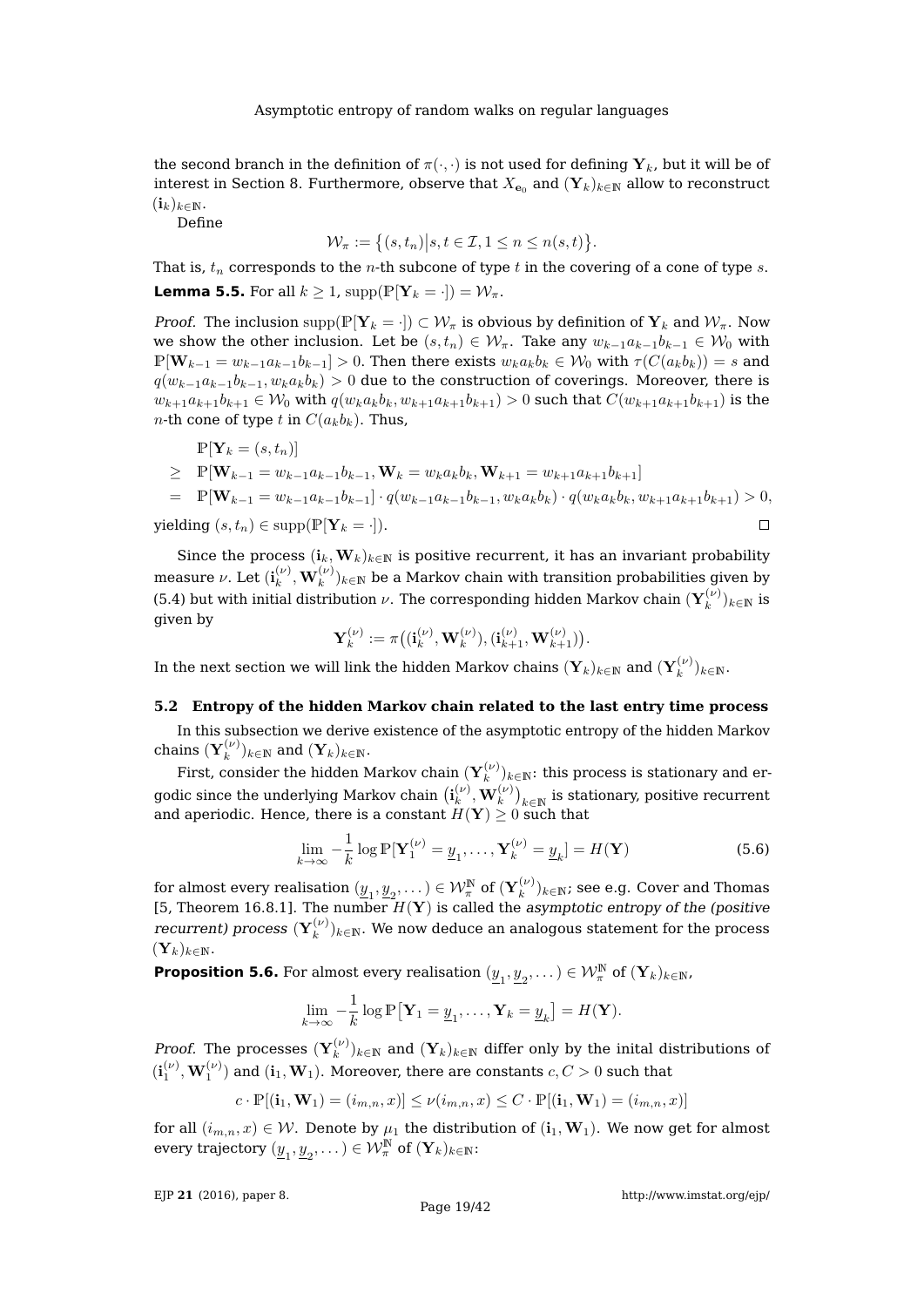$$
H(\mathbf{Y}) = \lim_{k \to \infty} -\frac{1}{k} \log \mathbb{P}[\mathbf{Y}_1^{(\nu)} = \underline{y}_1, \dots, \mathbf{Y}_k^{(\nu)} = \underline{y}_k]
$$
  
\n
$$
= \lim_{k \to \infty} -\frac{1}{k} \log \sum_{\substack{\underline{w}_1, \dots, \underline{w}_{k+1} \in \mathcal{W}: \\ \pi(\underline{w}_j, \underline{w}_{j+1}) = \underline{y}_j \\ \text{for } 1 \le j \le k}} \nu(\underline{w}_1) \mathbb{P}[(i_l, \mathbf{W}_l) = \underline{w}_l \text{ for } 2 \le l \le k+1 \mid (i_1, \mathbf{W}_1) = \underline{w}_1]
$$
  
\n
$$
= \lim_{k \to \infty} -\frac{1}{k} \log \sum_{\substack{\underline{w}_1, \dots, \underline{w}_{k+1} \in \mathcal{W}: \\ \pi(\underline{w}_j, \underline{w}_{j+1}) = \underline{y}_j \\ \text{for } 1 \le j \le k}} \mu_1(\underline{w}_1) \mathbb{P}[(i_l, \mathbf{W}_l) = \underline{w}_l \text{ for } 2 \le l \le k+1 \mid (i_1, \mathbf{W}_1) = \underline{w}_1]
$$
  
\n
$$
= \lim_{k \to \infty} -\frac{1}{k} \log \sum_{\substack{\underline{w}_1, \dots, \underline{w}_{k+1} \in \mathcal{W}: \\ \pi(\underline{w}_j, \underline{w}_{j+1}) = \underline{y}_j \\ \text{for } 1 \le j \le k}} \mathbb{P}[(i_1, \mathbf{W}_1) = \underline{w}_1, \dots, (i_{k+1}, \mathbf{W}_{k+1}) = \underline{w}_{k+1}]
$$
  
\n
$$
= \lim_{k \to \infty} -\frac{1}{k} \log \mathbb{P}[\mathbf{Y}_1 = \underline{y}_1, \dots, \mathbf{Y}_k = \underline{y}_k]. \quad \Box
$$

As a consequence we obtain the next statement:

# **Corollary 5.7.**

$$
\lim_{k \to \infty} -\frac{1}{k} \int \log \mathbb{P}\left[\mathbf{Y}_1 = \underline{y}_1, \dots, \mathbf{Y}_k = \underline{y}_k\right] d\mathbb{P}(\underline{y}_1, \underline{y}_2, \dots) = H(\mathbf{Y}).
$$

*Proof.* Since  $|\mathcal{W}| < \infty$  by definition, there is  $\varepsilon_0 > 0$  such that, for all  $\underline{w}_1, \underline{w}_2 \in \mathcal{W}$ ,

$$
\mathbb{P}[(\mathbf{i}_2,\mathbf{W}_2)=\underline{w}_2\mid (\mathbf{i}_1,\mathbf{W}_1)=\underline{w}_1]>0 \ \text{ implies } \ 1\geq \mathbb{P}[(\mathbf{i}_2,\mathbf{W}_2)=\underline{w}_2\mid (\mathbf{i}_1,\mathbf{W}_1)=\underline{w}_1]\geq \varepsilon_0.
$$

If  $(\underline{y}_1,\ldots,\underline{y}_k)\in\mathcal{W}^k_\pi$  with  $\mathbb{P}[\mathbf{Y}_1=\underline{y}_1,\ldots,\mathbf{Y}_k=\underline{y}_k]>0$  then there are  $\underline{w}_1,\ldots,\underline{w}_{k+1}\in\mathcal{W}$ with  $\pi(\underline{w}_j,\underline{\bar{w}}_{j+1})=\underline{y}_j$  for  $1\leq j\leq k$  and  $\mathbb{P}\big[(\mathbf{i}_1,\tilde{\mathbf{W}_1})=\underline{w}_1,\ldots,(\mathbf{i}_{k+1},\mathbf{W}_{k+1})=\underline{w}_{k+1}\big]>0.$ Therefore,

$$
0 \leq -\frac{1}{k} \log \mathbb{P} [\mathbf{Y}_1 = \underline{y}_1, \dots, \mathbf{Y}_k = \underline{y}_k]
$$
  
\n
$$
\leq -\frac{1}{k} \log \mathbb{P} [(\mathbf{i}_1, \mathbf{W}_1) = \underline{w}_1, \dots, (\mathbf{i}_{k+1}, \mathbf{W}_{k+1}) = \underline{w}_{k+1}]
$$
  
\n
$$
\leq -\frac{1}{k} \log (c \cdot \varepsilon_0^k) = -\frac{1}{k} \log c - \log \varepsilon_0 \leq -\log c - \log \varepsilon_0,
$$

where  $c = \min_{\underline{w} \in \mathcal{W}} \mathbb{P}[(i_1, \mathbf{W}_1) = \underline{w}]$ . Therefore, we may exchange integral and limit, which yields the claim together with Proposition [5.6.](#page-18-1)  $\Box$ 

Let be  $w \in \mathcal{L}$  with  $|w| > 2$ . Define

$$
\hat{l}(w) := -\log \sum_{w' \in \partial C(w)} L(o, w'|1).
$$

We obtain the following law of large numbers:

## <span id="page-19-0"></span>**Proposition 5.8.**

$$
\lim_{k\to\infty}\frac{\widehat{l}(X_{\mathbf{e}_k})}{k}=H(\mathbf{Y})\quad\text{almost surely}.
$$

*Proof.* Let be  $k \in \mathbb{N}$  and assume for the moment that  $\mathbf{W}_l = y_l a_l b_l$ , where  $y_l \in \mathcal{A}^* \setminus \{o\}$ and  $a_l b_l \in \mathcal{A}^2$  for  $0 \le l \le k$ . That is,  $X_{e_l} = y_0 y_1 \dots y_l a_l b_l$ . Furthermore, assume that  $\mathbf{Y}_1=(j,t^{(1)}),$  where  $j=\tau(C(a_1b_1)),$  and  $\mathbf{Y}_l=(s^{(l)},t^{(l)})$  for  $2\leq l\leq k$ , where the values of  $s^{(2)}, \ldots, s^{(k-1)}$  and  $t^{(1)}, \ldots, t^{(k-1)}$  are determined by the values of  $\mathbf{W}_l = y_l a_l b_l.$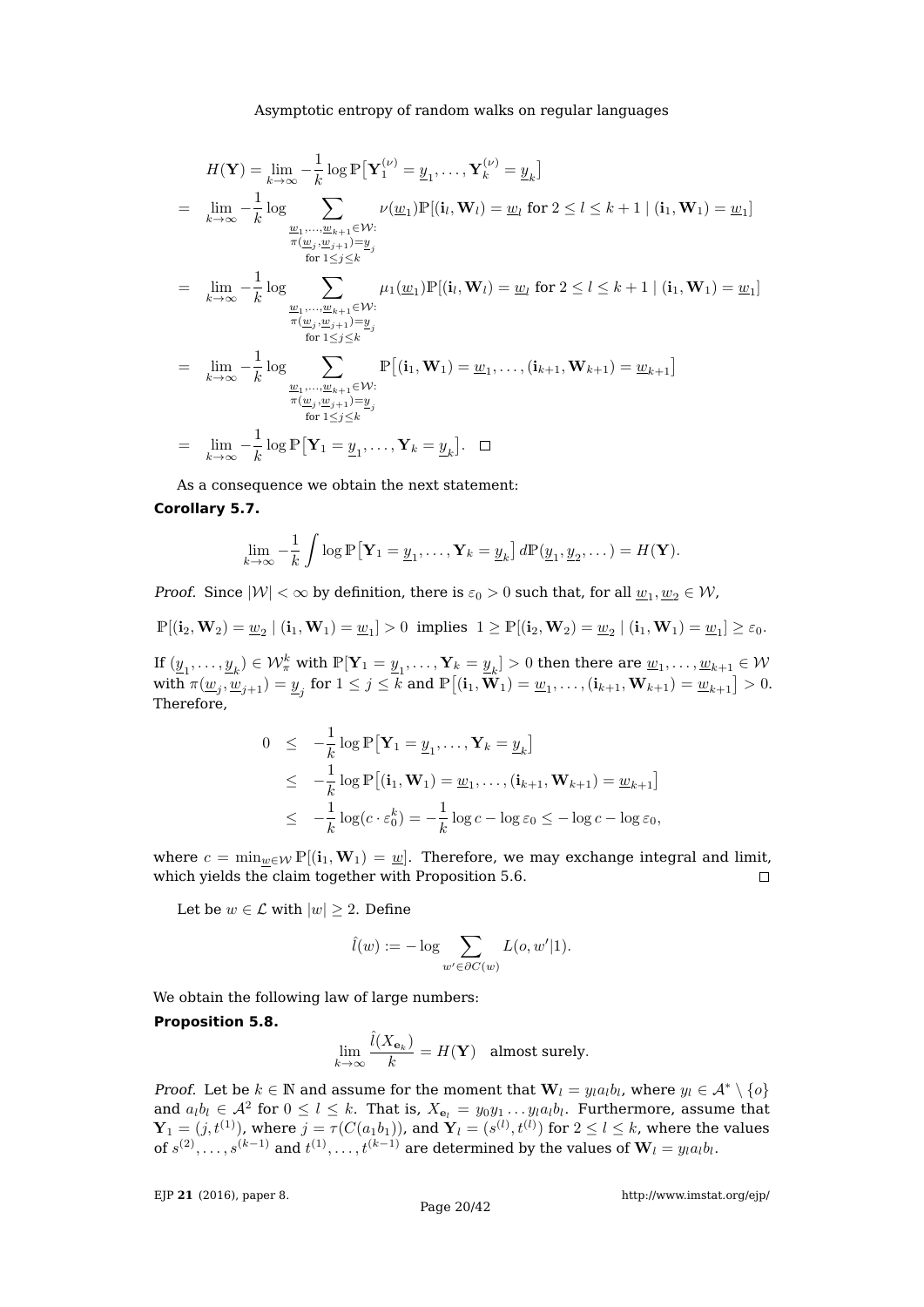One can show that, for almost every realisation  $(x_1, \underline{y}_1, \underline{y}_2, \dots)$  of  $(X_{\mathbf{e}_1}, \mathbf{Y}_1, \mathbf{Y}_2, \dots)$ ,

<span id="page-20-0"></span>
$$
H(\mathbf{Y}) = \lim_{k \to \infty} -\frac{1}{k} \log \mathbb{P}\left[C(X_{\mathbf{e}_1}) = C(x_1), \mathbf{Y}_1 = \underline{y}_1, \dots, \mathbf{Y}_k = \underline{y}_k\right].
$$
 (5.7)

This follows from the fact that there are only finitely many possibilities for  $C(X_{\mathbf{e}_1})$  which do not affect the resulting limit. Since the proof of this equation consists of technical reformulations of the involved probabilities we omit it at this place and give it in Lemma [C.1](#page-37-0) in Appendix [C.](#page-34-0)

Recall from Equation [\(3.1\)](#page-6-1) that  $G(o, w|1) = G(o, o|1)L(o, w|1)$  for all  $w \in \mathcal{L}$  and that  $\xi(\cdot)$  can only take finitely many (non-zero) values. We now can conclude as follows:

$$
\lim_{k \to \infty} \frac{\hat{l}(X_{\mathbf{e}_k})}{k} = \lim_{k \to \infty} -\frac{1}{k} \log \sum_{w' \in \partial C(y_0y_1...y_ka_kb_k)} L(o, w'|1)
$$
\n
$$
= \lim_{k \to \infty} -\frac{1}{k} \log \sum_{bc \in \mathcal{A}^2 : bc \in \partial C(a_kb_k)} L(o, y_0y_1...y_kbc|1)
$$
\n
$$
= \lim_{k \to \infty} -\frac{1}{k} \log \Biggl[ \sum_{w_1 \in \partial C(y_0y_1a_1b_1)} \sum_{\substack{w_2,...,w_k \in \mathcal{W}_0 : \\ w_i \in \partial C(y_ia_ib_i)} \sum_{\substack{w' \in \mathcal{L}: \\ w'_i \in \partial C(y_ia_ib_i) \\ \text{for all } 2 \le i \le k}} L(o, w'|1)p(w', w_1) \prod_{i=2}^k \mathbb{L}([w_{i-1}], w_i) \Biggr]
$$
\n
$$
= \lim_{k \to \infty} -\frac{1}{k} \log \Biggl[ \sum_{\substack{w_1 \in \partial C(y_0y_1a_1b_1); \\ w_2,...,w_k \in \mathcal{W}_0 : \\ w_i \in \partial C(y_ia_ib_i) \\ \text{for all } 2 \le i \le k}} G(o, w'|1)p(w', w_1) \xi([w_1]) \cdot \prod_{i=2}^k \frac{\xi([w_i])}{\xi([w_{i-1}])} \mathbb{L}([w_{i-1}], w_i) \Biggr]
$$
\n
$$
= \lim_{k \to \infty} -\frac{1}{k} \log \Biggl[ \sum_{\substack{w_1 \in \partial C(y_0y_1a_1b_1), w_2,...,w_k \in \mathcal{W}_0 : \\ w_i \in \partial C(y_ia_ib_i) \\ \text{for all } 2 \le i \le k}} \sum_{\substack{w_1 \in \partial C(y_0y_1a_1b_1), \\ w_1 \in \partial C(y_0y_1a_1b_1), \\ \text{for all } 2 \le i \le k}} \mathbb{P}[X_{\mathbf{e}_1} = w_1] q(y_1[w_1], w_2) \prod_{i=3}^k q(w_{i-1}, w_i) \Biggr]
$$
\n
$$
= \
$$

The last equation follows from [\(5.7\)](#page-20-0). We remark that the first coordinate of  $Y_1$  describes only the cone type of  $X_{e_1}$  but there may be several distinct cones of the same type  $j \in \mathcal{I}$  $\Box$ with  $j = \tau(C(X_{\mathbf{e}_1}))$ .

<span id="page-20-1"></span>Recall the definition of  $l(w) = -\log L(o, w|1)$  for  $w \in \mathcal{L}$ . **Corollary 5.9.**

$$
\lim_{k \to \infty} \frac{l(X_{\mathbf{e}_k})}{k} = H(\mathbf{Y}) \text{ almost surely.}
$$

*Proof.* It suffices to compare  $\hat{l}(X_{\mathbf{e}_k})$  with  $l(X_{\mathbf{e}_k})$ . Assume for a moment that  $X_{\mathbf{e}_k} = w_k$ with  $w_k \in \mathcal{L}$  and that  $X_{\mathbf{e}_k}$  is on the boundary of the cone  $C_k$ . Then, the probability of walking *inside*  $C_k$  *from any*  $w' \in \partial C_k$  *to any*  $w - k \in \partial C_k$  *(or vice versa) can be bounded* from below by some constant  $\varepsilon_0$ , because the probabilities depend only on  $[w_k],[w']\in\mathcal{A}^2$ : that is,

$$
\mathbb{P}_{w'}[\exists n \in \mathbb{N} : X_n = w_k, \forall m \le n : X_n \in C(w')] \ge \varepsilon_0.
$$

EJP **21** [\(2016\), paper 8.](http://dx.doi.org/10.1214/16-EJP4180)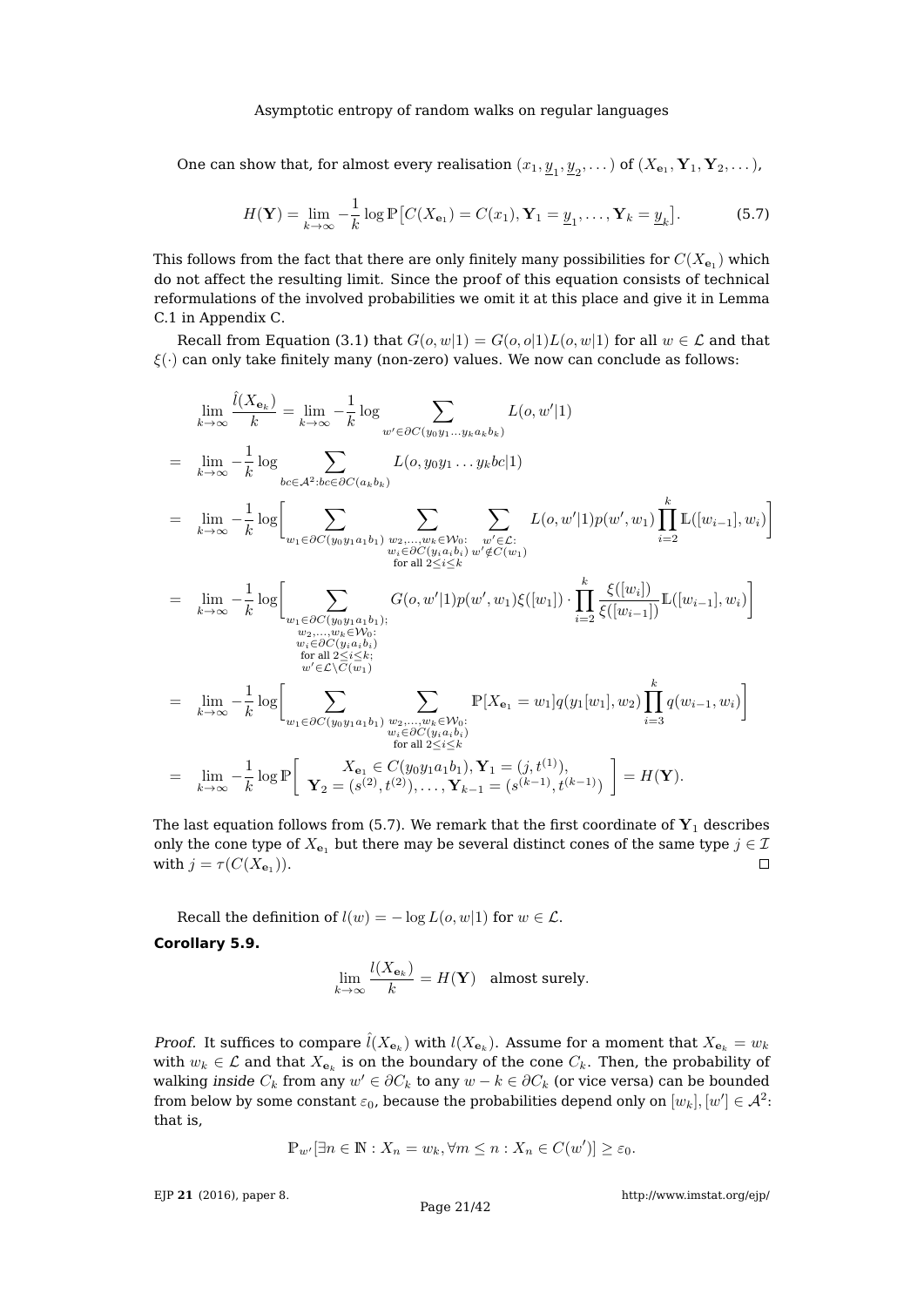Therefore,

$$
L(o, X_{\mathbf{e}_k} | 1) \leq \sum_{w' \in \partial C_k} L(o, w' | 1) = \hat{l}(X_{\mathbf{e}_k}),
$$
  

$$
\hat{l}(X_{\mathbf{e}_k}) \cdot \varepsilon_0 \leq \sum_{w' \in \partial C_k} L(o, w' | 1) \cdot \mathbb{P}_{w'}[\exists n \in \mathbb{N} : X_n = w_k, \forall m \leq n : X_n \in C(w')] \leq |A^2| \cdot L(o, X_{\mathbf{e}_k} | 1).
$$

In the second inequality chain we extended paths from  $o$  to  $w'$  to paths from  $o$  to  $w_k$  via  $w'$  such that each such path is counted at most  $|\mathcal{A}^2|$  times. Taking logarithms, dividing by  $k$  and letting  $k$  tend to infinity yields the claim.  $\Box$ 

Now we come to an important law of large numbers. Denote by  $\nu_0$  the invariant probabilty measure of the positive recurrent Markov chain  $(\mathbf{W}_k)_{k\in\mathbb{N}}$  and define

<span id="page-21-0"></span>
$$
\lambda := \mathbb{E}[|\mathbf{W}_1^{(\nu)}|] - 2 = \sum_{w \in \mathcal{W}_0} \nu_0(w) \cdot (|w| - 2). \tag{5.8}
$$

Then:

## <span id="page-21-3"></span>**Proposition 5.10.**

 $\lambda$ 

$$
\lim_{n \to \infty} \frac{l(X_n)}{n} = \ell \cdot \lambda^{-1} \cdot H(\mathbf{Y}) \quad \text{almost surely.}
$$

Proof. Define

$$
\hat{\mathbf{e}}_k := \inf \{ m \in \mathbb{N} \big| \forall n \ge m : |X_n| = k \}.
$$

Observe that  $\hat{\mathbf{e}}_k - 1 = \sup \{ m \in \mathbb{N} | |X_m| = k - 1 \}$ . Transience yields  $\hat{\mathbf{e}}_k < \infty$  almost surely for all  $k \in \mathbb{N}$ . By [\[7,](#page-41-17) Proposition 2.3],  $k/(\hat{\mathbf{e}}_k - 1)$  tends to the rate of escape  $\ell$  as  $k \to \infty$ ; hence,  $k/\hat{\mathbf{e}}_k \to \ell$  as  $k \to \infty$ . Define the maximal last entry times at time  $n \in \mathbb{N}$  as

$$
\begin{array}{rcl}\n\mathbf{k}(n) & := & \max\{k \in \mathbb{N} \mid \hat{\mathbf{e}}_k \leq n\}, \\
\mathbf{t}(n) & := & \max\{k \in \mathbb{N} \mid \mathbf{e}_k \leq n\}.\n\end{array}
$$

Obviously,  $\mathbf{k}(n) \geq \mathbf{t}(n)$  and each last entry time  $\mathbf{e}_k$  corresponds (depending on the concrete realization) to exactly one  $\hat{\mathbf{e}}_l$  with  $l \geq k$ . First, we rewrite

<span id="page-21-1"></span>
$$
\frac{l(X_n)}{n} = \frac{l(X_n) - l(X_{\mathbf{e}_{\mathbf{t}(n)}})}{n} + \frac{l(X_{\mathbf{e}_{\mathbf{t}(n)}})}{\mathbf{t}(n)} \cdot \frac{\mathbf{t}(n)}{\mathbf{k}(n)} \cdot \frac{\mathbf{k}(n)}{\hat{\mathbf{e}}_{\mathbf{k}(n)}} \cdot \frac{\hat{\mathbf{e}}_{\mathbf{k}(n)}}{n}.
$$
(5.9)

Let  $\varepsilon_1$  be the minimal occuring positive single-step transition probability. Define

$$
D := \max \left\{ |w_2| - |w_1| \middle| \begin{array}{c} \exists ab \in \mathcal{A}^2 : C(ab) \text{ has covering } C_1, \dots, C_{n(ab)}, \\ w_1 \in \partial C(ab), w_2 \in \bigcup_{i=1}^{n(ab)} \partial C_i \end{array} \right\} < \infty.
$$

Then we have  $\hat{\mathbf{e}}_{\mathbf{k}(n)} \geq \mathbf{e}_{\mathbf{t}(n)} \geq \hat{\mathbf{e}}_{\mathbf{k}(n)-D}$  and  $n/\mathbf{e}_{\mathbf{t}(n)} \geq 1$ . This implies

<span id="page-21-2"></span>
$$
1 \leq \frac{n}{\mathbf{e}_{\mathbf{t}(n)}} \leq \frac{\hat{\mathbf{e}}_{\mathbf{k}(n)+1}}{\hat{\mathbf{e}}_{\mathbf{k}(n)-D}} = \frac{\hat{\mathbf{e}}_{\mathbf{k}(n)+1}}{\mathbf{k}(n)} \frac{\mathbf{k}(n)-D}{\hat{\mathbf{e}}_{\mathbf{k}(n)-D}} \xrightarrow{n \to \infty} \frac{1}{\ell} \cdot \ell = 1 \quad \text{a.s.,}
$$
(5.10)

which in turn yields  $(n - e_{t(n)})/n \to 0$  as  $n \to \infty$ . Thus, the first quotient on the right hand side of [\(5.9\)](#page-21-1) tends to zero since

$$
L(o, X_n|1) \cdot \varepsilon_1^{n - \mathbf{e}_{\mathbf{t}(n)}} \le L(o, X_{\mathbf{e}_{\mathbf{t}(n)}}|1) \text{ (due to weak symmetry)},
$$
  

$$
L(o, X_{\mathbf{e}_{\mathbf{t}(n)}}|1) \cdot \varepsilon_1^{n - \mathbf{e}_{\mathbf{t}(n)}} \le L(o, X_n|1).
$$

EJP **21** [\(2016\), paper 8.](http://dx.doi.org/10.1214/16-EJP4180)

<http://www.imstat.org/ejp/>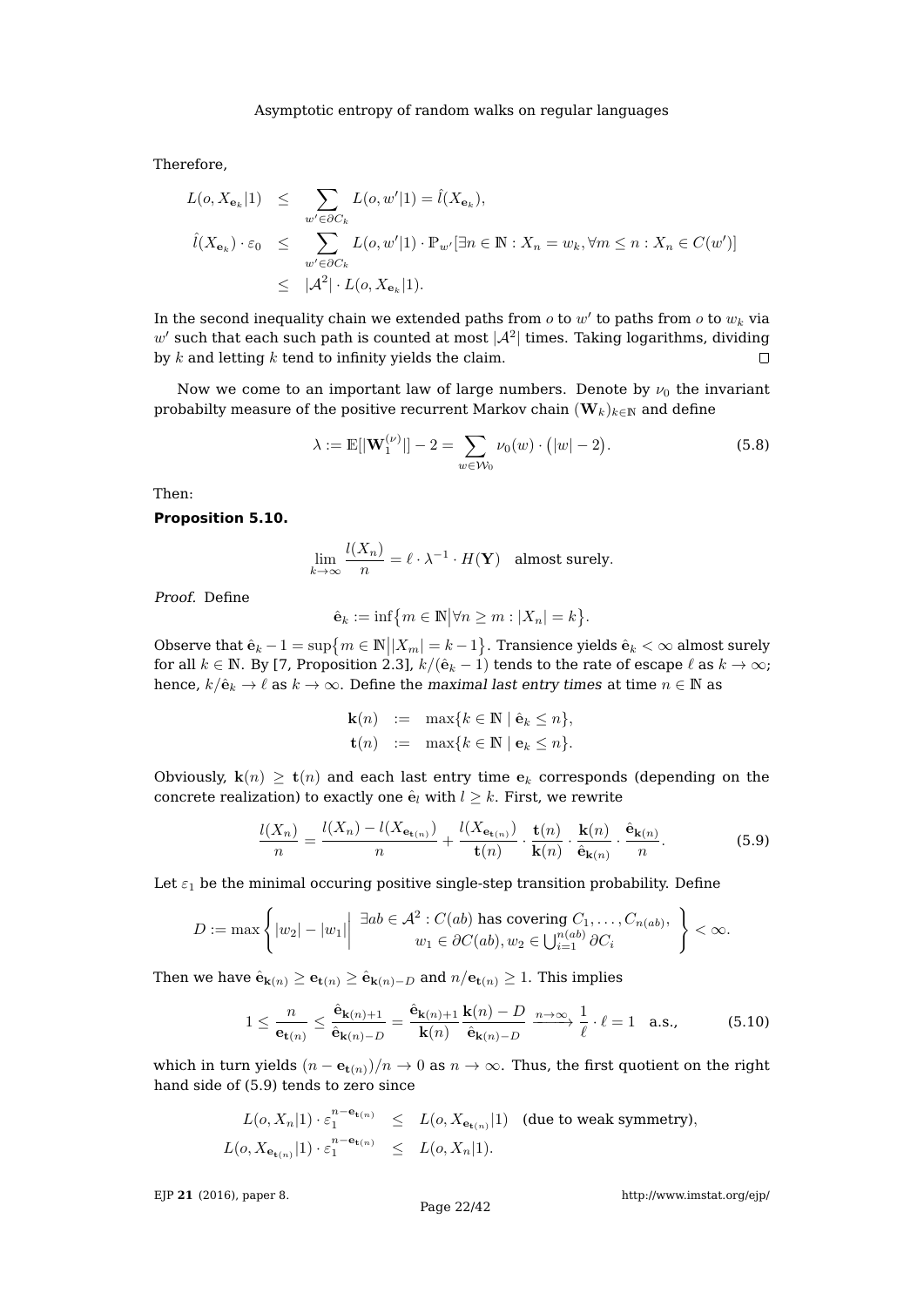Here we used the fact that one can walk from  $X_{\mathbf{e}_{\mathbf{t}(n)}}$  to  $X_n$  (or vice versa) in  $n - \mathbf{e}_{\mathbf{t}(n)}$ steps. By Corollary [5.9,](#page-20-1)  $l(X_{\mathbf{e}_{\mathbf{t}(n)}})/\mathbf{t}(n)$  tends to  $H(\mathbf{Y}).$  On the other hand side,  $\hat{\mathbf{e}}_k/k$  tends almost surely to  $1/\ell$  and  $\hat{\mathbf{e}}_{\mathbf{k}(n)}/n$  tends to 1 almost surely since  $1 \le n/\hat{\mathbf{e}}_{\mathbf{k}(n)} \le n/\mathbf{e}_{\mathbf{t}(n)} \to 1$ by [\(5.10\)](#page-21-2). It remains to investigate the limit  $\lim_{k\to\infty} \mathbf{k}(n)/\mathbf{t}(n)$ . Clearly,

$$
\frac{\mathbf{k}(n)}{\mathbf{t}(n)} = \frac{|X_{\hat{\mathbf{e}}_{\mathbf{k}(n)}}|}{\mathbf{t}(n)} = \frac{1}{\mathbf{t}(n)} \Big( |X_{\mathbf{e}_1}| + \sum_{i=1}^{\mathbf{t}(n)-1} (|X_{\mathbf{e}_{i+1}}| - |X_{\mathbf{e}_i}|) + (|X_{\hat{\mathbf{e}}_{\mathbf{k}(n)}}| - |X_{\mathbf{e}_{\mathbf{t}(n)}}|) \Big).
$$

Note that  $0\leq|X_{\hat{\bf e}_{{\bf k}(n)}}|-|X_{{\bf e}_{\mathbf{t}(n)}}|\leq D$  and  $0<|X_{{\bf e}_1}|\leq D_1$  almost surely for some suitable constant  $D_1$ . Thus, it is sufficient to consider

$$
\frac{1}{k}\sum_{i=1}^{k}(|X_{\mathbf{e}_{i+1}}| - |X_{\mathbf{e}_i}|) = \frac{1}{k}\sum_{i=1}^{k}(|\mathbf{W}_i| - 2).
$$

Since  $(\mathbf{W}_k)_{k\in\mathbb{N}}$  is positive recurrent, the ergodic theorem yields almost surely

$$
\lim_{k \to \infty} \frac{1}{k} \sum_{i=1}^{k} (|\mathbf{W}_{i}| - 2) = \sum_{w \in \mathcal{W}_{0}} \nu_{0}(w) (|w| - 2) = \lambda.
$$

This finishes the proof and gives the proposed formula.

# <span id="page-22-0"></span>**6 Existence of entropy**

We now link Proposition [5.10](#page-21-3) with the asymptotic entropy of the random walk  $(X_n)_{n\in\mathbb{N}_0}$ . For this purpose, we follow the reasoning of [\[8\]](#page-41-8). First, we need the following lemma:

<span id="page-22-1"></span>**Lemma 6.1.** There is  $R > 1$  such that  $G(w_1, w_2 | R) < \infty$  for all  $w_1, w_2 \in \mathcal{L}$ .

*Proof.* A simple adaption of the proof of [\[16,](#page-41-2) Proposition 8.2] shows that, for  $w_1, w_2 \in \mathcal{L}$ ,  $G(w_1, w_2|z)$  has radius of convergence  $R(w_1, w_2) > 1$ . At this point we also need the suffix-irreducibility Assumption [2.4;](#page-4-0) see Subsection [A.1](#page-31-0) for a comment on how to weaken this assumption. Since we assume the random walk  $(X_n)_{n\in\mathbb{N}_0}$  to be irreducible, the radius of convergence is independent from  $w_1$  and  $w_2$ ; hence,  $G(w_1, w_2|R) < \infty$  for all  $w_1, w_2 \in \mathcal{L}$  and  $R = R(w_1, w_2)$ .  $\Box$ 

Let us remark that we have also  $\bar{L}(ab, cde|R) < \infty$ ,  $\bar{G}(ab, cd|R) < \infty$  and  $L(o, a|R) < \infty$ for all  $a, b, c, d, e \in A$ , since these generating functions are dominanted by Green functions. In the following let be  $\rho \in [1, R)$ .

<span id="page-22-2"></span>**Lemma 6.2.** There are constants  $D_1$  and  $D_2 > 0$  such that for all  $m, n \in \mathbb{N}_0$ 

$$
p^{(m)}(o, X_n) \le D_1 \cdot D_2^n \cdot \varrho^{-m}.
$$

*Proof.* Denote by  $C_{\rho}$  the circle with radius  $\rho$  in the complex plane centered at 0. A straightforward computation together with Fubini's Theorem shows for  $m \in \mathbb{N}_0$  and  $w \in \mathcal{L}$ :

$$
\frac{1}{2\pi i} \oint_{\mathcal{C}_{\varrho}} G(o, w|z) z^{-m} \frac{dz}{z} = p^{(m)}(o, w);
$$

compare with [\[8,](#page-41-8) Lemma 3.4]. Since  $G(o, w|z)$  is analytic on  $\mathcal{C}_{\alpha}$ , we have  $|G(o, w|z)|$  <  $G(o, w | \rho)$  for all  $|z| = \rho$ . Thus,

$$
p^{(m)}(o,w) \leq \frac{1}{2\pi} \cdot \varrho^{-m-1} \cdot G(o,w|\varrho) \cdot 2\pi\varrho = G(o,w|\varrho) \cdot \varrho^{-m}.
$$

EJP **21** [\(2016\), paper 8.](http://dx.doi.org/10.1214/16-EJP4180)

 $\Box$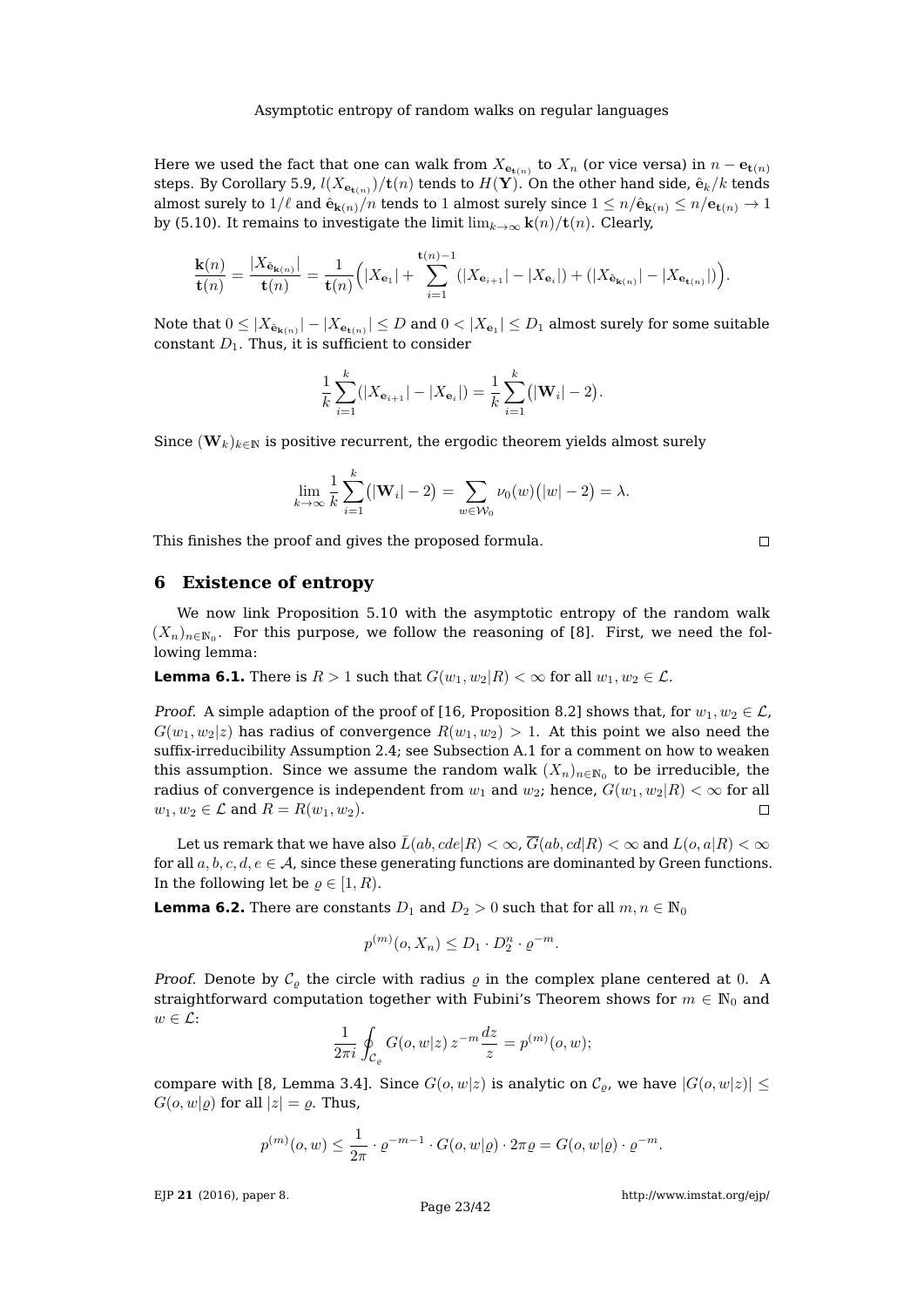Set  $L := 1 \vee \max \{ \bar{L}(ab, cde | \varrho) \mid a, b, c, d, e \in \mathcal{A} \}$ ,  $C_0 := \varrho \cdot G(o, o | \varrho) \cdot \sum_{a \in \mathcal{A}} L(o, a | \varrho)$  and  $C_1 = \max{\{\overline{G}(ab, cd|\rho) \mid ab, cd \in \mathcal{A}^2\}}$ . Equation [\(3.5\)](#page-8-2) provides for all  $w \in \mathcal{L}$  with  $|w| \geq 2$ 

$$
G(o, w | \varrho) = G(o, o | \varrho) \cdot L(o, w | \varrho) \le C_0 \cdot |\mathcal{A}|^{2(|w|-2)} \cdot L^{|w|-2} \cdot C_1.
$$

Set  $C_2 := C_0 \vee \max\{G(o, w|g)|w \in \mathcal{L}, |w| \leq 2\}$ . Since  $|X_n| \leq n$ , we obtain the proposed inequality by setting  $D_1:=C_1+C_2$  and  $D_2:=|\mathcal{A}|^2\cdot L$ :

$$
p^{(m)}(o, X_n) \le D_1 \cdot |\mathcal{A}|^{2|X_n|} \cdot L^{|X_n|} \cdot \varrho^{-m} \le D_1 \cdot |\mathcal{A}|^{2n} \cdot L^n \cdot \varrho^{-m} = D_1 \cdot D_2^n \cdot \varrho^{-m}.
$$

The following technical lemma will be used in the proof of the next theorem:

<span id="page-23-1"></span>**Lemma 6.3.** Let  $(A_n)_{n\in\mathbb{N}}$ ,  $(a_n)_{n\in\mathbb{N}}$ ,  $(b_n)_{n\in\mathbb{N}}$  be sequences of strictly positive numbers with  $A_n = a_n + b_n$ . Assume that  $\lim_{n\to\infty} -\frac{1}{n} \log A_n = c \in [0,\infty)$  and that  $\lim_{n\to\infty} b_n/q^n = 0$ for all  $q \in (0,1)$ . Then  $\lim_{n\to\infty} -\frac{1}{n} \log a_n = c$ .

Proof. A proof can be found in [\[8,](#page-41-8) Lemma 3.5].

<span id="page-23-2"></span>**Lemma 6.4.** For  $n \in \mathbb{N}$ , consider the function  $f_n : \mathcal{L} \to \mathbb{R}$  defined by

$$
f_n(w) := \begin{cases} -\frac{1}{n} \log \sum_{m=0}^{n^2} p^{(m)}(o, w), & \text{if } p^{(n)}(o, w) > 0, \\ 0, & \text{otherwise.} \end{cases}
$$

Then there are constants d and D such that  $d \le f_n(w) \le D$  for all  $n \in \mathbb{N}$  and  $w \in \mathcal{L}$ .

*Proof.* Let be  $w \in \mathcal{L}$  and  $n \in \mathbb{N}$  with  $p^{(n)}(o, w) > 0$ . For  $w_1 \in \mathcal{L}$  and  $z > 0$ , define the first return generating function as

$$
U(w_1, w_1|z) := \sum_{n\geq 1} \mathbb{P}\left[X_n = w_1, \forall m \in \{1, \dots, n-1\} : X_m \neq w_1 | X_0 = w_1\right] \cdot z^n.
$$

Recall the number  $R > 1$  from Lemma [6.1.](#page-22-1) Then

<span id="page-23-0"></span>
$$
G(w, w|1) \le \frac{1}{1 - \frac{1}{R}};
$$
\n(6.1)

indeed, since  $G(w,w|z)=\big(1-U(w,w|z)\big)^{-1}$  it must be that  $U(w,w|z)< 1$  for all  $w\in\mathcal{L}$ and all  $z \in [0, R)$ ; moreover,  $U(w, w|0) = 0$ ,  $U(w, w|z)$  is continuous, strictly increasing and strictly convex for  $z \in [0, R)$ , so we must have  $U(w, w|z) \leq 1/R$  for all  $z \in [0, R)$ , providing [\(6.1\)](#page-23-0).

Define  $F(o, w) := \sum_{n \geq 0} f^{(k)}(o, w)$ , where  $f^{(k)}(o, w)$  is the probability of starting at o and with the first visit to w at time k. By conditioning on the first visit to w we get  $G(o, w|1) = F(o, w)G(w, w|1)$ . Therefore,

$$
\sum_{m=0}^{n^2} p^{(m)}(o, w) \le G(o, w|1) = F(o, w) \cdot G(w, w|1) \le \frac{1}{1 - \frac{1}{R}},
$$

that is,

$$
f_n(w) \ge -\frac{1}{n} \log \frac{1}{1 - \frac{1}{R}} \ge -\log \frac{1}{1 - \frac{1}{R}} =: d.
$$

For the upper bound, observe that  $w\in \mathcal{L}$  with  $p^{(n)}(o,w)>0$  can be reached from  $o$  in  $n$ steps with a probability of at least  $\varepsilon_0^n$ , where

$$
\varepsilon_0 := \min\{p(w_1, w_2) \mid w_1, w_2 \in \mathcal{A}^*, p(w_1, w_2) > 0\} > 0
$$

is independent from  $w.$  Thus, the sum  $\sum_{m=0}^{n^2}p^{(m)}(o,w)$  has a value greater or equal to  $\varepsilon_0^n$ . Hence,  $f_n(x) \leq -\log \varepsilon_0 =: D$ .  $\Box$ 

EJP **21** [\(2016\), paper 8.](http://dx.doi.org/10.1214/16-EJP4180)

 $\Box$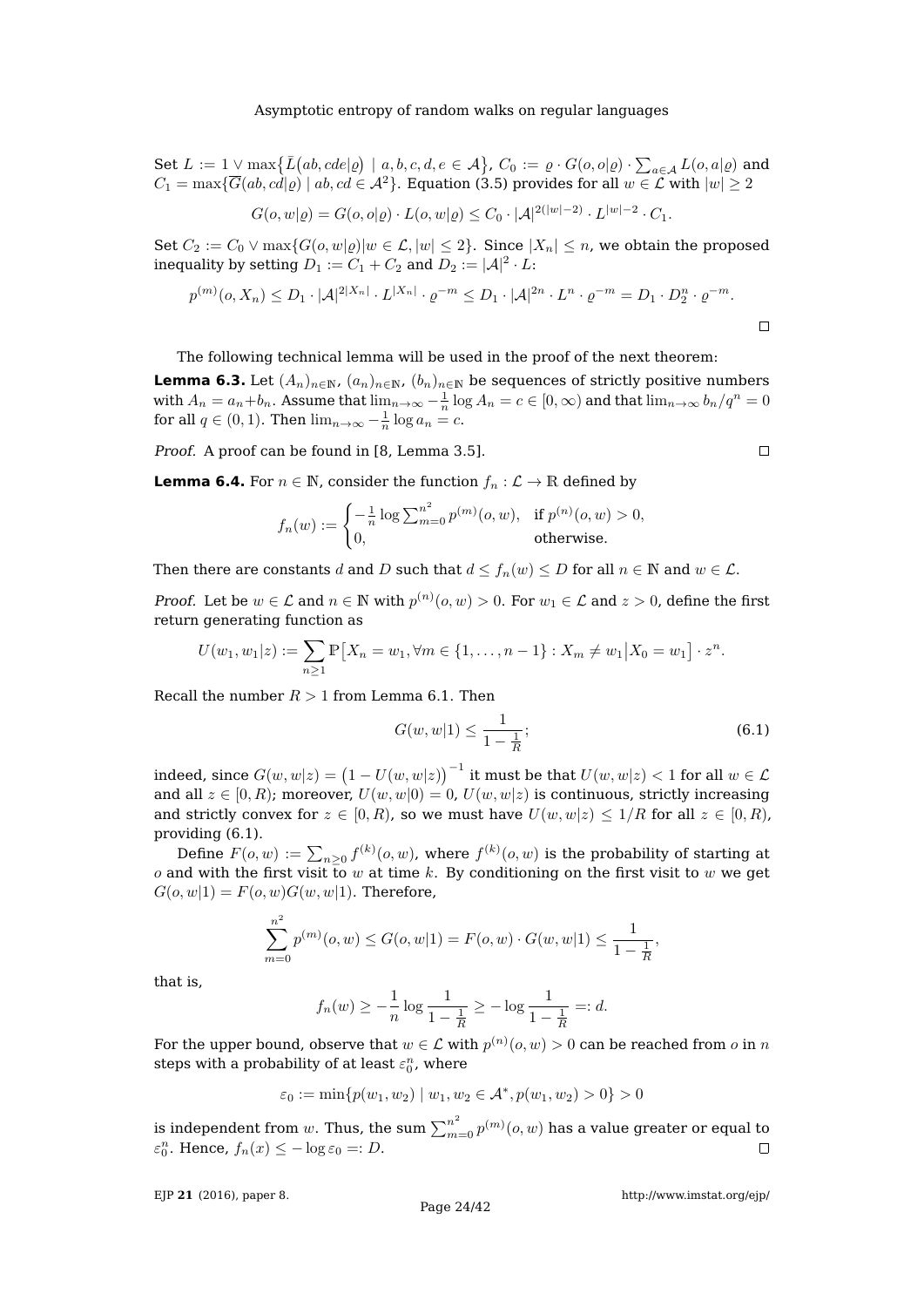Now we can finally prove:

Proof of Theorem [2.5.](#page-5-0) Recall Equation [\(3.1\)](#page-6-1). We can rewrite  $\ell \cdot \lambda^{-1} \cdot H(\mathbf{Y})$  as

$$
\frac{\ell \cdot H(\mathbf{Y})}{\lambda} = \int \frac{\ell \cdot H(\mathbf{Y})}{\lambda} d\mathbb{P} = \int \lim_{n \to \infty} -\frac{1}{n} \log L(o, X_n(\omega)|1) d\mathbb{P}(\omega)
$$
  
= 
$$
\int \lim_{n \to \infty} -\frac{1}{n} \log \frac{G(o, X_n(\omega)|1)}{G(o, o|1)} d\mathbb{P}(\omega) = \int \lim_{n \to \infty} -\frac{1}{n} \log G(o, X_n(\omega)|1) d\mathbb{P}(\omega).
$$

Recall that  $\pi_n$  denotes the distribution of  $X_n$ . Since

$$
G(o, X_n|1) = \sum_{m \ge 0} p^{(m)}(o, X_n) \ge p^{(n)}(o, X_n) = \pi_n(X_n),
$$

we have

<span id="page-24-0"></span>
$$
\frac{\ell \cdot H(\mathbf{Y})}{\lambda} \le \int \liminf_{n \to \infty} -\frac{1}{n} \log \pi_n(X_n(\omega)) \, d\mathbb{P}(\omega). \tag{6.2}
$$

The next aim is to prove that  $\limsup_{n\to\infty}-\frac{1}{n}\mathbb E\bigl[\log\pi_n(X_n)\bigr]\leq \ell\cdot H(\mathbf Y)/\lambda.$  We now apply Lemma [6.3](#page-23-1) by setting

$$
A_n := \sum_{m \geq 0} p^{(m)}(o, X_n), \ a_n := \sum_{m=0}^{n^2} p^{(m)}(o, X_n) \text{ and } b_n := \sum_{m \geq n^2 + 1} p^{(m)}(o, X_n).
$$

By Lemma [6.2,](#page-22-2)

$$
b_n \leq \sum_{m \geq n^2 + 1} D_1 \cdot D_2^n \cdot \varrho^{-m} = D_1 \cdot D_2^n \cdot \frac{\varrho^{-n^2 - 1}}{1 - \varrho^{-1}}.
$$

Therefore,  $b_n$  decays faster than any geometric sequence. Applying Lemma [6.3](#page-23-1) together with [\(3.1\)](#page-6-1) gives almost surely

$$
\frac{\ell \cdot H(\mathbf{Y})}{\lambda} = \lim_{n \to \infty} -\frac{1}{n} \log L(o, X_n) = \lim_{n \to \infty} -\frac{1}{n} \log G(o, X_n) = \lim_{n \to \infty} -\frac{1}{n} \log \sum_{m=0}^{n^2} p^{(m)}(o, X_n).
$$

Due to Lemma [6.4](#page-23-2) we can apply the Dominated Convergence Theorem and get:

$$
\frac{\ell \cdot H(\mathbf{Y})}{\lambda} = \int \frac{\ell \cdot H(\mathbf{Y})}{\lambda} d\mathbb{P} = \int \lim_{n \to \infty} -\frac{1}{n} \log \sum_{m=0}^{n^2} p^{(m)}(o, X_n) d\mathbb{P}
$$

$$
= \lim_{n \to \infty} \int -\frac{1}{n} \log \sum_{m=0}^{n^2} p^{(m)}(o, X_n) d\mathbb{P} = \lim_{n \to \infty} -\frac{1}{n} \sum_{w \in \mathcal{L}} p^{(n)}(o, w) \log \sum_{m=0}^{n^2} p^{(m)}(o, w).
$$

For  $w \in \mathcal{L}$ , define the following distribution  $\mu_0$  on  $\mathcal{L}$ :

$$
\mu_0(w) := \frac{1}{n^2 + 1} \sum_{m=0}^{n^2} p^{(m)}(o, w).
$$

Recall that the non-negativity of the Kullback-Leibler divergence (in this context also called Shannon's Inequality) gives

$$
-\sum_{w\in\mathcal{L}} p^{(n)}(o, w) \log \mu_0(w) \ge -\sum_{w\in\mathcal{L}} p^{(n)}(o, w) \log p^{(n)}(o, w).
$$

Therefore,

EJP **21** [\(2016\), paper 8.](http://dx.doi.org/10.1214/16-EJP4180)

<http://www.imstat.org/ejp/>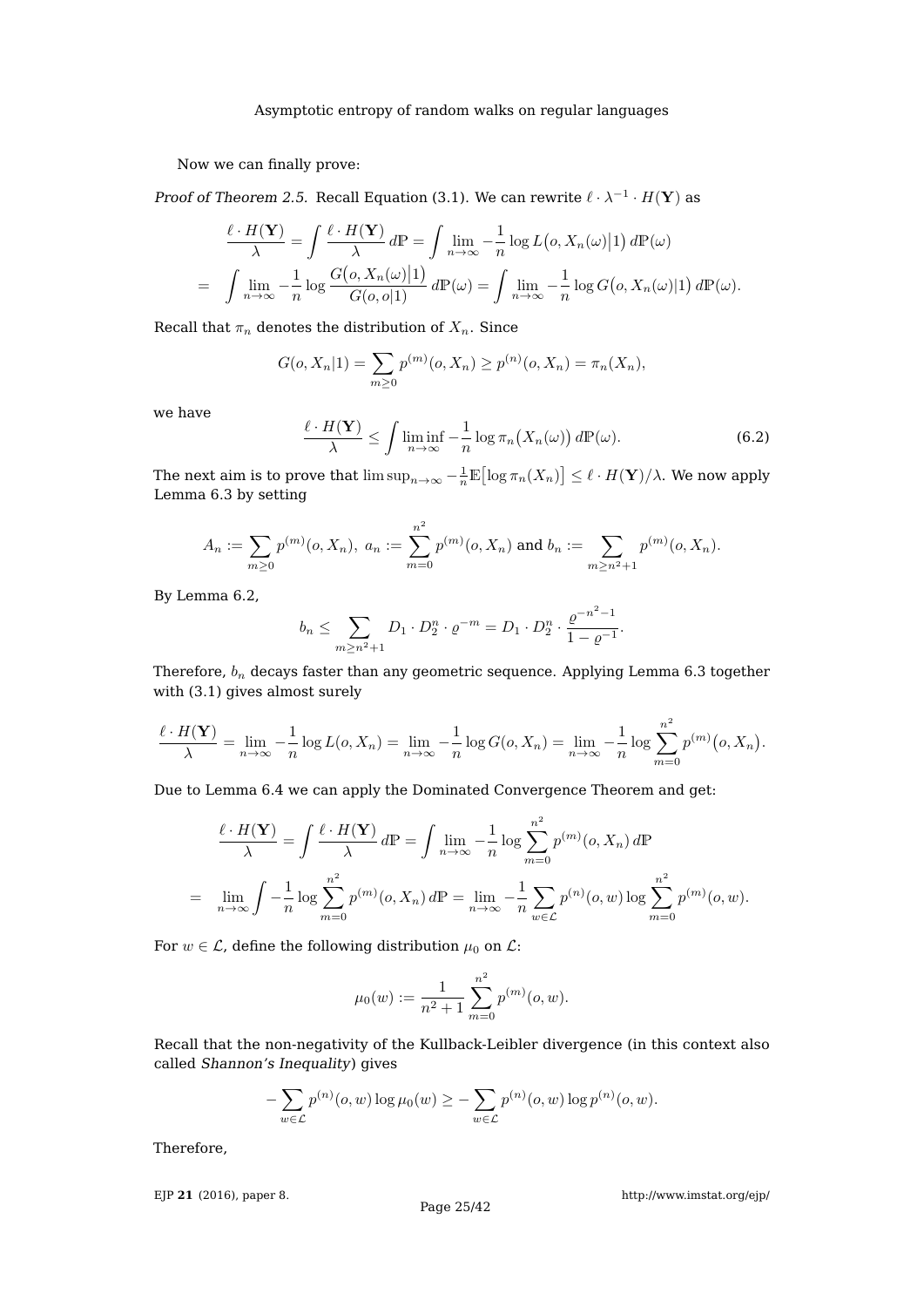$$
\frac{\ell \cdot H(\mathbf{Y})}{\lambda} \geq \limsup_{n \to \infty} \frac{1}{n} \sum_{w \in \mathcal{L}} p^{(n)}(o, w) \log(n^2 + 1) - \frac{1}{n} \sum_{w \in \mathcal{L}} p^{(n)}(o, w) \log p^{(n)}(o, w)
$$

$$
= \limsup_{n \to \infty} \frac{1}{n} \int \log \pi_n(X_n) d\mathbb{P}.
$$

Now we can conclude with [\(6.2\)](#page-24-0) and Fatou's Lemma:

$$
\frac{\ell \cdot H(\mathbf{Y})}{\lambda} \leq \int \liminf_{n \to \infty} \frac{1}{n} \log \pi_n(X_n) d\mathbb{P} \leq \liminf_{n \to \infty} \int -\frac{1}{n} \log \pi_n(X_n) d\mathbb{P}
$$
  

$$
\leq \limsup_{n \to \infty} \int -\frac{1}{n} \log \pi_n(X_n) d\mathbb{P} \leq \frac{\ell \cdot H(\mathbf{Y})}{\lambda}.
$$

Thus, the asymptotic entropy  $h:=\lim_{n\to\infty}-\frac{1}{n}\mathbb E\bigl[\log\pi_n(X_n)\bigr]$  exists and equals  $\ell\cdot H(\mathbf Y)/\lambda.$  $\Box$ 

Finally, we can prove:

Proof of Corollary [2.7.](#page-5-2) The proofs of the statements in Corollary [2.7](#page-5-2) are completely analogous to the proofs in [\[8,](#page-41-8) Corollary 3.9, Lemma 3.10], where [\[8,](#page-41-8) Lemma 3.10] holds also in the case  $h = 0$ .  $\Box$ 

Proof of Corollary [2.8.](#page-5-3) Recall the definition of  $F(o, w)$  from the proof of Lemma [6.4](#page-23-2) and the equation  $G(o, w|1) = F(o, w)G(w, w|1)$ . This yields together with [\(3.1\)](#page-6-1):

$$
\mathbb{P}[\exists n \in \mathbb{N}_0 : X_n = w] = F(o, w) = \frac{G(o, w|1)}{G(w, w|1)} = \frac{G(o, o|1)}{G(w, w|1)} L(o, w|1).
$$

Since  $1 \le G(X_n, X_n|1) \le 1/(1 - \frac{1}{R})$  with R from Lemma [6.1,](#page-22-1) we obtain the proposed result due to Proposition [5.10.](#page-21-3)  $\Box$ 

# <span id="page-25-0"></span>**7 Calculation of the entropy**

In this section we collect several results about the asymptotic entropy. We show how the entropy can be calculated numerically or even exactly in some special cases, and we give some inequalities.

## **7.1 Numerical calculation and inequalities**

In order to compute  $h = \ell \cdot H(Y)/\lambda$  we have to calculate the three factors: while there are formulas for  $\ell$  (see [\[7,](#page-41-17) Theorem 2.4]) and  $\lambda$  (given by [\(5.8\)](#page-21-0)), it remains to explain how to calculate  $H(Y)$ . For this purpose, define for random variables  $A_1, \ldots, A_n$  on a finite state space  $\mathcal{W}_A$  the joint entropy as

$$
H(A_1, ..., A_n) := - \sum_{a_1, ..., a_n \in \mathcal{W}_A} \mathbb{P}[A_1 = a_1, ..., A_n = a_n] \log \mathbb{P}[A_1 = a_1, ..., A_n = a_n],
$$

and let the conditional entropy  $H(A_n|A_1,\ldots,A_{n-1})$  be defined as

$$
- \sum_{a_1, ..., a_n \in \mathcal{W}_A} \mathbb{P}[A_1 = a_1, ..., A_n = a_n] \log \mathbb{P}[A_n = a_n | A_1 = a_1, ..., A_{n-1} = a_{n-1}].
$$

Here, we set  $0 \cdot \log 0 := 0$ , since  $x \log x \to 0$  as  $x \to 0+$ . By Cover and Thomas [\[5,](#page-41-22) Theorem 4.2.1], we have  $H(\mathbf{Y}) = \lim_{n\to\infty} \frac{1}{n} H(\mathbf{Y}_1^{(\nu)},\dots,\mathbf{Y}_n^{(\nu)}).$  In general, the computation of  $H(Y)$  is a hard task. But there is a simple way for a numerical calculation of  $H(Y)$ , which follows from the inequalities

<span id="page-25-1"></span>
$$
H(\mathbf{Y}_n^{(\nu)} \big| \big( (\mathbf{i}_1^{(\nu)}, \mathbf{W}_1^{(\nu)}), (\mathbf{i}_2^{(\nu)}, \mathbf{W}_2^{(\nu)}) \big), \mathbf{Y}_1^{(\nu)}, \dots, \mathbf{Y}_{n-1}^{(\nu)} \big) \le H(\mathbf{Y}) \le H(\mathbf{Y}_n^{(\nu)} \mid \mathbf{Y}_1^{(\nu)}, \dots, \mathbf{Y}_{n-1}^{(\nu)})
$$
(7.1)

EJP **21** [\(2016\), paper 8.](http://dx.doi.org/10.1214/16-EJP4180)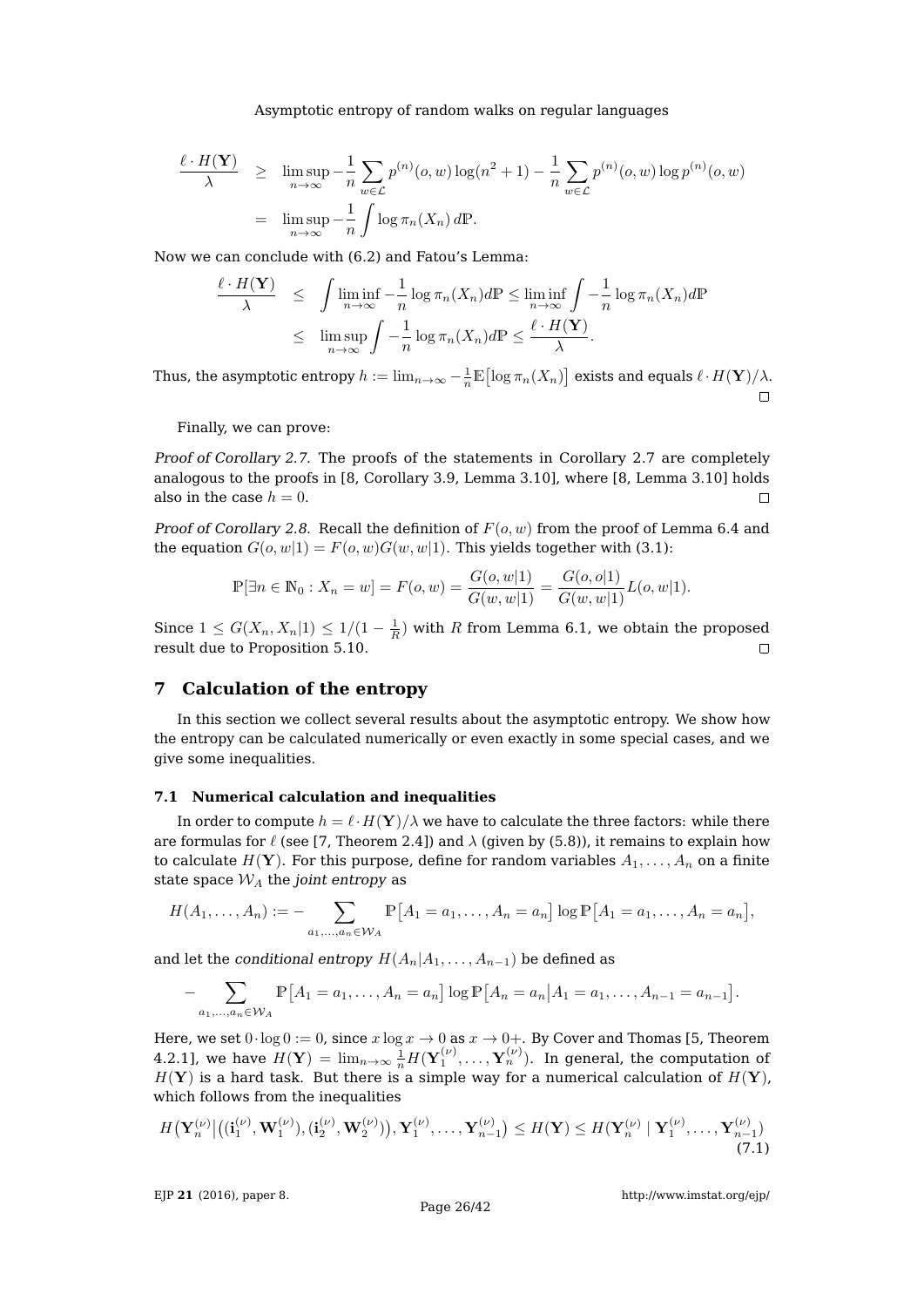for all  $n \in \mathbb{N}$ ; see [\[5,](#page-41-22) Theorem 4.5.1]. In particular, it is even shown that

 $H(\mathbf{Y}_n^{(\nu)} \mid \mathbf{Y}_1^{(\nu)}, \ldots, \mathbf{Y}_{n-1}^{(\nu)}) - H(\mathbf{Y}_n^{(\nu)} \big| \big( (\mathbf{i}_1^{(\nu)}, \mathbf{W}_1^{(\nu)}), (\mathbf{i}_2^{(\nu)}, \mathbf{W}_2^{(\nu)}) \big), \mathbf{Y}_1^{(\nu)}, \ldots, \mathbf{Y}_{n-1}^{(\nu)} \big) \xrightarrow{n \to \infty} 0.$ 

Hence, one can calculate  $H(Y)$  numerically up to an arbitrarily small error. Obviously, this numerical approach depends strongly on the ability to solve the system of equations given by [\(3.2\)](#page-7-0).

We now investigate whether the entropy is non-zero or not.

<span id="page-26-1"></span>**Corollary 7.1.** If the random walk is expanding, then  $h > 0$ . Otherwise,  $h = 0$ .

*Proof.* Take any  $(i_{k,l}, w_1), (j_{p,q}, w_2) \in \mathcal{W}$  with

$$
\mathbb{P}[(\mathbf{i}_1^{(\nu)}, \mathbf{W}_1^{(\nu)}) = (i_{k,l}, w_1), (\mathbf{i}_2^{(\nu)}, \mathbf{W}_2^{(\nu)}) = (j_{p,q}, w_2)] > 0.
$$

The values  $(i_{k,l},w_1),(j_{p,q},w_2)$  determine the value of  $\mathbf{Y}_1^{(\nu)}$  uniquely. In the expanding case, there are at least two elements  $(s_{j,m}, w'), (t_{j,n}, w'') \in \mathcal{W}$  such that  $w', w'' \in C([w_2])$  with  $C(w')\cap C(w'')=\emptyset$  and  $q(w_2,w')>0$  and  $q(w_2,w'')>0$ , yielding  $\pi((j_{p,q},w_2),(s_{j,m},w'))\neq 0$  $\pi((j_{p,q}, w_2), (t_{j,n}, w''))$ . Let  $w'$  be in the m-th cone of type s in the covering of  $C([w_2]).$ Then set

$$
P((i_{k,l}, w_1), (j_{p,q}, w_2), (s_{j,m}, w'))
$$
  
\n
$$
= \mathbb{P}[\mathbf{Y}_2^{(\nu)} = (\tau(C(w_2)), s_m) | (i_1^{(\nu)}, \mathbf{W}_1^{(\nu)}) = (i_{k,l}, w_1), (i_2^{(\nu)}, \mathbf{W}_2^{(\nu)}) = (j_{p,q}, w_2)]
$$
  
\n
$$
\geq q(w_2, w') > 0.
$$

We also have  $P\big((i_{k,l},w_1),(j_{p,q},w_2),(t_{j,n},w'')\big)>0$  since  $q(w_2,w'')>0$  and  $C(w')\cap C(w'')=0$  $\emptyset.$  This implies  $P\big((i_{k,l},w_1),(j_{p,q},w_2),(s_{j,m},w')\big)< 1.$  From [\(7.1\)](#page-25-1) follows then

$$
H(\mathbf{Y}) \geq H(\mathbf{Y}_{2}^{(\nu)} | ((\mathbf{i}_{1}^{(\nu)}, \mathbf{W}_{1}^{(\nu)}), (\mathbf{i}_{2}^{(\nu)}, \mathbf{W}_{2}^{(\nu)})), \mathbf{Y}_{1}^{(\nu)}) \geq P((i_{k,l}, w_{1}), (j_{p,q}, w_{2}), (s_{j,m}, w')) \log P((i_{k,l}, w_{1}), (j_{p,q}, w_{2}), (s_{j,m}, w')) > 0.
$$

Thus, we have shown that  $h>0$  if  $(X_n)_{n\in\mathbb{N}_0}$  is expanding.

Now consider the case when the random walk on  $\mathcal L$  is not expanding. Then each cone has a covering consisting of only one single subcone. This implies that the value  $\tau(C(\mathbf{W}^{(\nu)}_1))=\mathbf{i}_1^{(\nu)}$  determines uniquely the values  $\tau(C(\mathbf{W}^{(\nu)}_k))$  for  $k\geq 2.$  Moreover, given the value of  $\tau(C(\mathbf{W}_1^{(\nu)}))$  the values of  $\mathbf{Y}_k^{(\nu)}$ ,  $k \ge 1$ , are d  $\mathbf{x}^{(\nu)}_k$ ,  $k\geq 1$ , are deterministic. That is,  $\mathbf{Y}^{(\nu)}_n$  is uniquely determined by  ${\bf Y}_1^{(\nu)}$ , hence  $\mathbb{P}[{\bf Y}_n^{(\nu)}=\cdot \mid {\bf Y}_1^{(\nu)}=(s,t_n)]\in\{0,1\}.$  This implies

$$
0 \leq H(\mathbf{Y}) \leq H(\mathbf{Y}_n^{(\nu)} \mid \mathbf{Y}_1^{(\nu)}, \dots, \mathbf{Y}_{n-1}^{(\nu)}) \leq H(\mathbf{Y}_n^{(\nu)} \mid \mathbf{Y}_1^{(\nu)}) = 0,
$$

where the last inequality follows from [\[5,](#page-41-22) Theorem 2.6.5]. Thus,  $h = 0$ .

In order to get a complete picture, we show that the entropy is zero for recurrent random walks:

<span id="page-26-0"></span>**Corollary 7.2.** If  $(X_n)_{n \in \mathbb{N}_0}$  is recurrent then  $h = 0$ .

Proof. Clearly,  $-\frac{1}{n}\mathbb{E}[\log \pi_n(X_n)] \geq 0$ . Assume now that  $\limsup_{n\to\infty}-\frac{1}{n}\mathbb{E}[\log \pi_n(X_n)] =$ c > 0. Then there is a (deterministic) sequence  $(n_k)_{k\in\mathbb{N}}$  such that, for any  $\varepsilon_1 \in (0, c)$ ,

<span id="page-26-2"></span>
$$
-\frac{1}{n_k} \mathbb{E} \left[ \log \pi_{n_k}(X_{n_k}) \right] \ge c - \varepsilon_1 > 0 \tag{7.2}
$$

for all  $k \in \mathbb{N}$ . Denote by  $\varepsilon_0$  the minimal occuring positive single-step transition probability of  $(X_n)_{n \in \mathbb{N}_0}$ . Then  $-\frac{1}{n_k} \log \pi_{n_k}(X_{n_k}) \leq -\log \varepsilon_0$ . Choose  $N \in \mathbb{N}$  with  $1/N < c - \varepsilon_1$ . Then there is some  $\delta > 0$  with

$$
\mathbb{P}\Bigl[-\frac{1}{n_k}\log\pi_{n_k}(X_{n_k})\geq \frac{1}{N}\Bigr]\geq \delta \quad \forall k\in\mathbb{N}.
$$

EJP **21** [\(2016\), paper 8.](http://dx.doi.org/10.1214/16-EJP4180)

 $\Box$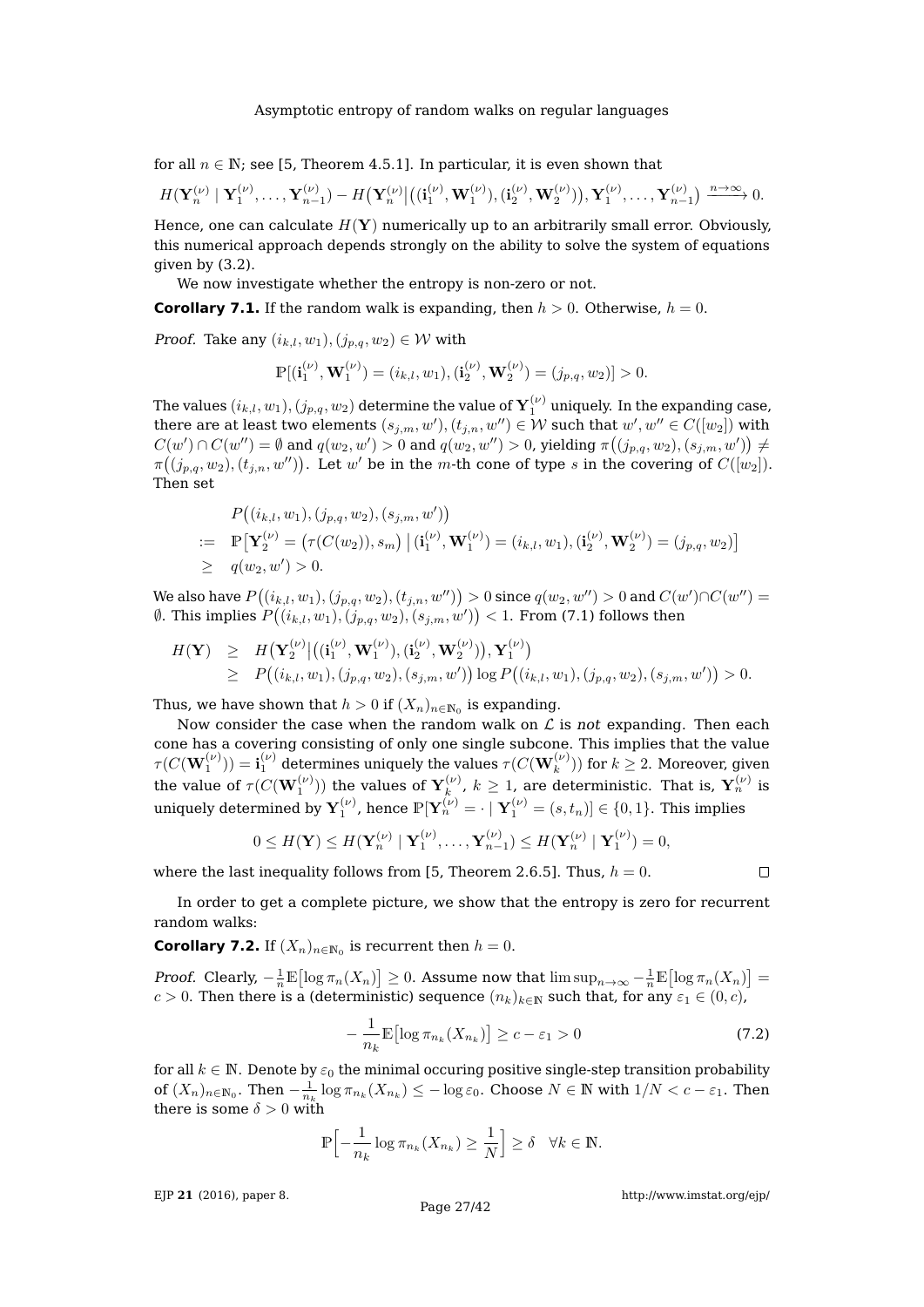To see this, assume that  $\delta = \delta_k$  depends on k with  $\liminf_{k \to \infty} \delta_k = 0$ : then we get with [\(7.2\)](#page-26-2)

$$
(-\log \varepsilon_0) \cdot \delta_k + (1 - \delta_k) \frac{1}{N} \ge -\frac{1}{n_k} \mathbb{E} [\log \pi_{n_k}(X_{n_k})] \ge c - \varepsilon_1;
$$

If  $\delta_k$  tends to zero then we get a contradiction to the choice of N.

Choose now  $\varepsilon > 0$  arbitrarily small with  $\varepsilon < \delta$ . Since  $\ell = 0$  in the recurrent case, there is some index  $K \in \mathbb{N}$  such that for all  $k \geq K$ :

$$
\delta - \varepsilon \le \mathbb{P} \left[ -\log \pi_{n_k}(X_{n_k}) \ge n_k/N, |X_{n_k}| \le \varepsilon n_k \right] \le e^{-n_k/N} \cdot |\mathcal{A}|^{\varepsilon n_k}
$$

which yields the inequality

$$
\frac{1}{N} + \frac{1}{n_k} \log(\delta - \varepsilon) \leq \varepsilon \log |\mathcal{A}|.
$$

But this gives a contradiction if we make  $\varepsilon$  sufficiently small since the right hand side tends to zero, but the left hand side to  $\frac{1}{N}$  as  $k \to \infty$ . Thus,  $\limsup_{n \to \infty} -\frac{1}{n} \mathbb{E} \bigl[ \log \pi_n(X_n) \bigr] =$ 0, yielding  $h = 0$ .

Finally, we state an inequality which connects entropy, drift and growth. For this purpose, define  $\mathcal{A}^*_{\leq n}=\{w\in \mathcal{A}^*\mid |w|\leq n\}$  for  $n>0.$  The growth of  $\mathcal{A}^*$  is then given by  $g:=\lim_{n\to\infty}\frac{1}{n}\log\overline{|\mathcal{A}^*_{\le n}|}.$  Since  $|\mathcal{A}^n|\le|\mathcal{A}^*_{\le n}|\le n|\mathcal{A}^n|,$  we have  $g=\log|\mathcal{A}|.$  We get the following connection between entropy, drift and growth:

<span id="page-27-0"></span>**Theorem 7.3.**  $h \leq \ell \cdot \log |\mathcal{A}|$ .

*Proof.* Let be  $\varepsilon > 0$ . By Corollary [2.7](#page-5-2) (1), there is some  $N_{\varepsilon} \in \mathbb{N}$  such that for all  $n \ge N_{\varepsilon}$ :

$$
1 - \varepsilon \le \mathbb{P} \left[ -\log \pi_n(X_n) \ge (h - \varepsilon)n, |X_n| \le (\ell + \varepsilon)n \right] \le e^{-(h - \varepsilon)n} \cdot |\mathcal{A}_{\le (\ell + \varepsilon)n}^*|.
$$

Taking logarithms and dividing by  $n$  gives

$$
(h-\varepsilon) + \frac{1}{n}\log(1-\varepsilon) \le (\ell+\varepsilon)\cdot \frac{1}{(\ell+\varepsilon)n}\log|\mathcal{A}_{\le (\ell+\varepsilon)n}^*|.
$$

Making  $\varepsilon$  arbirtraily small and sending  $n \to \infty$  yields the proposed claim.

 $\Box$ 

Let us remark that similar inequalities have been proved by Kaimanovich and Woess [\[14\]](#page-41-23) for time and space homogeneous random walks and in [\[8\]](#page-41-8) for random walks on free products.

### **7.2 Exact formula for unambiguous cone boundaries**

In this subsection we give an exact formula for the asymptotic entropy in some special case. We call  $ab \in A^2$  unambiguous if  $\partial C(ab) = \{ab\}$ . In other words, whenever the random walk enters a subcone of type  $C(wab)$ ,  $w\in \mathcal{A}^*$ , it must enter it through its single boundary point wab. We call the cone type  $\tau(C(ab))$  also unambiguous. Existence of an unambiguous cone allows us to "cut" the random walk into i.i.d. pieces and to obtain a formula for the entropy  $H(Y)$ . For  $n \in \mathbb{N}$ ,  $x_2, \ldots, x_n \in W_0$  and unambiguous  $ab \in \mathcal{A}^2$ define

$$
w(ab, x_2, \ldots, x_n) := \mathbb{P}[\mathbf{W}_2 = x_2, \ldots, \mathbf{W}_n = x_n, [\mathbf{W}_n] = ab | [\mathbf{W}_1] = ab],
$$
  

$$
\tilde{w}(ab, x_2, \ldots, x_n) := \sum_{\substack{y_2, \ldots, y_n \in \mathcal{W}_0:\\y_i \in \partial C(x_i)}} \mathbb{P}[\mathbf{W}_2 = y_2, \ldots, \mathbf{W}_n = y_n, [\mathbf{W}_n] = ab | [\mathbf{W}_1] = ab],
$$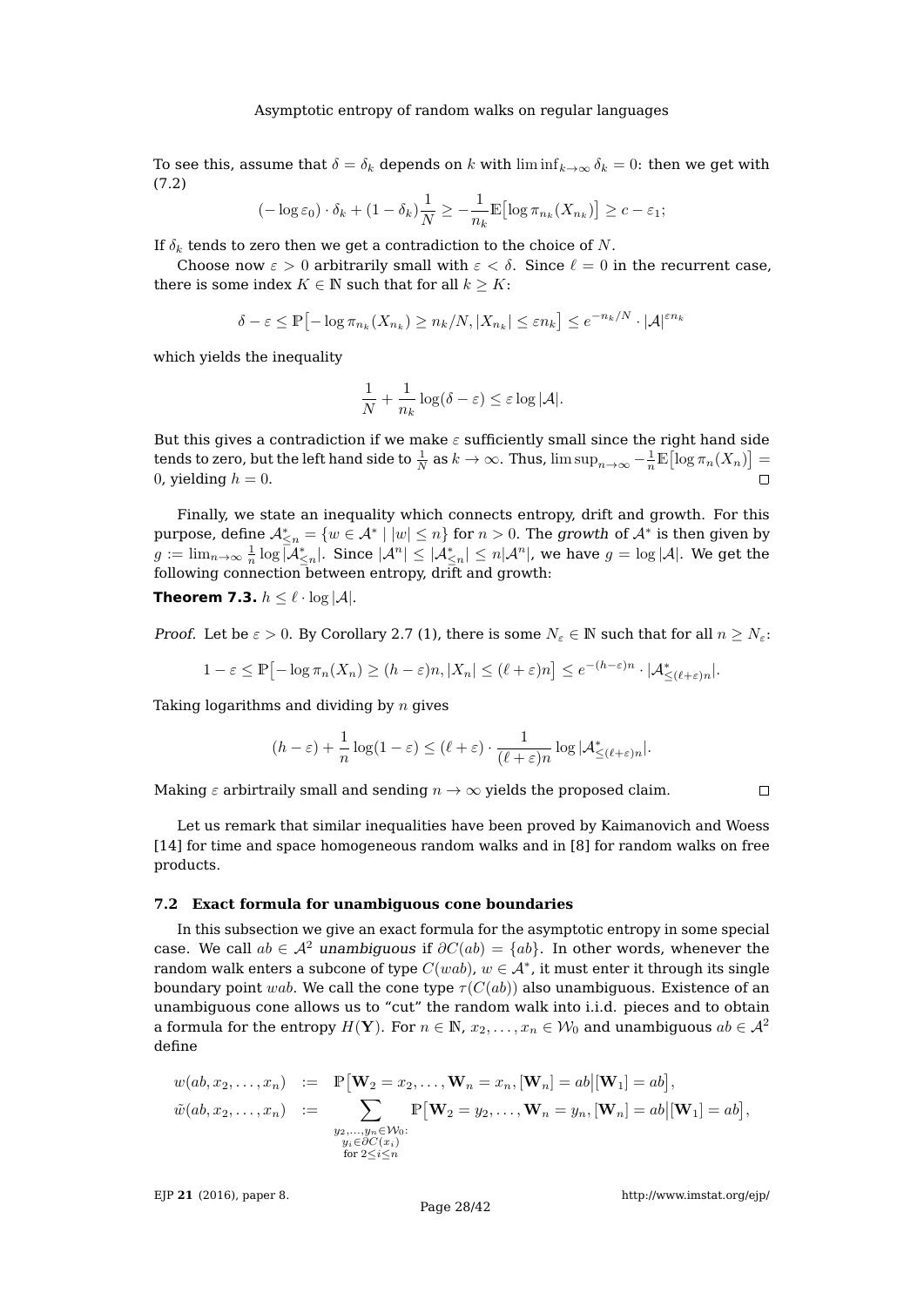In particular,  $\tilde{w}(ab, x_2) = \mathbb{P}[\mathbf{W}_2 = x_2, [\mathbf{W}_2] = ab][\mathbf{W}_1] = ab]$ . Recall that  $\nu$  denotes the invariant probability measure of the process  $(\mathbf{i}_k, \mathbf{W}_k)_{k\in \mathbb{N}}.$  For unambiguous  $ab \in \mathcal{A}^2$ , set

$$
\nu_{ab} := \sum_{(i_{m,n},x) \in \mathcal{W}: [x] = ab} \nu(i_{m,n},x).
$$

Then:

<span id="page-28-0"></span>**Theorem 7.4.** If  $ab \in \mathcal{A}^2$  is unambiguous, then

$$
H(\mathbf{Y}) = -\nu_{ab} \sum_{n \geq 1} \sum_{\substack{x_2, \dots, x_{n-1} \in \mathcal{W}_0:\\[x_i] \neq ab \text{ for } 2 \leq i \leq n-1}} \sum_{\substack{x_n \in \mathcal{W}_0:\\[x_n] = ab}} w(ab, x_2, \dots, x_n) \log \tilde{w}(ab, x_2, \dots, x_n).
$$

*Proof.* Write  $\alpha := \tau(C(ab))$ . By Proposition [5.6,](#page-18-1) we have

$$
-\frac{1}{n}\log \mathbb{P}[\mathbf{Y}_1 = \underline{y}_1, \dots, \mathbf{Y}_n = \underline{y}_n] \xrightarrow{n \to \infty} H(\mathbf{Y})
$$

for almost every trajectory  $(\underline{y}_1, \underline{y}_2, \dots) \in \mathcal{W}_\pi^\mathbb{N}.$  For any such trajectory, we define

$$
N_0:=\min\bigl\{m\in\mathbb{N}\big|\tau(\mathbf{W}_{m+1})=\alpha\bigr\}\text{ and }N_k:=\min\bigl\{m\in\mathbb{N}\big|m>N_{k-1},\tau(\mathbf{W}_{m+1})=\alpha\bigr\}.
$$

Define  $d(n) := \max\{k \in \mathbb{N}_0 \mid N_k \leq n\}$ . Since  $\mathbf{Y}_{N_j}$  has the form  $(t, \alpha_{t^{(n)}, m})$  for some cone type  $t \in \mathcal{I}$ ,  $1 \leq m \leq n(t, \alpha)$ , and  $[\mathbf{W}_{N_k+1}] = ab$  for all  $k \in \mathbb{N}$  we can use the strong Markov property as follows for all  $n\geq 1$  and almost every trajectory  $(\underline{y}_1,\underline{y}_2,\dots)\in\mathcal{W}_\pi^\mathbb{N}$  :

$$
\mathbb{P}\big[\mathbf{Y}_{N_j+1} = \underline{y}_{N_j+1}, \dots, \mathbf{Y}_{N_j+n} = \underline{y}_n \mid \mathbf{Y}_1 = \underline{y}_1, \dots, \mathbf{Y}_{N_j} = \underline{y}_{N_j}\big]
$$
\n
$$
= \mathbb{P}\big[\mathbf{Y}_{N_j+1} = \underline{y}_{N_j+1}, \dots, \mathbf{Y}_{N_j+n} = \underline{y}_n \mid [\mathbf{W}_{N_j+1}] = ab\big].
$$

In other words, the  $Y_k$ 's collect only the information which cones are entered successively, but we know that the  $(N_i + 1)$ -th cone is entered through a boundary point with last two letters  $ab$ ; hence, one can restart the process at some word ending with  $ab$  in the above equation without changing probabilities. Therefore, we can rewrite the following probability  $\mathbb{P}\big[\mathbf{Y}_1 = \underline{y}_1, \ldots, \mathbf{Y}_{d(n)} = \underline{y}_{d(n)}\big]$  as

$$
\mathbb{P}\big[\mathbf{Y}_1 = \underline{y}_1, \dots, \mathbf{Y}_{N_0} = \underline{y}_{N_0}\big] \prod_{i=0}^{d(n)-1} \mathbb{P}\big[\mathbf{Y}_{N_i+1} = \underline{y}_{N_i+1}, \dots, \mathbf{Y}_{N_{i+1}} = \underline{y}_{N_{i+1}} \big| [\mathbf{W}_{N_i+1}] = ab \big].
$$

Observe that the terms  $\log \mathbb{P}[\mathbf{Y}_{N_i+1} = \cdot, \dots, \mathbf{Y}_{N_{i+1}} = \cdot | [\mathbf{W}_{N_i+1}] = ab]$ ,  $i \in \mathbb{N}$ , are i.i.d., since one can think of starting at some  $W_k$  with  $|W_k| = ab$  and stopping at the first time  $l > k$  with  $[\mathbf{W}_l] = ab.$  By the ergodic theorem for positive recurrent Markov chains,  $d(n)/n$  tends almost surely to  $\nu_{ab}$ . Hence, if we consider only the subsequence where n equals one of the  $N_k$ 's we obtain the following convergence for almost every trajectory  $(\underline{y}_1, \underline{y}_2, \dots) \in \mathcal{W}_{\pi}^{\mathbb{N}}$  by classical ergodic theory:

$$
-\frac{1}{n}\log \mathbb{P}\left[\mathbf{Y}_{1} = \underline{y}_{1}, \ldots, \mathbf{Y}_{d(n)} = \underline{y}_{d(n)}\right]
$$
\n
$$
= -\frac{d(n)}{n}\frac{1}{d(n)}\left[\log \mathbb{P}\left[\mathbf{Y}_{1} = \underline{y}_{1}, \ldots, \mathbf{Y}_{N_{0}} = \underline{y}_{N_{0}}\right]\right]
$$
\n
$$
+ \sum_{i=0}^{d(n)-1} \log \mathbb{P}\left[\mathbf{Y}_{N_{i}+1} = \underline{y}_{N_{i}+1}, \ldots, \mathbf{Y}_{N_{i+1}} = \underline{y}_{N_{i+1}}\left|[\mathbf{W}_{N_{i}+1}] = ab\right]\right]
$$
\n
$$
\xrightarrow{n \to \infty} -\nu_{ab} \sum_{k \geq 1} \sum_{\substack{x_{2}, \ldots, x_{k-1} \in \mathcal{W}_{0}: \\ [x_{i}] \neq ab}} \sum_{\substack{x \in \mathcal{W}_{0}: \\ [x_{i}] = ab}} \sum_{\substack{x_{i} \in \mathcal{W}_{0}: \\ [x_{i}] = ab}} w(ab, x_{2}, \ldots, x_{k-1}, x) \log \tilde{w}(ab, x_{2}, \ldots, x_{k-1}, x).
$$

This proves the claim.

EJP **21** [\(2016\), paper 8.](http://dx.doi.org/10.1214/16-EJP4180)

<http://www.imstat.org/ejp/>

 $\Box$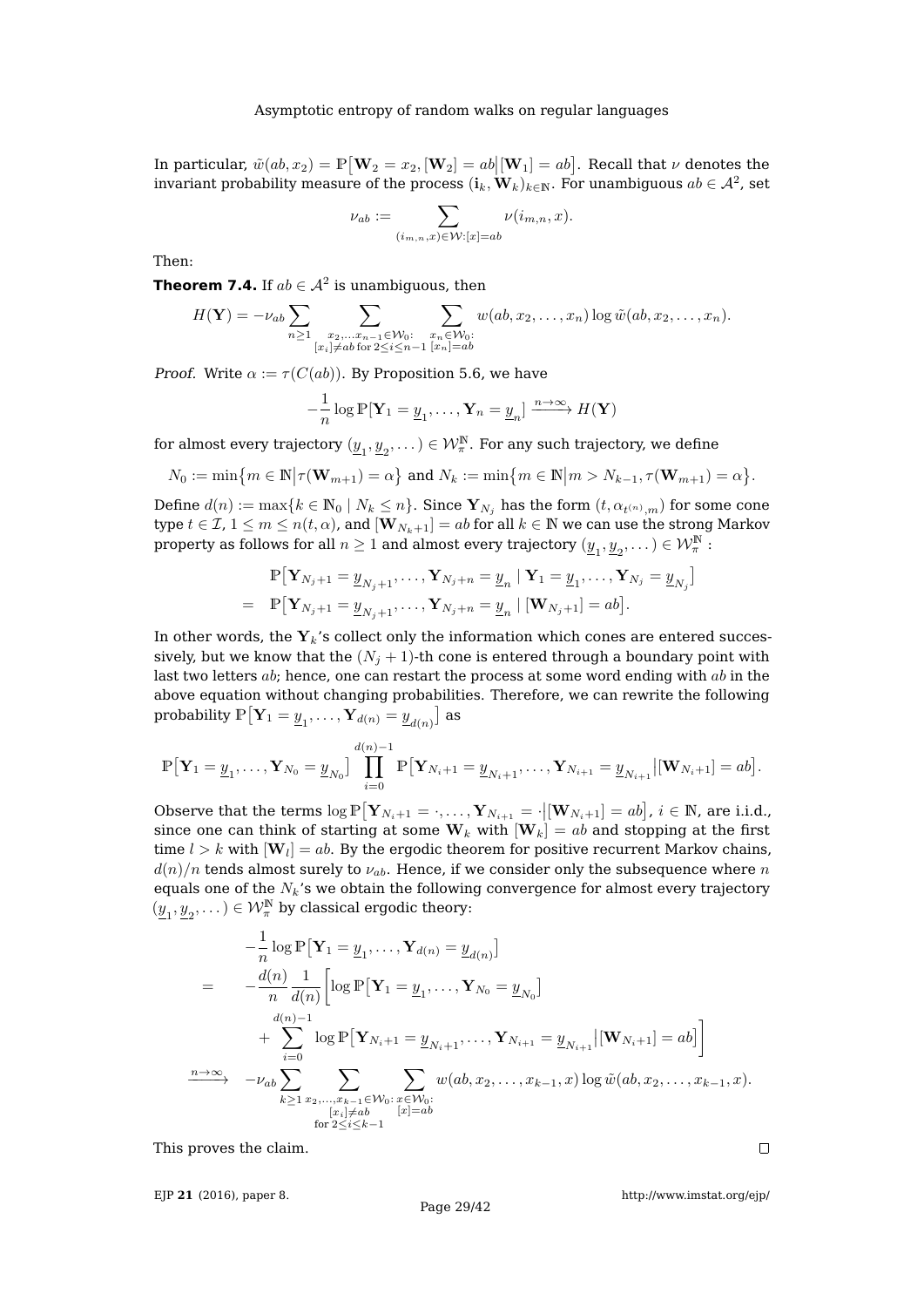# <span id="page-29-0"></span>**8 Analyticity of entropy**

The random walk on  $A^*$  depends on finitely many parameters which are described by the transition probabilities  $p(w_1, w_2), w_1, w_2 \in \mathcal{A}^*$  with  $|w_1| \leq 2$  and  $|w_2| \leq 3$ ; see [\(2.1\)](#page-2-1). That is, each random walk on  $\mathcal{A}^*$  can be defined via a vector  $\underline{p}\in\mathbb{R}_+^{|\mathcal{B}|}$ , where

$$
\mathcal{B} := \Big\{ (w_1, w_2) \Big| \, w_1 \in \mathcal{A} \cup \mathcal{A}^2 \cup \{o\}, w_2 \in \bigcup_{n=1}^3 \mathcal{A}^n \cup \{o\}, \big| |w_1| - |w_2| \big| \leq 1 \Big\}.
$$

In other words, the entry of p associated with the index  $(w_1, w_2) \in \mathcal{B}$  describes the value of  $p(w_1, w_2)$ . The support  $supp(p)$  of p is the set of indices in B corresponding to non-zero entries of  $p$ . Fix now any  $p_{0}^{\pm}\in\mathbb{R}_{+}^{|\mathcal{B}|}$  such that  $p_{0}^{\pm}$  describes a well-defined, transient random walk on  $\mathcal{A}^*$ , and let  $\mathcal{P}(\underline{p}_0)$  be the set of vectors  $\underline{p} \in \mathbb{R}^{|\mathcal{B}|}$  with support  $\text{supp}(\underline{p}_0)$ which allow well-defined, transient random walks on  $\mathcal{A}^*.$  The set  $\mathcal{P}(\underline{p}_0)$  can be described by an open polygonal bounded convex set in  $\mathbb{R}^d$  with some suitable  $d \leq |\mathcal{B}| - 1$  which depends on  $\mathrm{supp}(\underline{p}_0)$ ; recall that  $\ell > 0$  if and only if  $(X_n)_{n\in\mathbb{N}_0}$  is transient, and from the formula of  $\ell$  in [\[7,](#page-41-17) Theorem 2.4] follows that  $\ell$  varies continuously in p, yielding that there is some open neighbourhood of  $\underline{p}_0$  in  $\mathbb{R}^d$  where  $(X_n)_{n\in\mathbb{N}_0}$  remains still transient. We now ask whether the entropy mapping  $\underline{p} \mapsto h = h_{\underline{p}}$  varies real-analytically on  $\mathcal{P}(\underline{p}_0).$ 

In the next subsection we will introduce a new Markov chain which is related to the last entry time process and leads under the projection  $\pi(\cdot, \cdot)$  to a hidden Markov chain with same distribution as  $(Y_k)_{k\in\mathbb{N}}$ . Afterwards we will be able to prove Theorem [2.6](#page-5-4) in Subsection [8.2.](#page-30-0)

# **8.1 Modified last entry time process**

The aim of this subsection is the construction of a Markov chain related to the last entry time process  $(i_k, W_k)_{k \in \mathbb{N}}$  such that the transition matrix has strictly positive entries and the modified process leads under  $\pi(\cdot, \cdot)$  (see [\(5.5\)](#page-17-2)) to a hidden Markov chain with same asymptotic entropy.

Let be  $ab,a_1b_1,a_2b_2\in\mathcal{A}^2$ , and let  $C_{j_{i,1}}$  be the first cone of type  $j$  in the covering of  $C(a_1b_1)$  with  $\tau(C(a_1b_1)) = i$  and let  $C_{i_{k,l}}$  be the *l*-th subcone of type j in the covering of  $C(a_2b_2)$  with  $\tau(C(a_2b_2)) = k$ . Assume that  $y_0 \in \partial C_{j_{k,l}}$  with  $[y_0] = ab$ . Since  $C_{j_{i,1}}$  and  $C_{j_{k,l}}$  are isomorphic, there is some unique  $\bar y_0^{[i,j,ab]}\in\mathcal A^*$  such that  $\bar y_0^{[i,j,ab]}{}_{ab}\in\partial C_{j_{i,1}};$  see Section [4.1.](#page-8-3) In the following we will sometimes omit the superindex  $[i, j, ab]$  and use the notation  $\bar{y}_0 = \bar{y}_0^{[i,j,ab]}$  for describing this replacement.

For  $i, j \in \mathcal{I}$  and  $ab \in \mathcal{A}^2$  with  $\tau(C(ab)) = j$ , we write

$$
\#\{j_{s,t}\mid s\neq i,ab\}:=\big|\big\{(j_{s,t},w)\in \mathcal{W}\big| [w]=ab, s\in \mathcal{I}\setminus\{i\}, 1\leq t\leq n(s,j)\big\}\big|.
$$

It is not hard to see that  $\#\{j_{s,t} \mid s \neq i, a_1b_1\} = \#\{j_{s,t} \mid s \neq i, a_2b_2\}$  if  $\tau(C(a_1b_1)) =$  $\tau(C(a_2b_2))$  but this will not be relevant for our proofs, so we omit further explanations. Let be  $(i_{k,l},x),(j_{m,n},y)\in \mathcal{W}$  with  $[y]=ab\in \mathcal{A}^2.$  This implies  $\tau(C(x))=i$  and  $y^{[i,j,ab]}\in \mathcal{W}$  $\partial C_{j_{i,1}}$ , where  $C_{j_{i,1}}$  is the first cone of type  $j$  in the covering of  $C([x])$ . Define the following transition probabilities on  $W$ :

$$
\hat{q}((i_{k,l}, x), (j_{m,n}, y)) := \begin{cases} \frac{1}{\# \{j_{s,t} | s \neq i, ab\} + 1} \frac{\xi([y])}{\xi([x])} \mathbb{L}(x, y), & \text{if } m = i \wedge n = 1, \\ \frac{\xi([y])}{\xi([x])} \mathbb{L}(x, y), & \text{if } m = i \wedge n \ge 2, \\ \frac{1}{\# \{j_{s,t} | s \neq i, ab\} + 1} \frac{\xi([y])}{\xi([x])} \mathbb{L}(x, \bar{y}^{[i,j,ab]}ab), & \text{if } m \neq i. \end{cases}
$$

It is easy to see that these transition probabilities define a Markov chain (inherited from the Markov chain  $(i_k, W_k)_{k \in \mathbb{N}}$ : in the case  $m = i \wedge n \geq 2$  we just have

$$
\hat{q}\big((i_{k,l},x),(j_{m,n},y)\big)=\mathbb{P}\big[(\mathbf{i}_2,\mathbf{W}_2)=(j_{m,n},y)\mid (\mathbf{i}_1,\mathbf{W}_1)=(i_{k,l},x)\big];
$$

EJP **21** [\(2016\), paper 8.](http://dx.doi.org/10.1214/16-EJP4180)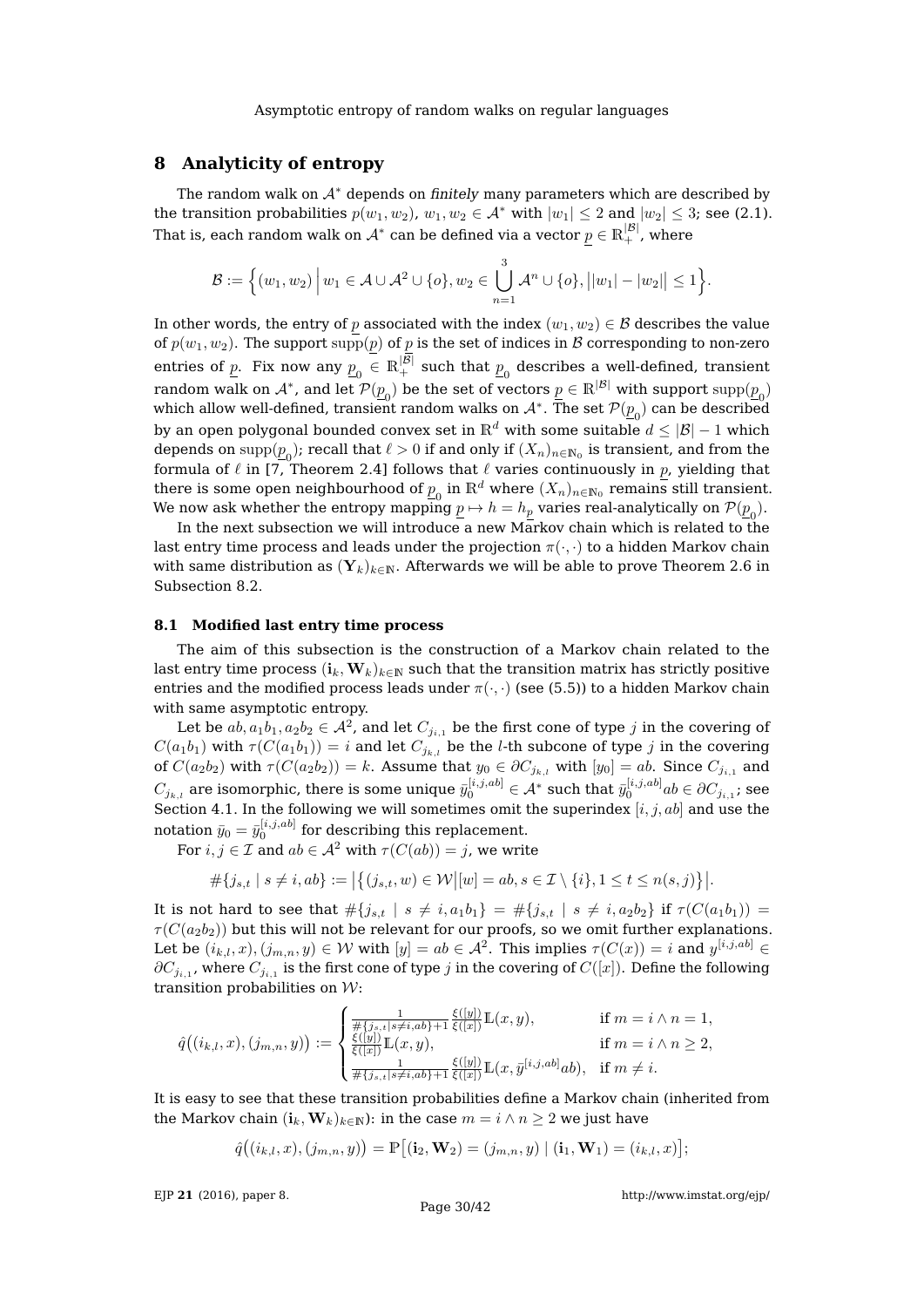otherwise we have, for  $(j_{i,1}, y) \in W$ ,

$$
\hat{q}((i_{k,l}, x), (j_{i,1}, y)) + \sum_{\substack{(j_{s,t}, w) \in \mathcal{W}: \ s \neq i, [w] = ab, \\ s \neq i, [w] = ab, \\ 1 \leq t \leq n(s, j)}} \hat{q}((i_{k,l}, x), (j_{s,t}, w))
$$
\n
$$
= \mathbb{P}[(i_2, \mathbf{W}_2) = (j_{i,1}, y) | (i_2, \mathbf{W}_2) = (i_{k,l}, x)]
$$

since  $y\,=\,\bar y^{[i,j,ab]}{}_{ab}$  by definition. In other words, each step from  $(i_{k,l},x)$  to  $(j_{m,n},y)$ either behaves according to [\(5.4\)](#page-17-1) (case  $m = i$  and  $n \ge 2$ ) or the step from  $(i_{k,l}, x)$ to  $(j_{i,1}, y)$  (when seen as a step of the process  $(i_k, W_k)_{k \in \mathbb{N}}$ ) is split up into different equally likely steps  $(i_{k,l}, x)$  to  $(j_{m,n}, \bar{y}ab)$  with  $m \neq i$  or  $m = i \wedge n = 1$ . Observe that the transitions depend only on [x] in the first argument of  $\hat{q}(\cdot,\cdot)$ . By Proposition [5.4,](#page-17-3) the transition matrix  $\widehat{Q} = \big(\hat{q}((i_{k,l},x),(j_{m,n}, y))\big)$  is stochastic and governs a positive recurrent, aperiodic Markov chain  $(\mathbf{t}_k, \mathbf{x}_k)_{k\in\mathbb{N}}$ . In particular,  $\widehat{Q}$  has strictly positive entries. The initial distribution  $\hat{\mu}_1$  of  $(t_1, x_1)$  is defined as

$$
\hat{\mu}_1(i_{m,n}, x) := \mathbb{P}[(\mathbf{i}_1, \mathbf{W}_1) = (i_{m,n}, x)] > 0
$$

for  $(i_{m,n}, x) \in \mathcal{W}$ .

The process  $\big((\mathbf{t}_k,\mathbf{x}_k),(\mathbf{t}_{k+1},\mathbf{x}_{k+1})\big)_{k\in \mathbb{N}}$  is again a positive recurrent, aperiodic Markov chain whose transition matrix is denoted by  $\widehat{Q}_2$  (arising from  $\widehat{Q}$ ). We now define a new hidden Markov chain  $(\mathbf{Z}_k)_{k \in \mathbb{N}}$  by

$$
\mathbf{Z}_k := \pi\big((\mathbf{t}_k,\mathbf{x}_k),(\mathbf{t}_{k+1},\mathbf{x}_{k+1})\big).
$$

Observe that at this point the second branch in the definition of  $\pi$  in [\(5.5\)](#page-17-2) comes into play for the definition of  $\mathbf{Z}_k$ . The crucial point is the following proposition:

<span id="page-30-1"></span>**Proposition 8.1.** For all  $(s^{(1)}, t^{(1)}), \ldots, (s^{(n)}, t^{(n)}) \in \mathcal{W}_{\pi}$ ,

$$
\mathbb{P}\big[\mathbf{Y}_1 = (s^{(1)}, t^{(1)}), \dots, \mathbf{Y}_n = (s^{(n)}, t^{(n)})\big] = \mathbb{P}\big[\mathbf{Z}_1 = (s^{(1)}, t^{(1)}), \dots, \mathbf{Z}_n = (s^{(n)}, t^{(n)})\big].
$$

Since the proof of this proposition consists of an long induction with tedious calculations we omit it at this place and give it in Appendix [C.](#page-34-0)

The statement of the last proposition can be formulated in other words: the process governed by  $\tilde{Q}$  can be seen as a last entry time process, where one has more subcones to enter (namely, the subcones w.r.t. the indices  $j_{k,l}, k \neq i$ , when being currently in a cone of type i), but the projection  $\pi$  (in particular due to the second branch in its definition in [\(5.5\)](#page-17-2)) folds the process down to the same hidden Markov chain  $(Y_k)_{k\in\mathbb{N}}$  in terms of probability. With Propositions [5.6](#page-18-1) and [8.1](#page-30-1) we immediately obtain:

<span id="page-30-3"></span>**Corollary 8.2.** For almost every realisation  $((s^{(1)}, t^{(1)}), (s^{(2)}, t^{(2)}), \dots) \in \mathcal{W}_{\pi}^{\mathbb{N}},$ 

$$
H(\mathbf{Y}) = \lim_{n \to \infty} -\frac{1}{n} \log \mathbb{P}\big[\mathbf{Z}_1 = (s^{(1)}, t^{(1)}), \dots, \mathbf{Z}_n = (s^{(n)}, t^{(n)})\big].
$$

The important difference between the underlying Markov chains  $\big((\mathbf{t}_k,\mathbf{x}_k),(\mathbf{t}_{k+1},\mathbf{x}_{k+1})\big)_{k\in\mathbb{N}}$ and  $((\mathbf{i}_k,\mathbf{W}_k),(\mathbf{i}_{k+1},\mathbf{W}_{k+1}))_{k\in\mathbb{N}}$  is that the transition matrix  $\hat{Q}_2$  has strictly positive entries, while this must not necessarily hold for the transition matrix of the Markov chain  $((\mathbf{i}_k, \mathbf{W}_k), (\mathbf{i}_{k+1}, \mathbf{W}_{k+1}))_{k \in \mathbb{N}}$ . This property will be important later.

#### <span id="page-30-0"></span>**8.2 Proof of theorem [2.6](#page-5-4)**

The crucial point will be the following lemma:

<span id="page-30-2"></span>**Lemma 8.3.** The transition probabilities  $q(w_1, w_2)$ ,  $w_1, w_2 \in W_0$ , vary real-analytically w.r.t.  $\underline{p} \in \mathcal{P}(\underline{p}_0)$ .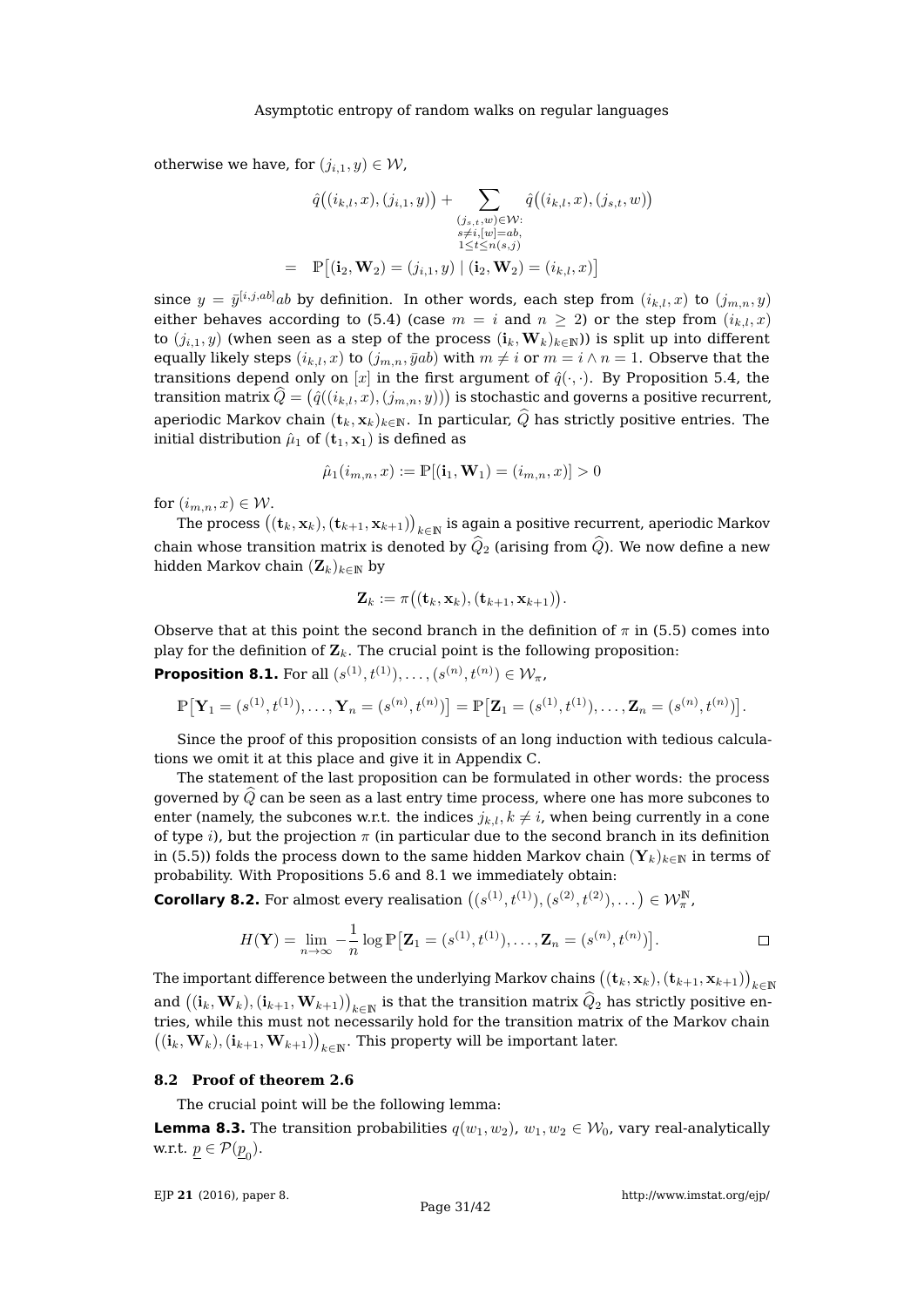*Proof.* In order to show that  $q(w_1, w_2)$  varies real-analytically in p it suffices to show analyticity of  $H(ab, c)$ ,  $ab \in \mathcal{A}^2$ ,  $c \in \mathcal{A}$ , and  $\bar{L}(ab, cde)$ ,  $d, e \in \mathcal{A}$ , due to Proposition [5.1.](#page-14-2) The function  $z \mapsto H(ab, c|z)$  has radius of convergence bigger than 1, which can be easily deduced from Lemma [6.1.](#page-22-1) Thus, for  $\delta > 0$  small enough, we have

$$
\infty > H(ab, c|1+\delta) = \sum_{n \ge 1} \mathbb{P}_{ab}[X_n = c, \forall m < n : |X_m| \ge 2](1+\delta)^n.
$$

The probability  $\mathbb{P}_{ab}[X_n = c, \forall m < n : |X_m| \geq 2]$  can be rewritten as

$$
\sum_{\substack{n_1,\ldots,n_d\geq 1:\\n_1+\cdots+n_d=n}}c(n_1,\ldots,n_d)p_1^{n_1}\cdot\ldots\cdot p_d^{n_d}, \quad c(n_1,\ldots,n_d)\in\mathbb{N}_0,
$$

where  $p_1, \ldots, p_d$  correspond to the non-zero entries of the vector p. Therefore,

$$
H(ab, c|1+\delta) = \sum_{n \geq 1} \sum_{\substack{n_1, \dots, n_d \geq 1:\\ n_1 + \dots + n_d = n}} c(n_1, \dots, n_d) (p_1(1+\delta))^{n_1} \cdot \dots \cdot (p_d(1+\delta))^{n_d} < \infty.
$$

Hence, p lies in the interior of the domain of convergence of  $H(ab, c|1)$  when considered as a multivariate power series in the variables of  $supp(p) = \{p_1, \ldots, p_d\}$ . This yields realanalyticity of  $H(ab, c|1)$  in p. Analyticity of  $\xi(ab)$  follows now directly from its definition. One can show completely analogously that the functions  $\bar{L}(ab, cde|1)$  vary also realanalytically in p since  $\bar{L}(ab, cde|z)$  has also radius of convergence bigger than 1, which can also be easily deduced from Lemma [6.1.](#page-22-1) This proves the statement of the lemma.  $\Box$ 

Now we can prove:

Proof of Theorem [2.6.](#page-5-4) The claim follows now via the equation  $h = \ell \cdot H(Y)/\lambda$ . By Lemma [8.3,](#page-30-2) the invariant probability measure  $\nu_0$  of the process  $(\mathbf{W}_k)_{k\in\mathbb{N}}$  varies real-analytically in some neighbourhood of  $\overline{p}_0^{}$ , since  $\nu_0$  is the solution of a linear system of equations in terms of  $q(\cdot, \cdot)$ ; hence,  $\lambda$  (given in [\(5.8\)](#page-21-0)) varies analytically.

Moreover, the transition matrix  $\hat{Q}_2$  of the process  $((\mathbf{t}_k, \mathbf{x}_k), (\mathbf{t}_{k+1}, \mathbf{x}_{k+1}))_{k \in \mathbb{N}}$  has strictly positive entries. Therefore, we can apply the analyticity result for entropies of hidden Markov chains of Han and Marcus [\[12,](#page-41-16) Theorem 1.1] on  $(\mathbf{Z}_k)_{k\in\mathbb{N}}$  and obtain together with Corollary [8.2](#page-30-3) that  $H(\mathbf{Y})$  is also real-analytic in some neighbourhood of  $\underline{p}_0$ ; at this point it is crucial that  $\widehat{Q}_2$  has strictly positive entries in order to be able to apply [\[12,](#page-41-16) Theorem 1.1], which was our motivation for the definition of the process  $(\mathbf{t}_k, \mathbf{x}_k)_{k \in \mathbb{N}}$ and  $(\mathbf{Z}_k)_{k\in\mathbb{N}}$ .

Real-analyticity of  $\ell$  can be shown completely analogously to the proof of Lemma [8.3](#page-30-2) with the help of the formula for  $\ell$  given in [\[7,](#page-41-17) Theorem 2.4]. This finishes the proof.  $\Box$ 

# **A Remarks on Assumptions [2.1](#page-3-0) and [2.4](#page-4-0)**

## <span id="page-31-0"></span>**A.1 Generalization of suffix-irreducibility**

In this section we make a discussion on Assumption [2.4,](#page-4-0) where we show how to relax this condition in some way and that it cannot be dropped completely. First, recall that suffix-irreducibility leads to the fact that the process  $(\mathbf{W}_k)_{k\in\mathbb{N}}$  is irreducible. One can weaken the asssumption of suffix-irreducibility to the assumption that

<span id="page-31-1"></span>
$$
\mathbb{P}[\forall n \in \mathbb{N} : |X_n| \ge |w| \mid X_0 = w] > 0 \quad \forall w \in \mathcal{L}, \tag{A.1}
$$

or equivalently that  $H(ab, c|1) < 1$  for all  $a, b, c \in A$ . This means that, for every  $w \in \mathcal{L}$ , there is some  $ab \in \mathcal{A}^2$  such that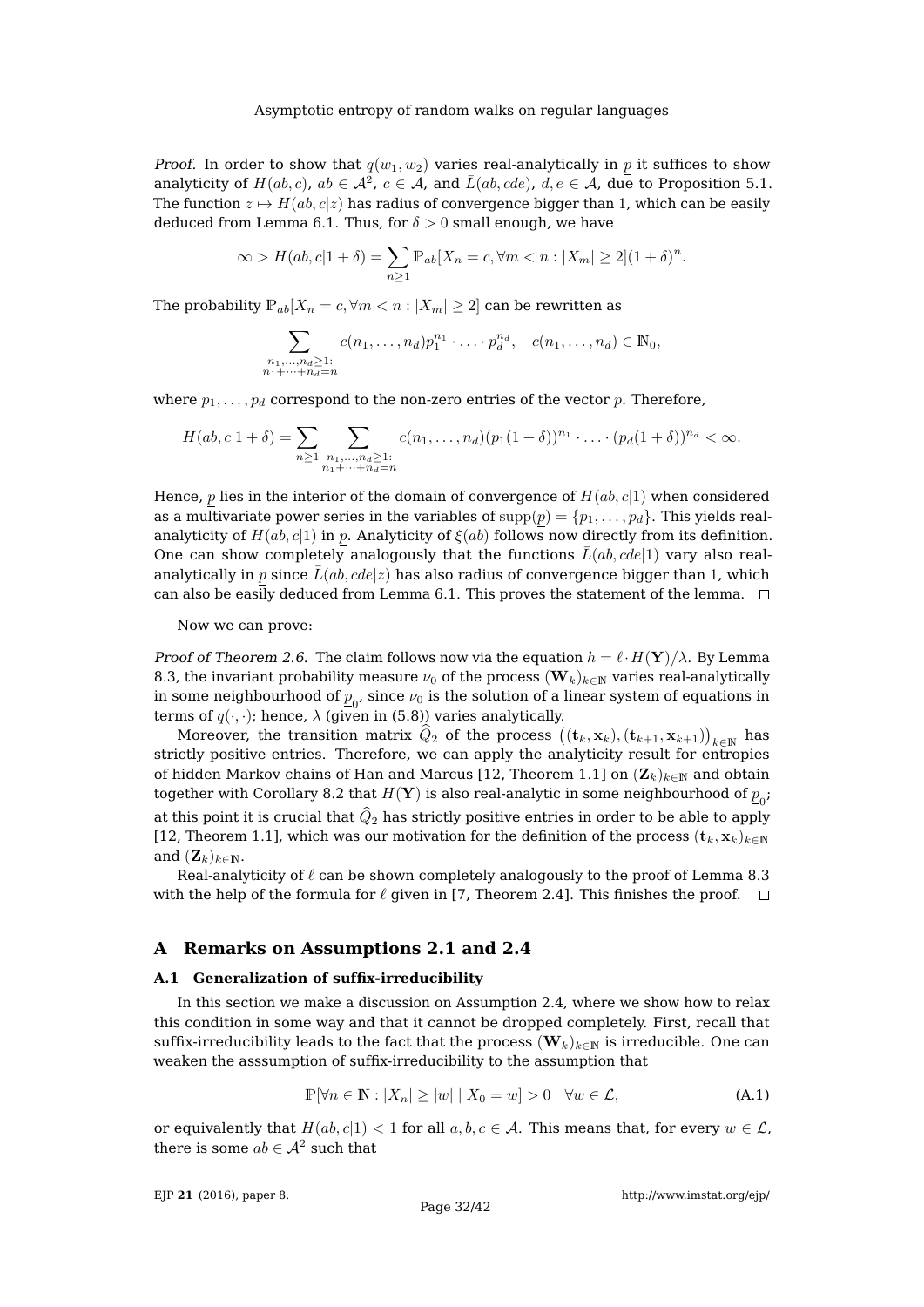$$
\mathbb{P}[\exists n \in \mathbb{N} : [X_n] = ab, \forall k \le n : |X_k| \ge |w| \mid X_0 = w] > 0 \text{ and } H(ab, \cdot |1) < 1.
$$

In this case the process  $(\mathbf{W}_k)_{k \in \mathbb{N}}$  is not necessarily irreducible any more, but it still has a finite state space. Let  $C_1, \ldots, C_r$  be the essential classes of the state space of  $(\mathbf{W}_k)_{k \in \mathbb{N}}$ . Then  $(\mathbf{W}_k)_{k\in\mathbb{N}}$  will almost surely take only values in one of these classes up to finitely many exemptions for small  $k \in \mathbb{N}$ ; the class depends then on the concrete realization. If we condition on the fact that  $(\mathbf{W}_k)_{k \in \mathbb{N}}$  will finally enter the class  $C_i$ , then – on this event – the entropy rate  $h_i$  and the drift  $\ell_i$  can be calculated as shown in the irreducible case and as in [\[7\]](#page-41-17): we just have to replace  $(\mathbf{W}_k)_{k \in \mathbb{N}}$  by  $(\mathbf{W}_{T+k})_{k \in \mathbb{N}}$ , where T is the smallest index with  $\tau(\mathbf{W}_T) \in C_i.$  The overall entropy rate and drift are then given by

$$
h = \lim_{n \to \infty} \frac{1}{n} \mathbb{E}[-\log \pi(X_n)] = \sum_{i=1}^r h_i \cdot \mathbb{P}[(\mathbf{W}_k)_{k \in \mathbb{N}} \text{ finally enters } C_i],
$$
  

$$
\ell = \lim_{n \to \infty} \frac{1}{n} \mathbb{E}[|X_n|] = \sum_{i=1}^r \ell_i \cdot \mathbb{P}[(\mathbf{W}_k)_{k \in \mathbb{N}} \text{ finally enters } C_i].
$$

Since the probabilities  $\mathbb{P}[(\mathbf{W}_k)_{k\in \mathbb{N}}$  finally enters  $C_i]$  are the solutions of a finite system of linear equations with coefficients  $q(\cdot, \cdot)$ , they vary also analytically. Hence, condition [\(A.1\)](#page-31-1) also implies our result on analyticity of the entropy.

If the property [\(A.1\)](#page-31-1) does not hold, then the random walk may take some long deviations between the last entry times  $e_{k-1}$  and  $e_k$  such that  $\mathbb{E}[e_k - e_{k-1}] = \infty$ ; see Example [A.1](#page-32-0) below. One can show that, in the case of infinite expectation, this leads to  $\lim_{n\to\infty}k/e_k=0$ , implying  $\liminf_{n\to\infty} |X_n|/n=0$ ; an analogous statement is shown in [\[9\]](#page-41-7), where the proof can be adapted easily to the present context. This allows no conclusion on the entropy with our techniques, since  $l(X_n) = -\log L(o, X_n|1)$  can not be compared with  $-\log \pi_n(X_n)$  any more as it was done in the proof of Proposition [5.10.](#page-21-3) But we underline that this setting with deviations of expected infinite length constitutes a degenerate case.

<span id="page-32-0"></span>**Example A.1.** Let be  $A = \{a, b, c, d\}$  and set

$$
p(o, a_1) = p(a_1, o) = \frac{1}{4} \forall a_1 \in \{a, b, c\}, p(o, d) = \frac{1}{4}, p(d, o) = \frac{1}{2},
$$
  
\n
$$
p(a_1, a_1a_2) = p(a_1a_3, a_1) = \frac{1}{4} \forall a_1 \in \{a, b, c\}, a_2 \in \mathcal{A} \setminus \{a_1\}, a_3 \in \mathcal{A} \setminus \{a_1, d\},
$$
  
\n
$$
p(a_1a_2, a_1a_2a_3) = \frac{1}{4} \forall a_1, a_2 \in \{a, b, c\}, a_1 \neq a_2, \forall a_3 \in \mathcal{A} \setminus \{a_2\},
$$
  
\n
$$
p(ad, add) = p(bd, bdd) = p(cd, cdd) = \frac{1}{2},
$$
  
\n
$$
p(d, dd) = p(dd, dd) = p(dd, d) = \frac{1}{2}, p(ad, a) = p(bd, b) = p(cd, c) = \frac{1}{2}.
$$

The associated graph G can be identified as follows: the vertex set is given by  $\mathbb{T}_3 \times \mathbb{N}_0$ , where  $\mathbb{T}_3 = (\mathbb{Z}/2\mathbb{Z}) * (\mathbb{Z}/2\mathbb{Z}) * (\mathbb{Z}/2\mathbb{Z}) = \langle a, b, c \mid a^2 = b^2 = c^2 = 1 \rangle$ , and the adjacency relation is defined via  $(a_1 \ldots a_k,m) \sim (b_1 \ldots b_l,n)$  if and only if

$$
\begin{cases} a_1 \dots a_k = b_1 \dots b_l \land |m - n| = 1 & \text{or} \\ m = n = 0 \land k = l + 1 \land a_1 \dots a_{k-1} = b_1 \dots b_l \land a_k \neq a_{k-1} & \text{or} \\ m = n = 0 \land k + 1 = l \land a_1 \dots a_k = b_1 \dots b_{l-1} \land b_l \neq b_{l-1}.\end{cases}
$$

The graph  $G$  can be visualized as follows: take a homogeneous tree of degree 3, where the vertices are described by words over  $\{a, b, c\}$  such that two consecutive letters are different; attach to each vertex a half-line N, where the steps on the half-line are made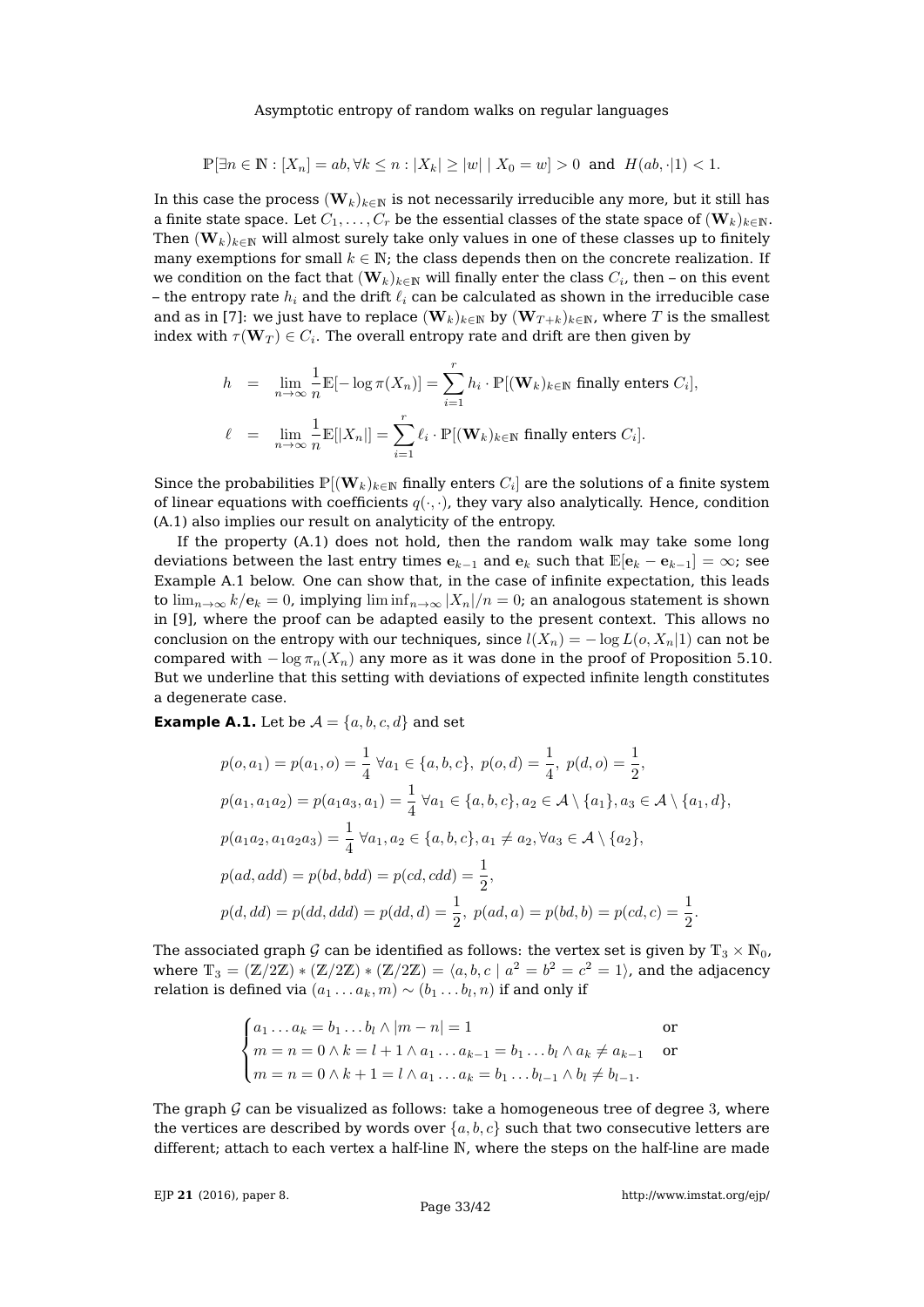with equal probability of  $\frac{1}{2}$ ; the vertices  $(w,0)$  correspond to the vertices of the tree and one chooses with equal probability of  $\frac{1}{4}$  one of the four neighbour vertices for the next step. This implies that the random walk will stay only for some finite time in each half-line before making a step in the tree part of  $G$ . Moreover, it is not hard to see that the random walk converges to some infinite word over the subalphabet  $\{a, b, c\}$ . But it is well-known that the random walk needs in expectation infinite time to leave one of the halflines, that is, the expected time for reaching "a" when starting at "ad" is infinite. This implies that  $\mathbb{E}[\mathbf{e}_k - \mathbf{e}_{k-1}] = \infty$ .

## <span id="page-33-0"></span>**A.2 Weak symmetry assumption**

The purpose for introducing the weak symmetry assumption is that the random walk becomes irreducible and that the cones become strongly connected subgraphs. A weaker but still sufficient condition is given as follows: if  $w_0 \in \mathcal{L}$  and  $w_1, w_2 \in C(w_0)$  with

$$
\mathbb{P}[\exists n \in \mathbb{N} : X_n = w_2, \forall m \le n : X_m \in C(w_0) | X_0 = w_1] > 0
$$

then  $\mathbb{P}[\exists n \in \mathbb{N}: X_n = w_1, \forall m \leq n : X_m \in C(w_0) | X_0 = w_2] > 0$ . Under this weaker condition the random walk still remains irreducible and the Green function's radius of convergence  $R$  is strictly bigger than 1. Also, the cones remain strongly connected and  $C(w) = C(w')$  if  $w' \in \partial C(w)$ .

If this connectedness of cones is not satisfied then the definition of cones and coverings of cones by subcones gets more complicated. In that case the coverings depend on the boundary point from which one constructs the covering yielding coverings by possibly non-disjoint subcones. In particular, Lemma [4.2](#page-9-0) does not necessarily hold. This would lead to a more detailed and complicated case distinction in order to get coverings by disjoint subcones. Since there will be no additional gain and the involving techniques remain the same we used weak symmetry for ease of presentation.

# <span id="page-33-2"></span>**B Switching from the** K**-dependent case to the blocked letter language**

In this section we make a discussion on the transition from the  $K$ -dependent case (that is, the transition probabilities depend on the last  $K$  letters and between two steps of the random walk only the last K letters may be replaced by a word of length of at most  $2K$ ) to the blocked letter language (that is, blocking words of length of at most K to new single letters such that we are in the situation defined via  $(2.1)$ ). In the K-dependent case the general transition probabilities have the form

<span id="page-33-1"></span>
$$
\mathbb{P}[X_{n+1} = wy \mid X_n = wx] = p(x, y),
$$
\n(B.1)

where  $w, x, y \in A^*$  with x being a word consisting of K letters and y being a word consisting of at most  $2K$  letters.

Obviously, if the K-dependent random walk is weakly symmetric then the random walk on the blocked letter language is weakly symmetric, too. Suffix-irreducibility in the K-dependent case means that, for all  $w \in \mathcal{L}$  and every  $w_0 \in \mathcal{A}^K$ , the random walk starting at  $w$  has positive probability to visit some word ending with  $w_0$  by only passing through words in  $\mathcal{A}_{\geq |w|}.$  However, suffix-irreducibility in the  $K$ -dependent case does, in general, not necessarily yield suffix-irreducibility of the blocked letter language. But as already explained in Appendix [A.1](#page-31-0) suffix irreducibility can be relaxed by the assumption  $(A.1)$ , and the blocked letter language inherits this assumption from the K-dependent case.

Finally, we want to discuss the cases when the  $K$ -dependent random walk is expanding or not. Define cones in the  $K$ -dependent case as at the beginning of Subsection [4.1.](#page-8-3)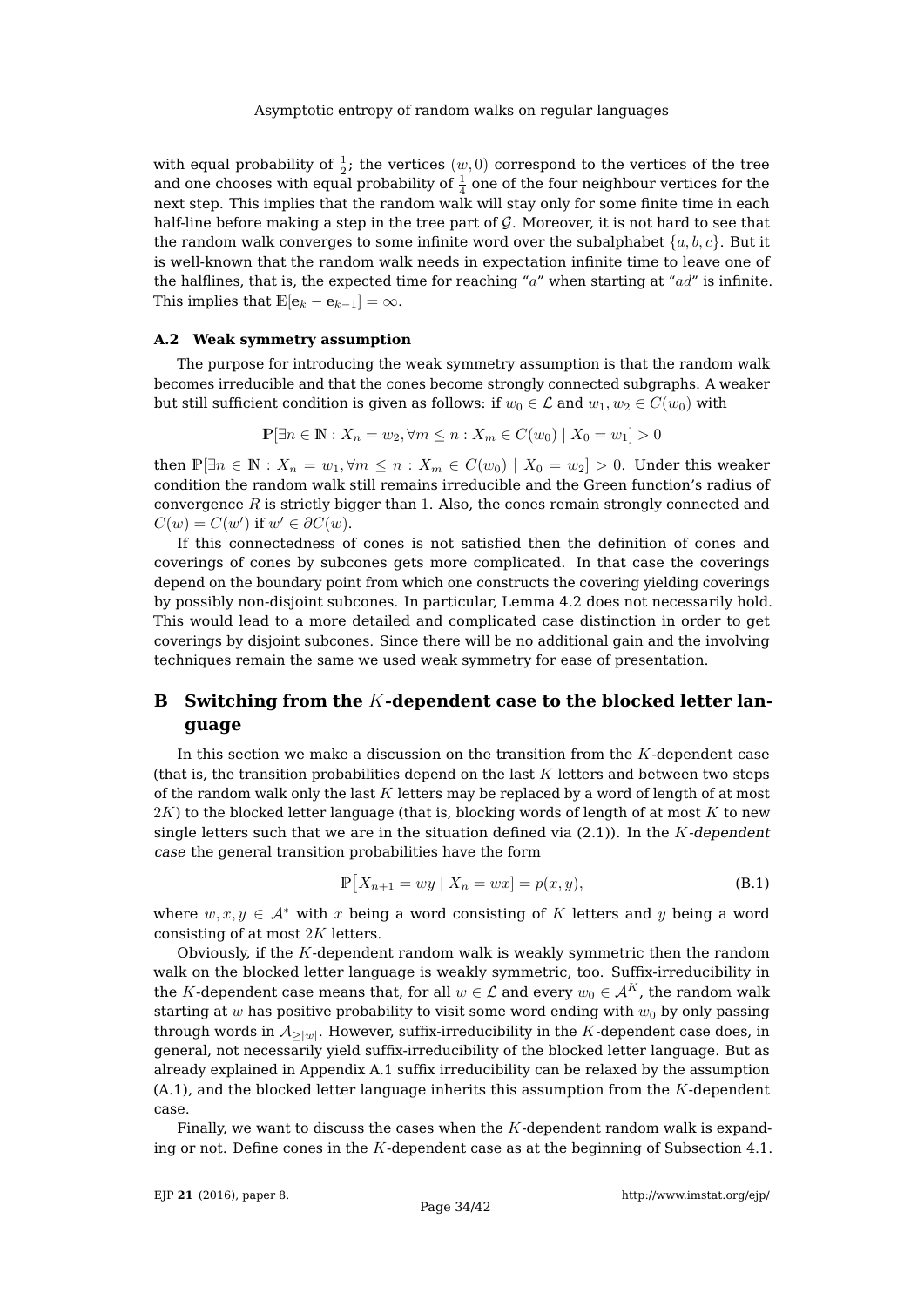For any  $w \in \mathcal{A}^*$ , denote by  $[w]_K$  the last K letters. Two cones  $C(w_1)$  and  $C(w_2)$ ,  $w_1, w_2 \in \mathcal{A}^*$  are then isomorphic if  $C([w_1]_K) = C([w_2]_K)$ . The same properties of cones and coverings (that is, nestedness or disjointness of cones, construction of coverings of cones by subcones, etc.) from Section  $4$  can be transferred to the  $K$ -dependent case analogously. If the graph  $G$  is not expanding in the K-dependent case then one can show analogously as in Subsection [4.2.2](#page-12-0) that the random walk converges to one out of finitely many deterministic infinite words. In the following we will show that blocked letter language random walk is expanding if  $G$  is expanding in the  $K$ -dependent case. Recall that  $X_{\infty}$  is the infinite limiting random word of our K-dependent random walk.

**Lemma B.1.** If the K-dependent random walk is expanding then the support of  $X_\infty$  is infinite.

*Proof.* Assume that  $X_{\infty}$  has finite support. Choose  $N \in \mathbb{N}$  large enough such that each connected component of  $\mathcal{G} \setminus \{w \in \mathcal{L} \mid |w| < N\}$  (that is, remove from  $\mathcal{G}$  all vertices  $w \in \mathcal{L}$ with  $|w| < N$  and their adjacent edges) contains in its closure only one point of the support of  $X_{\infty}$ . Take any of these connected components and denote it by  $C$ , and take any  $w_0 \in C$  with  $|w_0| = N$ . Then  $\mathbb{P}[\forall n \geq 1 : |X_n| \geq |w_0| | X_0 = w_0] > 0$ . Since each cone contains at least two proper subcones, we can find disjoint subcones  $C(w_1), C(w_2)$  of  $C(w_0)$  such that  $w_1, w_2 \in \mathcal{L}$  with  $|w_1| = |w_2| > |w_0| + K$ . Due to condition [\(A.1\)](#page-31-1) we have  $\mathbb{P}[\forall n\geq 1: |X_n|\geq |w_i| \mid X_0=w_i]>0$  for each  $i\in\{1,2\}.$  We remark that this follows also from suffix-irreducibility. That is, if the random walk escapes to infinity inside  $C(w_0)$ then it can escape to infinity via the cone  $C(w_1)$  or via the cone  $C(w_2)$ , which is disjoint from  $C(w_1)$ . Thus, we have found two different boundary points of  $X_{\infty}$ , which lie in the closure of C, a contradiction to our choice of N and C. Consequently, the support of  $X_{\infty}$ cannot be finite.  $\Box$ 

Now we get:

**Corollary B.2.** If the K-dependent random walk is expanding then the associated blocked letter language random walk is also expanding.

Proof. Assume that the blocked letter language random walk is not expanding. Denote by  $X_\infty^{(B)}$  the infinite limiting word w.r.t. the blocked letter language. Then  $X_\infty^{(B)}$  is quasideterministic, that is, its support is a finite subset of  ${\cal A}_B^{\mathbb N}$ , where  ${\cal A}_B$  is the blocked letter language alphabet. But this yields that  $X_{\infty}$  has also finite support in  $\mathcal{A}^{N}$ , and this in turn implies by the previous lemma that the  $K$ -dependent case cannot be expanding.  $\Box$ 

Hence, concerning the property "expanding" we have shown that there is no gain or loss when switching from  $K$ -dependent random walks to the blocked letter language random walk.

# <span id="page-34-0"></span>**C Proofs**

In this section we give the missing proofs of some lemmas and propositions, which we omitted earlier for sake of better readability.

Proof of Lemma [4.1.](#page-8-1)

Let be  $w_1 = a_1 \dots a_m$ ,  $w_2 = b_1 \dots b_n \in A_{\geq 2}^*$  with  $a_1, \dots, a_m, b_1, \dots, b_n \in A$  such that  $C(w_1)$ and  $C(w_2)$  are isomorphic.

Proof of (1): since  $C(w_1)$  and  $C(w_2)$  are isomorphic we have  $C([w_1]) = C([w_2])$ , and thus  $[w_1] = a_{m-1}a_m \in C([w_1]) = C([w_2])$ . Hence, there is a path  $\langle [w_2], u_1, \ldots, u_k, a_{m-1}a_m \rangle$ through words  $u_1, \ldots, u_k \in A_{\geq 2}^*$ . If  $w' = a_1 \ldots a_{m-2} \bar{w} \in C(w_1)$  with  $\bar{w} \in A_{\geq 2}^*$  then there is a path  $\langle w_1, w_1', \ldots, w_l', w' \rangle$  through words  $w_1', \ldots, w_l' \in \mathcal{A}_{\geq |w_1|}^*$ . This yields that  $w_i'$  has the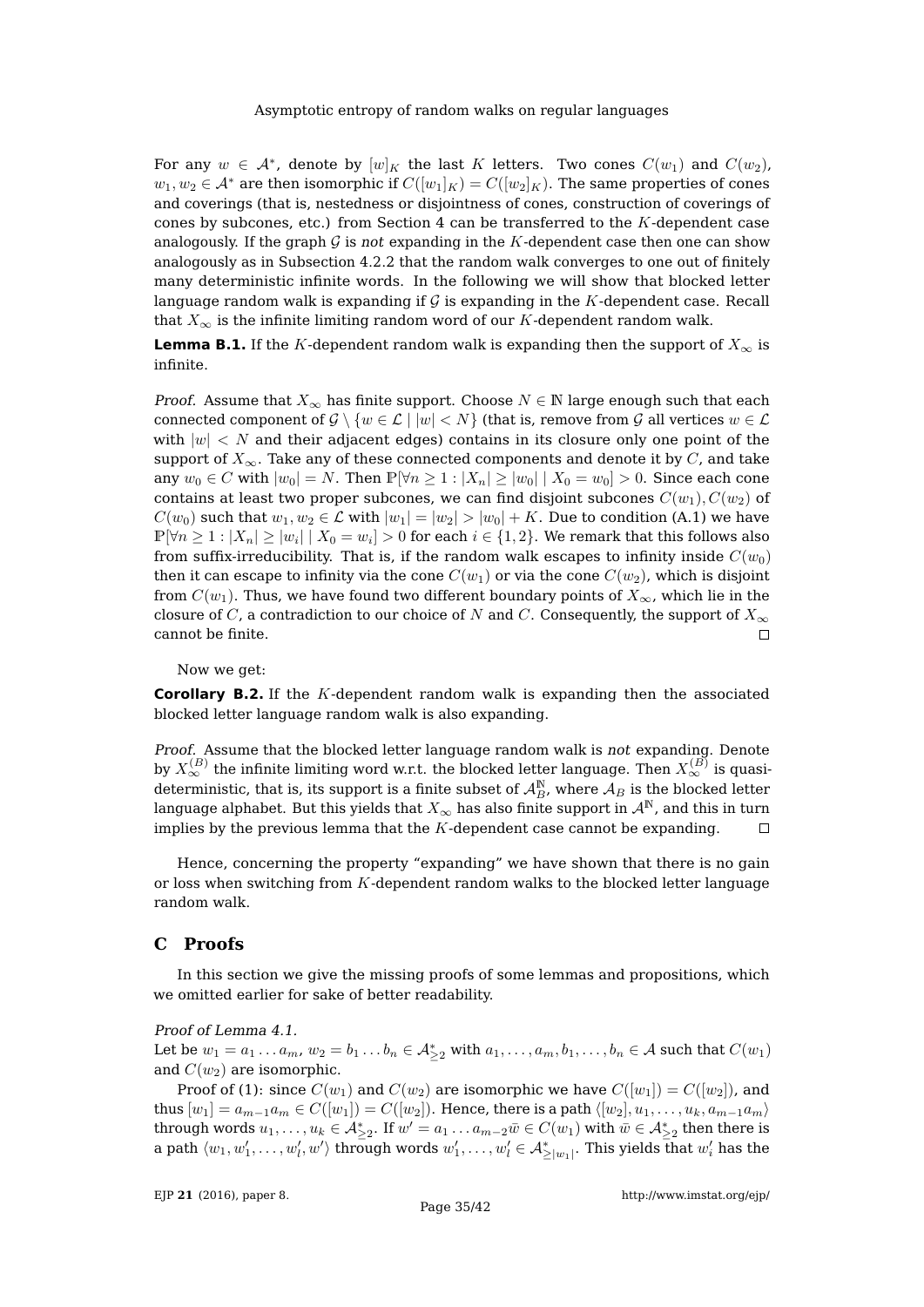form  $w_i'=a_1\ldots a_{m-2}w_i''$  with some  $w_i''\in \mathcal{A}^*_{\geq 2}$ , that is, the path  $\langle a_{m-1}a_m,w_1'',\ldots,w_l'',\bar{w}\rangle$ has positive probability to be performed. But this implies that

$$
\langle w_2 = b_1 \dots b_{n-2} [w_2], b_1 \dots b_{n-2} u_1, \dots, b_1 \dots b_{n-2} u_k, b_1 \dots b_{n-2} a_{m-1} a_m,
$$
  

$$
b_1 \dots b_{n-2} w_1'', \dots, b_1 \dots b_{n-2} w_l'', b_1 \dots b_{n-2} \overline{w} \rangle
$$

is a path through words in  $\mathcal{A}_{\geq |w_2|}^*$ , that is,  $b_1\dots b_{n-2}\bar{w}\in C(w_2).$  Thus,  $\varphi$  is well-defined.

Since any  $w \in C(w_1)$  and its image  $\varphi(w)$  differ only by different (constant) prefixes the mapping  $\varphi$  is obviously a bijection. Moreover, if  $w = a_1 \dots a_{m-2} c_1 \dots c_k \in C(w_1)$  with  $c_1,\ldots,c_k\in\mathcal{A}$ ,  $k\geq 2$ , and  $\hat{w}=a_1\ldots a_{m-2}c_1\ldots c_{k-2}w'\in C(w_1)$  with  $w'\in\mathcal{A}^*$ ,  $1\leq |w'|\leq 3$ , and  $(k-2) + |w'| \ge 2$  (otherwise  $\hat{w} \notin C(w_1)$ ), then

$$
p(w, \hat{w}) = p(c_{k-1}c_k, w') = p(b_1 \dots b_{n-2}c_1 \dots c_k, b_1 \dots b_{n-2}c_1 \dots c_{k-2}w') = p(\varphi(w), \varphi(\hat{w})).
$$

This yields (1).

Proof of (2): this follows directly from (1) by the bijection  $\varphi$  and the fact that the adjacency relation is given through positive single-step transition probabilities. Hence,  $C(w_1)$  and  $C(w_2)$  are isomorphic as subgraphs of  $\mathcal{G}$ .  $\Box$ 

#### Proof of Lemma [4.2.](#page-9-0)

Let be  $w_1, w_2 \in \mathcal{A}_{\geq 2}^*$ . W.l.o.g. assume that  $|w_1| \leq |w_2|$ . Moreover, assume that the cones  $C(w_1)$  and  $\overline{C}(w_2)$  are not nested in each other and that  $C(w_1) \cap C(w_2) \neq \emptyset$ . Let be  $w_0 \in C(w_1) \cap C(w_2)$ . Then there is a path  $\langle w_1, w'_1, \ldots, w'_k, w_0 \rangle$  through words  $w_1',\ldots,w_k'\in \mathcal{A}_{\geq |w_1|}^*$  and there is a path  $\langle w_2,w_1'',\ldots,w_l'',w_0\rangle$  through words  $w_1'',\ldots,w_l''\in$  $\mathcal{A}^*_{\geq |w_2|} \subseteq \mathcal{A}^*_{\geq |w_1|}.$  By weak symmetry, there is a path  $\langle w_1, w_1', \ldots, w_k', w_0, w_l'', \ldots, w_1'', w_2 \rangle$ through words in  $\mathcal{A}_{\geq |w_1|}^*$ , and hence  $w_2 \in C(w_1)$  which in turn implies  $C(w_2) \subseteq C(w_1)$ , a contradiction. This yields the first part of the lemma.

In order to prove the second part assume that  $|w_1| = |w_2|$  and w.l.o.g.  $C(w_1) \subseteq C(w_2)$ . It remains to show that we have then  $C(w_1) = C(w_2)$ . Since  $w_1 \in C(w_2)$  there is a path  $\langle w_2, \bar{w}_1, \ldots, \bar{w}_m, w_1 \rangle$  through words  $\bar{w}_1, \ldots, \bar{w}_m \in \mathcal{A}_{\geq |w_2|}^*$ . If  $w \in C(w_2)$  then there is a  $\mathop{\rm path}\nolimits \langle w_2,\hat w_1,\ldots,\hat w_n,w\rangle$  through words  $\hat w_1,\ldots,\hat w_n\in \overline{{\mathcal A}^{*-1}_{\ge |w_2|}}.$  Thus, there is a path

$$
\langle w_1, \bar{w}_m, \dots, \bar{w}_1, w_2, \hat{w}_1, \dots, \hat{w}_n, w \rangle
$$

though words in  $\mathcal{A}_{\geq |w_2|}^* = \mathcal{A}_{\geq |w_1|}^*$ . Hence,  $C(w_2) \subseteq C(w_1)$  which yields  $C(w_2) = C(w_1)$ .  $\Box$ 

For the next proof we need the following properties: if  $a_1b_1, a_2b_2 \in \mathcal{A}^2$  satisfy  $\tau(C(a_1b_1)) = \tau(C(a_2b_2))$  then we have  $C(a_1b_1) = C(a_2b_2)$  (see Lemma [4.2\)](#page-9-0) and therefore  $a_2b_2 \in C(a_1b_1)$ . In this case we also have  $\mathbb{L}(a_1b_1, w) > 0$  for  $w \in \mathcal{A}_{\geq 3}^*$  if and only if  $\mathbb{L}(a_2b_2, w) > 0$ . This follows from the simple fact that  $a_2b_2 \in C(a_1b_1)$  implies that there are paths from  $a_1b_1$  to  $a_2b_2$  (and vice versa) through words in  $\mathcal{A}_{\geq 2}^*$ .

#### Proof of Lemma [5.2.](#page-15-0)

By definition, we obviously have supp( $\mathbb{P}[\mathbf{W}_1 = \cdot] = \mathcal{W}_0$ . For  $k > 1$  we show both inclusions. Let be  $y\in\mathcal{W}_0.$  Then there are  $w_0\in\mathcal{A}^*$  and  $ab\in\mathcal{A}^2$  with  $w_0ab\in\bigcup_{j=1}^{n_0}\partial C_j^{(0)}$ and  $w_0y \in \mathcal{S}(w_0ab)$  and

$$
\mathbb{P}[\mathbf{W}_0 = w_0ab, \mathbf{W}_1 = y] = \sum_{w' \in \mathcal{L} \setminus C(w_0ab)} G(o, w') \cdot p(w', w_0ab) \cdot \mathbb{L}(w_0ab, w_0y) \cdot \xi([y])
$$
  
= 
$$
\sum_{w' \in \mathcal{L} \setminus C(w_0ab)} G(o, w') \cdot p(w', w_0ab) \cdot \mathbb{L}(ab, y) \cdot \xi([y]) > 0.
$$

EJP **21** [\(2016\), paper 8.](http://dx.doi.org/10.1214/16-EJP4180)

<http://www.imstat.org/ejp/>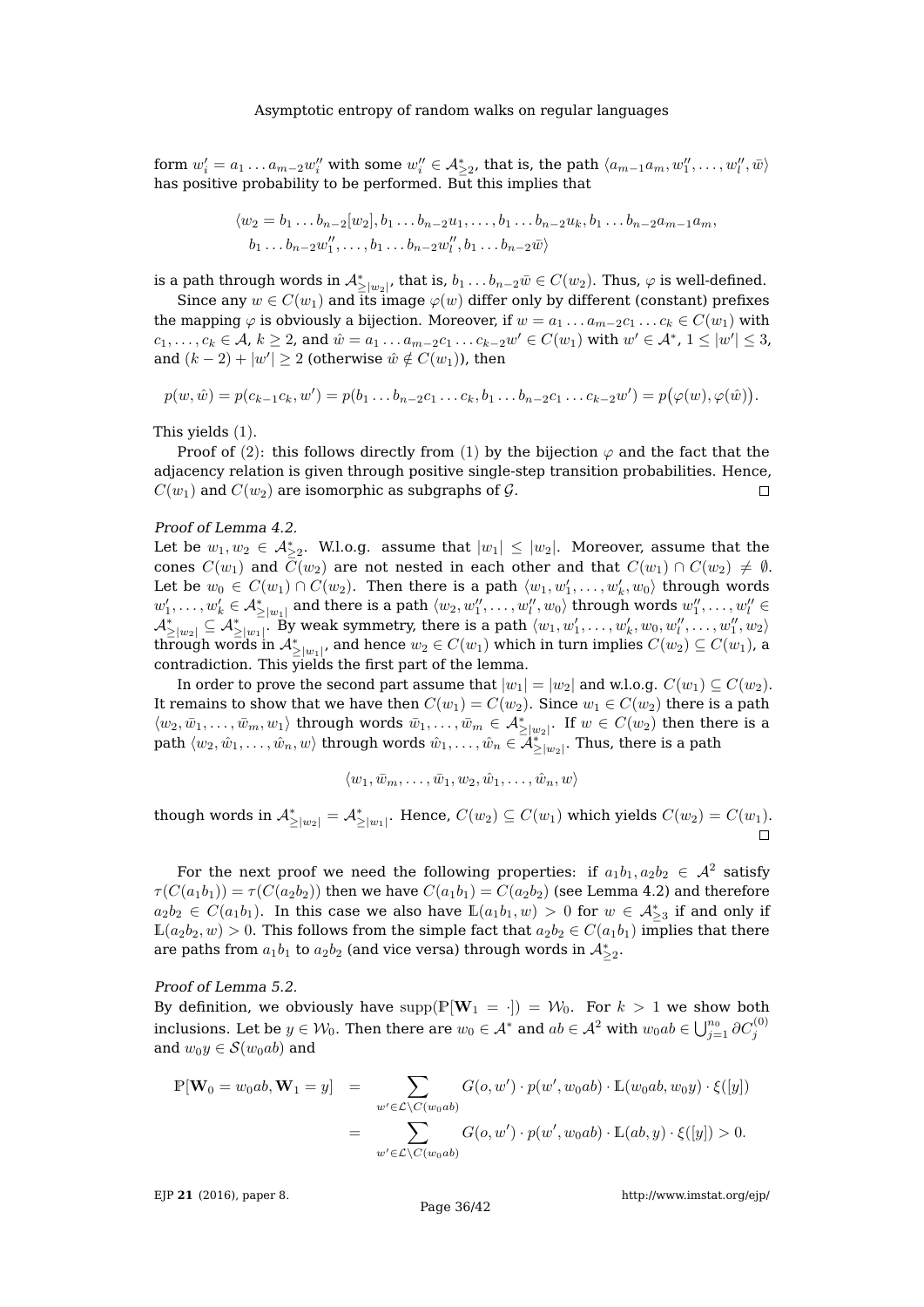Take now any  $\bar{w}\bar{a}\bar{b}\in \mathrm{supp}(\mathbb{P}[X_{\mathbf{e}_{k-2}}= \cdot]).$  Since the covering of every cone contains subcones of all different types, the cone  $\overline{C}(\bar{w}\bar{a}\bar{b})$  has in its covering a cone of type  $\tau(\overline{C(ab)}).$ Hence, there are  $w_k\in \mathcal{A}^*$ ,  $a_kb_k\in \mathcal{A}^2$  with  $\overline{w}w_ka_kb_k\in \mathcal{S}(\bar{w}\bar{a}\bar{b})$ ,  $\tau(C(a_kb_k))=\tau(C(ab))$  and  $m_k \in \mathbb{N}$  such that  $p^{(m_k)}(o, \bar{w}w_k a_k b_k) > 0$ . Thus,

$$
\mathbb{P}[\mathbf{W}_k = y] \geq \mathbb{P}[X_{\mathbf{e}_{k-1}} = \bar{w}w_k a_k b_k, \mathbf{W}_k = y] \n= \sum_{w' \in \mathcal{L} \setminus C(\bar{w}w_k a_k b_k)} G(o, w') \cdot p(w', \bar{w}w_k a_k b_k) \cdot \mathbb{L}(\bar{w}w_k a_k b_k, \bar{w}w_k y) \cdot \xi([y]) \n= \sum_{w' \in \mathcal{L} \setminus C(\bar{w}w_k a_k b_k)} G(o, w') \cdot p(w', \bar{w}w_k a_k b_k) \cdot \mathbb{L}(a_k b_k, y) \cdot \xi([y]).
$$

By the remark before the lemma, we have  $\mathbb{L}(a_k b_k, y) > 0$  and therefore  $\mathbb{P}[\mathbf{W}_k = y] > 0$ , yielding  $W_0 \subseteq \text{supp}(\mathbb{P}[\mathbf{W}_k = \cdot]).$ 

For the other direction, take any  $y \in \text{supp}(\mathbb{P}[\mathbf{W}_k = \cdot])$ . Then there is some  $w_{k-1}ab \in \mathcal{L}$ such that

$$
0 < \mathbb{P}[X_{\mathbf{e}_{k-1}} = w_{k-1}ab, X_{\mathbf{e}_k} = w_{k-1}y]
$$
  
= 
$$
\sum_{w' \in \mathcal{L} \setminus C(w_{k-1}ab)} G(o, w') \cdot p(w', w_{k-1}ab) \cdot \mathbb{L}(w_{k-1}ab, w_{k-1}y) \cdot \xi([y]).
$$

In particular,  $\mathbb{L}(ab, y) > 0$ . Since the initial covering of  $\mathcal L$  contains a cone of type  $\tau(C(ab))$  there are  $w_0\in \mathcal{A}^*$ ,  $a_0b_0\in \mathcal{A}^2$  and some  $m\in \mathbb{N}$  such that  $w_0a_0b_0\in \bigcup_{i=1}^{n_0}\partial C_i^{(0)},$  $\tau(C(a_0b_0))=\tau(C(ab))$  and  $p^{(m)}(o,w_0a_0b_0)>0.$  Observe again that  $\mathbb{L}(a_0b_0,y)>0$  by the remark before the lemma. Therefore,

$$
\mathbb{P}[\mathbf{W}_1 = y] \geq \mathbb{P}[\mathbf{W}_0 = w_0 a_0 b_0, \mathbf{W}_1 = y] = \mathbb{P}[X_{\mathbf{e}_0} = w_0 a_0 b_0, \mathbf{W}_1 = y] \n= \sum_{w' \in \mathcal{L} \setminus C(w_0 a_0 b_0)} G(o, w') \cdot p(w', w_0 a_0 b_0) \cdot \mathbb{L}(w_0 a_0 b_0, w_0 y) \cdot \xi([y]) \n= \sum_{w' \in \mathcal{L} \setminus C(w_0 a_0 b_0)} G(o, w') \cdot p(w', w_0 a_0 b_0) \cdot \mathbb{L}(a_0 b_0, y) \cdot \xi([y]) > 0.
$$

This yields supp( $\mathbb{P}[\mathbf{W}_k = \cdot]$ )  $\subseteq$  supp( $\mathbb{P}[\mathbf{W}_1 = \cdot]$ ) =  $\mathcal{W}_0$  and the claim of the lemma follows.  $\Box$ 

## Proof of Proposition [5.4.](#page-17-3)

It remains to show that the support of each  $({\bf i}_k,{\bf W}_k)$  equals  ${\cal W}$  and that  $\big(({\bf i}_k,{\bf W}_k)\big)_{k\in \mathbb N}$  is positive recurrent and aperiodic.

First, we show that  $supp(\mathbb{P}[(i_k,\mathbf{W}_k) = \cdot]) = \mathcal{W}$  for  $k \geq 1$ . For this purpose, let be  $(j_{i,n}, x) \in \text{supp}(\mathbb{P}[(i_k, \mathbf{W}_k) = \cdot])$ . Then there is some  $w_{k-1}a_{k-1}b_{k-1} \in \mathcal{L}$  with

$$
\mathbb{P}[X_{\mathbf{e}_{k-1}} = w_{k-1}a_{k-1}b_{k-1}, \mathbf{W}_k = x]
$$
  
= 
$$
\sum_{w' \in \mathcal{L} \backslash C(w_{k-1}a_{k-1}b_{k-1})} G(o, w')p(w', w_{k-1}a_{k-1}b_{k-1})\mathbb{L}(a_{k-1}b_{k-1}, x)\xi([x]) > 0,
$$

 $\tau(C(a_{k-1}b_{k-1})) = i$  and  $C(x)$  being the *n*-th subcone of type j in the covering of the cone  $C(a_{k-1}b_{k-1})$ . If  $k = 1$  then  $(j_{i,n}, x) \in \mathcal{W}$ . In the case  $k > 1$  take any  $w_0a_0b_0 \in \mathcal{L}$ with  $\mathbb{P}[\mathbf{W}_0 = w_0 a_0 b_0] > 0$  and  $\tau(C(w_0 a_0 b_0)) = i$ . Since  $a_{k-1} b_{k-1} \in C(a_0 b_0)$  we also have  $\mathbb{L}(a_0b_0, x) > 0$  since  $\mathbb{L}(a_{k-1}b_{k-1}, x) > 0$  (recall the remark before Lemma [5.2\)](#page-15-0). Then:

$$
\mathbb{P}[\mathbf{W}_0 = w_0 a_0 b_0, \mathbf{W}_1 = x] = \sum_{w' \in \mathcal{L} \setminus C(w_0 a_0 b_0)} G(o, w') p(w', w_0 a_0 b_0) \mathbb{L}(a_0 b_0, x) \xi([x]) > 0,
$$

yielding  $(j_{i,n}, x) \in \mathcal{W}$ .

EJP **21** [\(2016\), paper 8.](http://dx.doi.org/10.1214/16-EJP4180)

<http://www.imstat.org/ejp/>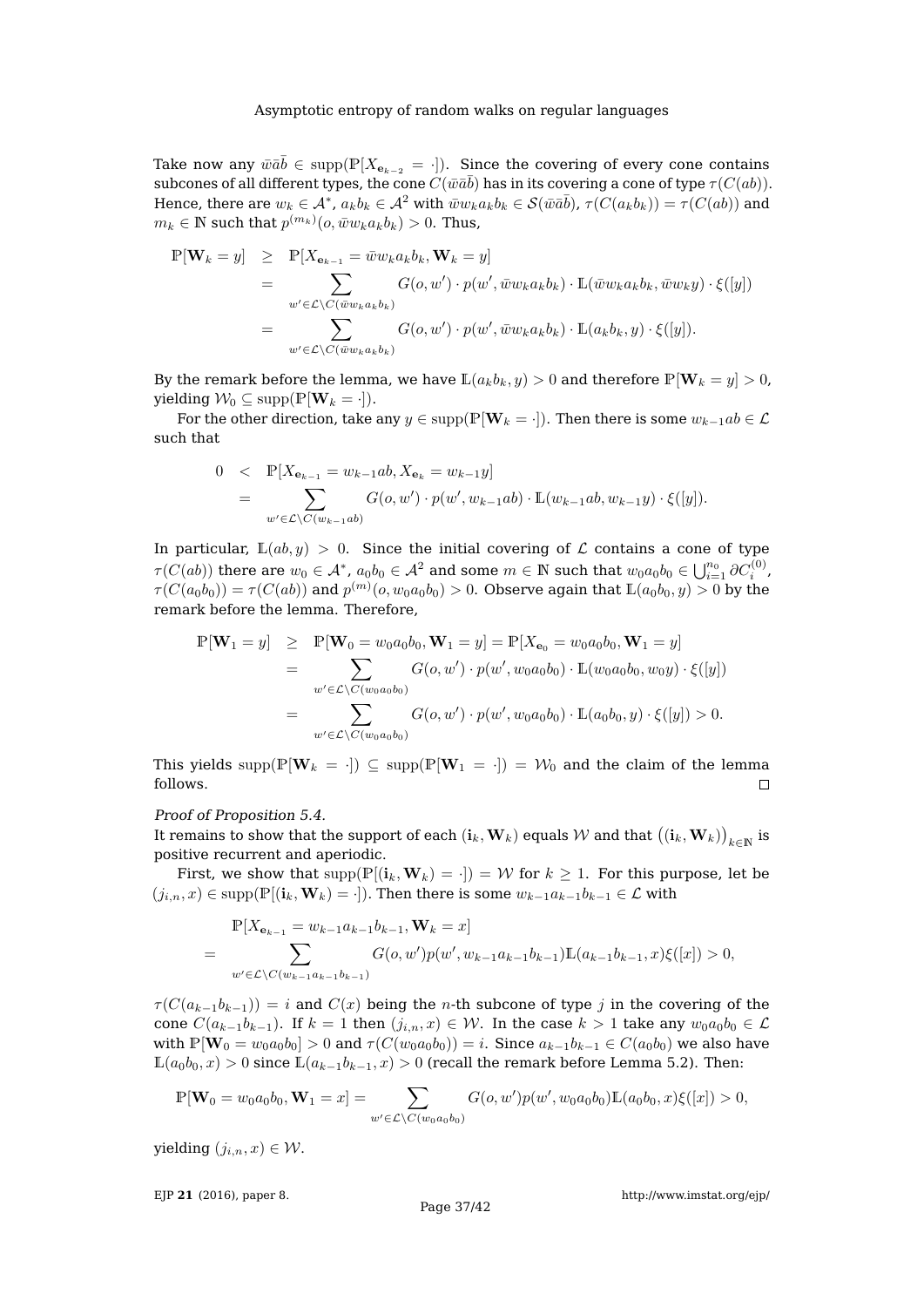For the other inclusion, let be  $(j_{i,n}, x) \in \mathcal{W}$ . Then there is some  $w_0a_0b_0 \in \mathcal{L}$  with

$$
\mathbb{P}[\mathbf{W}_0 = w_0 a_0 b_0, \mathbf{W}_1 = x] = \sum_{w' \in \mathcal{L} \setminus C(w_0 a_0 b_0)} G(o, w') p(w', w_0 a_0 b_0) \mathbb{L}(a_0 b_0, x) \xi([x]) > 0,
$$

 $\tau(C(a_0b_0)) = i$  and  $C(x)$  being the *n*-th subcone of type j in the covering of  $C(a_0b_0)$ . If  $k = 1$  then  $(j_{i,n}, x) \in \text{supp}(\mathbb{P}[(i_1, \mathbf{W}_1) = \cdot])$ . In the case  $k > 1$  take any  $w_{k-2}a_{k-2}b_{k-2} \in \mathcal{L}$ with  $\mathbb{P}[X_{\mathbf{e}_{k-2}} = w_{k-2}a_{k-2}b_{k-2}] > 0$ . Then  $C(w_{k-2}a_{k-2}b_{k-2})$  has in its covering a subcone  $C(w_{k-1}a_{k-1}b_{k-1})$  of type i. Since  $a_{k-1}b_{k-1} \in C(a_0b_0)$  we have  $\mathbb{L}(a_{k-1}b_{k-1},x) > 0$  due to  $\mathbb{L}(a_0b_0, x) > 0$  (once again recall the remark before Lemma [5.2\)](#page-15-0) and  $C(x)$  is the *n*-th subcone of type j in the covering of  $C(a_{k-1}b_{k-1}) = C(a_0b_0)$ . Hence,

$$
\mathbb{P}[(\mathbf{i}_k, \mathbf{W}_k) = (j_{i,n}, x)] \ge \mathbb{P}[X_{\mathbf{e}_{k-1}} = w_{k-1}a_{k-1}b_{k-1}, X_{\mathbf{e}_k} = w_{k-1}x]
$$
  
\n
$$
\ge \sum_{w' \in \mathcal{L} \setminus C(w_{k-1}a_{k-1}b_{k-1})} G(o, w')p(w', w_{k-1}a_{k-1}b_{k-1}) \mathbb{L}(a_{k-1}b_{k-1}, x) \xi([x]) > 0,
$$

yielding  $W \subseteq \text{supp}(\mathbb{P}[(i_k, \mathbf{W}_k) = \cdot])$ , and therefore  $W = \text{supp}(\mathbb{P}[(i_k, \mathbf{W}_k) = \cdot])$ .

The next task is to show irreducibility, which implies positive recurrence due to finiteness of W. Let be  $(i_{m,n}, w_1)$ ,  $(j_{s,t}, w_2) \in W$ . Take any  $\bar{w} \in W_0$  such that  $q(w_1, \bar{w}) > 0$ and  $\tau(C(\bar{w})) = s$ , which exists by construction of coverings. Then  $w_2 \in \partial C_{i_{s,t}}([\bar{w}])$ , that is,  $C(w_2)$  is the t-th subcone of type j in the covering of  $C([\bar{w}])$ , yielding  $q(\bar{w}, w_2) > 0$ . Hence,

<span id="page-37-1"></span>
$$
\mathbb{P}[(\mathbf{i}_3, \mathbf{W}_3) = (j_{s,t}, w_2) | (\mathbf{i}_1, \mathbf{W}_1) = (i_{m,n}, w_1)]
$$
\n
$$
\geq \mathbb{P}[\mathbf{W}_3 = w_2, \mathbf{W}_2 = \bar{w} | (\mathbf{i}_1, \mathbf{W}_1) = (i_{m,n}, w_1)]
$$
\n
$$
= q(w_1, \bar{w}) \cdot q(\bar{w}, w_2) > 0.
$$
\n(C.1)

Here, we used the fact that  $\mathbf{i}_3 = j_{s,t}$  is uniquely determined by  $w_1, \bar{w}, w_2$  and that this probability does not depend on  $m$  and  $n$ . This yields irreducbility of the process  $\big((\mathbf{i}_k,\mathbf{W}_k)\big)_{k\in\mathbb{N}}.$ 

It follows that the period of the process is at most 2. In order to see aperiodicity, take any  $\underline{w_1}, \underline{w_2} \in \mathcal{W}$  with  $\mathbb{P}[(i_2, \mathbf{W}_2) = \underline{w_2} | (i_1, \mathbf{W}_1) = \underline{w_1}] > 0$ . Then we get analogously to  $(C.1)$ :

$$
\begin{aligned} &\mathbb{P}[(\mathbf{i}_4,\mathbf{W}_4)=\underline{w}_1, (\mathbf{i}_2,\mathbf{W}_2)=\underline{w}_2 \mid (\mathbf{i}_1,\mathbf{W}_1)=\underline{w}_1] \\ & = & \mathbb{P}[(\mathbf{i}_2,\mathbf{W}_2)=\underline{w}_2 \mid (\mathbf{i}_1,\mathbf{W}_1)=\underline{w}_1] \cdot \mathbb{P}[(\mathbf{i}_4,\mathbf{W}_4)=\underline{w}_1 \mid (\mathbf{i}_2,\mathbf{W}_2)=\underline{w}_2] > 0. \end{aligned}
$$

That is, the period of the process is 1. This finishes the proof.

The following lemma was used in the proof of Proposition 
$$
5.8\colon
$$

<span id="page-37-0"></span>**Lemma C.1.** For almost every realisation  $(x_1, \underline{y}_1, \underline{y}_2, \dots)$  of  $(X_{\mathbf{e}_1}, \mathbf{Y}_1, \mathbf{Y}_2, \dots)$ ,

$$
H(\mathbf{Y}) = \lim_{k \to \infty} -\frac{1}{k} \log \mathbb{P}\left[C(X_{\mathbf{e}_1}) = C(x_1), \mathbf{Y}_1 = \underline{y}_1, \dots, \mathbf{Y}_k = \underline{y}_k\right].
$$

*Proof.* We recall the notation from the proof of Proposition [5.8:](#page-19-0) let be  $k \in \mathbb{N}$  and assume for the moment that  $\mathbf{W}_l = y_l a_l b_l$ , where  $y_l \in \mathcal{A}^* \setminus \{o\}$  and  $a_l b_l \in \mathcal{A}^2$  for  $0 \leq l \leq k.$  That is,  $X_{\mathbf{e}_l}=y_0y_1\ldots y_la_l b_l.$  We write  $\mathbf{Y}_1=(j,t^{(1)}),$  where  $j=\tau(C(a_1b_1)),$  and  $\mathbf{Y}_l=(s^{(l)},t^{(l)})$ for  $2\leq l\leq k$ , where the values of  $s^{(2)},\ldots,s^{(k-1)}$  and  $t^{(1)},\ldots,t^{(k-1)}$  are determined by the values of  $\mathbf{W}_l$  =  $y_l a_l b_l.$  Vice versa, given  $X_{\mathbf{e}_1}$  the values of  $s^{(2)},\ldots,s^{(k-1)}$  and  $t^{(1)},\ldots,t^{(k-1)}$  determine uniquely the cones  $C(y_l a_l b_l)$ : indeed,  $X_{\mathbf{e}_1}$  and  $t^{(1)}$  determine uniquely  $C(X_{\mathbf{e}_2})$  and therefore also  $C(\mathbf{W}_2)=C(y_2a_2b_2);$  inductively, given  $C(X_{\mathbf{e}_l})$  of type  $s^{(l)}$  then  $t^{(l)}$  determines uniquely  $C(X_{\mathbf{e}_{l+1}})$  and  $C(\mathbf{W}_{l+1}) = C(y_{l+1}a_{l+1}b_{l+1})$ . We mark it by  $(*)$  when we make use of this "transition".

 $\Box$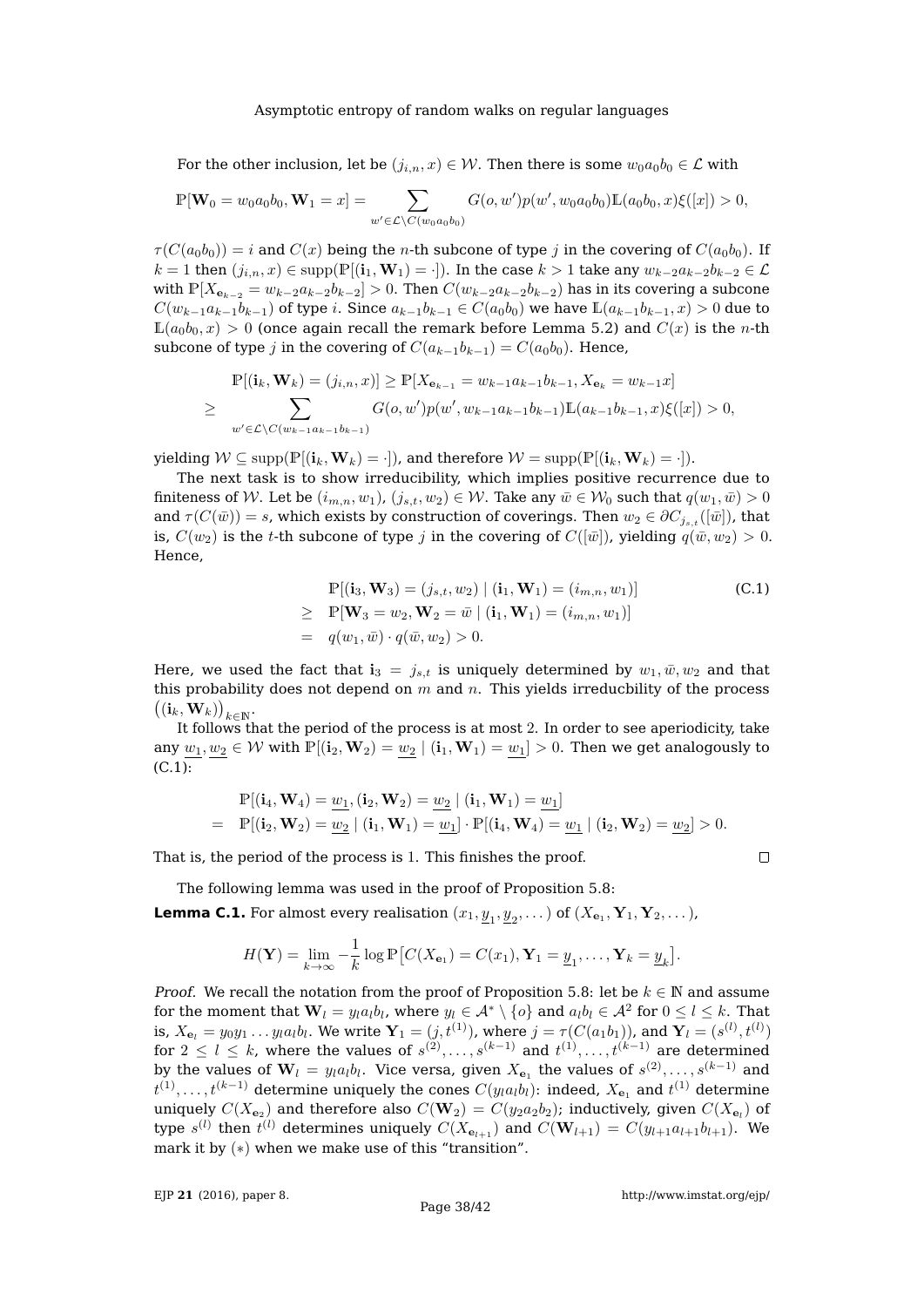Recall that the covering of  ${\cal L}$  consists of  $n_0$  subcones  $C_i^{(0)}$ ,  $1\leq i\leq n_0.$  Each  $C_i^{(0)}$  has again a covering consisting of  $n(\tau(C_i^{(0)}),j)$  subcones of type  $j.$  We enumerate all these subcones of type  $j$  by  $C^{(1)}_{j,k}$  with  $1\leq k\leq N_j:=\sum_{i=1}^{n_0}n(\tau(C^{(0)}_i),j)$ , that is, we enumerate all subcones of type  $j$  which appear in the coverings of all  $C_i^{(0)}$ ,  $1\leq i\leq n_0.$ 

Since  $W_0$  is finite, there is some constant  $c > 0$  such that

$$
c \cdot \mathbb{P}[X_{\mathbf{e}_1} = x] \le \mathbb{P}[X_{\mathbf{e}_1} = y]
$$

for all  $x, y \in \bigcup_{k=1}^{N_j} \partial C_{j,k}^{(1)} \subseteq \text{supp}(\mathbb{P}[X_{\mathbf{e}_1} = \cdot]).$ 

In the following we will show that  $\mathbb{P}\left[C(X_{\mathbf{e}_1}) = C(x_1), \mathbf{Y}_1 = \underline{y}_1, \dots, \mathbf{Y}_k = \underline{y}_k\right]$  is comparable with  $\mathbb{P}[\mathbf{Y}_1 = \underline{y}_1, \dots, \mathbf{Y}_k = \underline{y}_k]$ , which proves the claim. First, we have for  $k \geq 2$ :

$$
N_j \cdot \mathbb{P}\left[X_{\mathbf{e}_1} \in C(y_0y_1a_1b_1), Y_1 = (j, t^{(1)}), Y_2 = (s^{(2)}, t^{(2)}), \dots, Y_{k-1} = (s^{(k-1)}, t^{(k-1)})\right]
$$
  
\n
$$
\stackrel{(*)}{=} N_j \cdot \sum_{x \in \partial C(y_0y_1a_1b_1)} \sum_{\substack{w_2, \dots, w_k \in \mathcal{W}_0:\\ w_i \in \partial C(y_ia_ib_i) \\ \text{for all } 2 \le i \le k}} \mathbb{P}[X_{\mathbf{e}_1} = x, X_{\mathbf{e}_2} = y_0y_1w_2, \dots, X_{\mathbf{e}_k} = y_0 \dots y_{k-1}w_k]
$$
  
\n
$$
= N_j \cdot \sum_{\substack{x \in \partial C(y_0y_1a_1b_1); \\ w_2, \dots, w_k \in \mathcal{W}_0:\\ w_i \in \partial C(y_ia_ib_i) \\ \text{for all } 2 \le i \le k}} \mathbb{P}[X_{\mathbf{e}_1} = x] \mathbb{P}[X_{\mathbf{e}_2} = y_0y_1w_2, \dots, X_{\mathbf{e}_k} = y_0 \dots y_{k-1}w_k \mid X_{\mathbf{e}_1} = x]
$$
  
\n
$$
= N_j \cdot \sum_{x \in \partial C(y_0y_1a_1b_1)} \sum_{\substack{w_2, \dots, w_k \in \mathcal{W}_0:\\ w_i \in \partial C(y_1a_ib_i)}} \mathbb{P}[X_{\mathbf{e}_1} = x] q(y_1[x], w_2) \prod_{i=3}^k q(w_{i-1}, w_i)
$$
  
\nfor all  $2 \le i \le k$ 

$$
= \sum_{l=1}^{N_j} \sum_{x \in \partial C(y_0y_1a_1b_1)} \sum_{\substack{w_2,\ldots,w_k \in \mathcal{W}_0:\\w_i \in \partial C(y_1a_ib_i) \\ \text{for all } 2 \le i \le k}} \mathbb{P}[X_{\mathbf{e}_1} = x] \mathbb{P} \big[ \mathbf{W}_2 = w_2 \big| [X_{\mathbf{e}_1}] = [x] \big] \prod_{i=3}^k q(w_{i-1},w_i).
$$

For a moment, let be  $\partial C(y_0y_1a_1b_1) = \{y_0y_1c_1d_1,\ldots,y_0y_1c_\kappa d_\kappa\}$ . Then for all  $l \in \{1,\ldots,N_j\}$ there is some  $v_l \in \mathcal{A}^*$  such that  $\partial C_{j,l}^{(1)}$  =  $\{v_l c_1 d_1, \ldots, v_l c_\kappa d_\kappa\}$ . Therefore, for every  $x\in \partial C(y_0y_1a_1b_1)$  and each  $l\in \{1,\ldots,N_j\}$  there is exactly one  $\hat{x}_l\in \partial C_{j,l}^{(1)}$  with  $[\hat{x}_l]=[x]$ ,  $\mathbb{P}[X_{\mathbf{e}_1} = x] \geq c \cdot \mathbb{P}[X_{\mathbf{e}_1} = \hat{x}_l]$  and  $\mathbb{P}[\mathbf{W}_2 = w_2 | [X_{\mathbf{e}_1}] = [x]] = \mathbb{P}[\mathbf{W}_2 = w_2 | [X_{\mathbf{e}_1}] = [\hat{x}_l]]$  for all  $w_2 \in W_0$ . The last equation follows from the fact that the probabilities depend on  $X_{\mathbf{e}_1}$ only by its last two letters  $[X_{e_1}]$  in the condition. We write  $\hat{x}_l$  for this mapping  $(x, l) \mapsto \hat{x}_l$ . Hence,

$$
N_j \cdot \mathbb{P} \Bigg[ \mathbf{Y}_2 = (s^{(2)}, t^{(2)}), \dots, \mathbf{Y}_{k-1} = (s^{(k-1)}, t^{(k-1)}) \Bigg]
$$
  
\n
$$
\geq \sum_{l=1}^{N_j} \sum_{x \in \partial C(y_0 y_1 a_1 b_1)} \sum_{\substack{w_2, \dots, w_k \in \mathcal{W}_0:\\w_i \in \partial C(y_i a_i b_i)}} c \mathbb{P}[X_{\mathbf{e}_1} = \hat{x}_l] \mathbb{P} [\mathbf{W}_2 = w_2 \mid [X_{\mathbf{e}_1}] = [\hat{x}_1] ] \prod_{i=3}^k q(w_{i-1}, w_i)
$$
  
\n
$$
= \sum_{l=1}^{N_j} \sum_{\substack{w_2 \in \partial C(y_i a_i b_i) \\w_i \in \partial C(y_i a_i b_i) \\ \text{for all } 2 \leq i \leq k}} c \cdot \mathbb{P}[X_{\mathbf{e}_1} = w] \cdot \mathbb{P} [\mathbf{W}_2 = w_2 | [X_{\mathbf{e}_1}] = [w] ] \cdot \prod_{i=3}^k q(w_{i-1}, w_i)
$$
  
\nfor all  $2 \leq i \leq k$   
\nfor all  $2 \leq i \leq k$   
\n
$$
= c \cdot \mathbb{P} [\mathbf{Y}_1 = (j, t^{(1)}), \mathbf{Y}_2 = (s^{(2)}, t^{(2)}), \dots, \mathbf{Y}_{k-1} = (s^{(k-1)}, t^{(k-1)}) ].
$$

Vice versa, we obviously have

EJP **21** [\(2016\), paper 8.](http://dx.doi.org/10.1214/16-EJP4180)

<http://www.imstat.org/ejp/>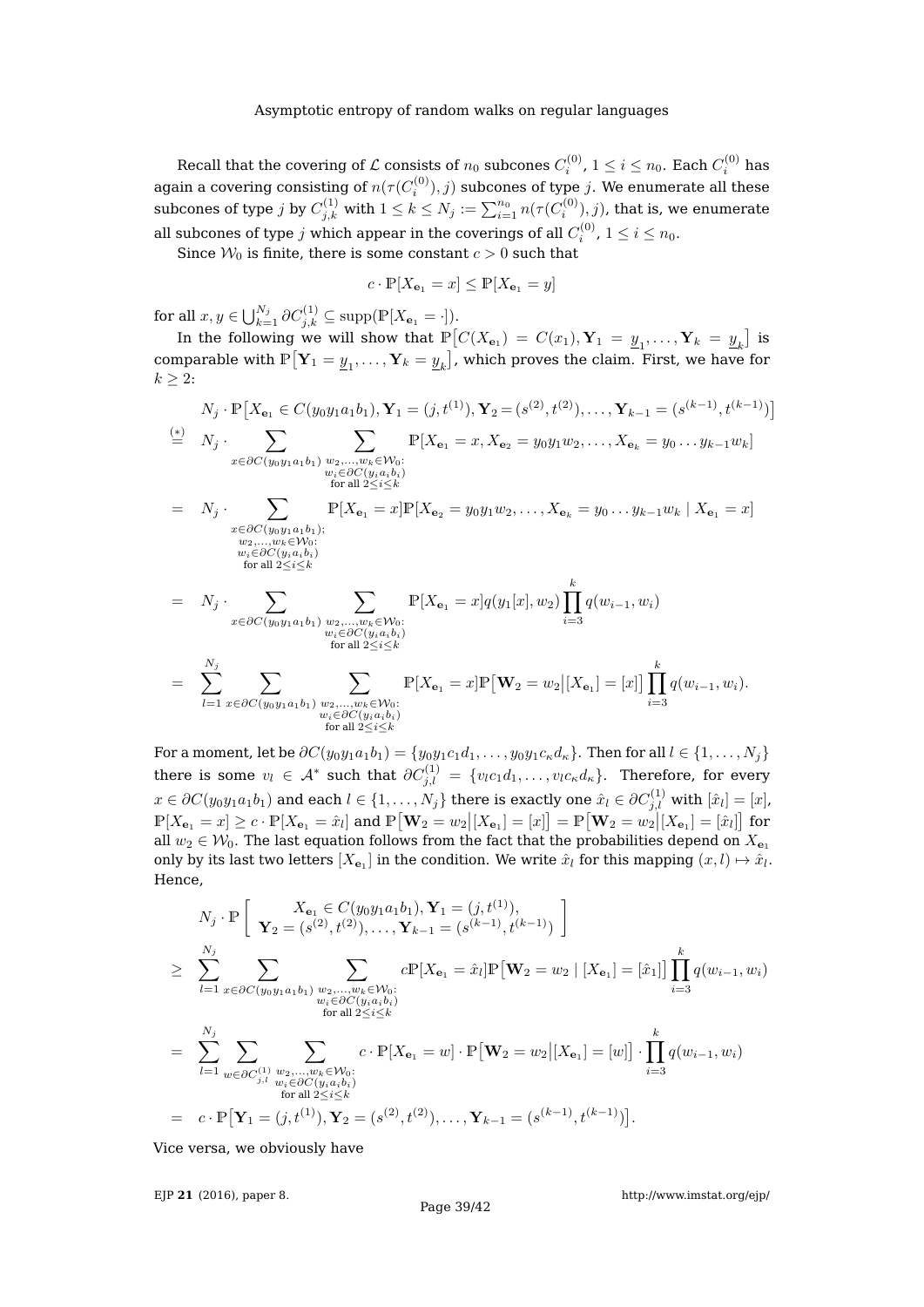$$
\mathbb{P}[X_{\mathbf{e}_1} \in C(y_0y_1a_1b_1), \mathbf{Y}_1 = (j, t^{(1)}), \mathbf{Y}_2 = (s^{(2)}, t^{(2)}), \dots, \mathbf{Y}_{k-1} = (s^{(k-1)}, t^{(k-1)})]
$$
\n
$$
\leq \mathbb{P}[\mathbf{Y}_1 = (j, t^{(1)}), \mathbf{Y}_2 = (s^{(2)}, t^{(2)}), \dots, \mathbf{Y}_{k-1} = (s^{(k-1)}, t^{(k-1)})].
$$

This proves the claim.

Proof of Proposition [8.1.](#page-30-1) Let be  $(s^{(1)}, t^{(1)}), \ldots, (s^{(n)}, t^{(n)}) \in W_\pi$ . We prove the claim by induction on  $n.$  First, let be  $j,s\,\in\, \mathcal{I}$  and  $t^{(1)}\,=\,j_m$  with  $2\,\leq\,m\,\leq\,n(s,j)$ , and let  $a_0b_0, ab \in \mathcal{A}^2$  with  $\tau(C(a_0b_0)) = s$  and  $\tau(C(ab)) = j$ . If  $C_{j,m}$  is the m-th cone of type  $j$  in the covering of  $C(a_0b_0)$  then there is a unique word  $\bar{x}_0\,=\,\bar{x}_0^{[s,j,m,ab]}\,\in\,\mathcal{A}^*$  with  $\bar{x}_0ab \in \partial C_{j,m}$ . With this notation we get:

$$
\mathbb{P}\big[\mathbf{Y}_1 = (s,j_m), [\mathbf{W}_2] = ab\big] = \sum_{(u_{k,l},x) \in \mathcal{W}: u=s} \mathbb{P}[(\mathbf{i}_1, \mathbf{W}_1) = (s_{k,l}, x)] \cdot q(x, \bar{x}_0 ab)
$$

$$
= \sum_{(u_{k,l},x) \in \mathcal{W}: u=s} \hat{\mu}_1(s_{k,l}, x) \hat{q}((s_{k,l}, x), (j_{s,m}, \bar{x}_0 ab))
$$

$$
= \mathbb{P}\big[\mathbf{Z}_1 = (s, j_m), [\mathbf{x}_2] = ab\big].
$$

Now we turn to the case  $t^{(1)}=j_1.$  Once again, if  $C_{j,1}$  is the first cone of type  $j$  in the covering of  $C(a_0b_0)$  then there is some unique  $\bar{x}_0=\bar{x}_0^{[s,j,1,ab]}\in\mathcal{A}^*$  with  $\bar{x}_0ab\in\partial C_{j,1}.$  We get:

$$
\begin{split} & \mathbb{P}\left[\mathbf{Z}_{1}=(s,j_{1}),[\mathbf{x}_{2}]=ab\right] \\ & = \sum_{(u_{k,l},x)\in\mathcal{W}:u=s}\hat{\mu}_{1}(s_{k,l},x)\Big[\hat{q}\big((s_{k,l},x),(j_{s,1},\bar{x}_{0}ab)\big)+\sum_{\substack{(t_{p,q},y)\in\mathcal{W}:\\t=j,p\neq s, [y]=ab}}\hat{q}\big((s_{k,l},x),(j_{p,q},y)\big)\Big] \\ & = \sum_{(u_{k,l},x)\in\mathcal{W}:}\hat{\mu}_{1}(s_{k,l},x)\Big[\frac{q\big((s_{k,l},x),(j_{s,1},\bar{x}_{0}ab)\big)}{\#\{t_{\kappa_{1},\kappa_{2}}\mid\kappa_{1}\neq s,ab\}+1}+\sum_{\substack{(t_{p,q},y)\in\mathcal{W}:\\t=j,p\neq s,\\t=j,p\neq s,\\[y]=ab}}\frac{q\big((s_{k,l},x),(j_{s,1},\bar{x}_{0}ab)\big)}{\#\{t_{\kappa_{1},\kappa_{2}}\mid\kappa_{1}\neq s,ab\}+1}\Big] \\ & = \sum_{(u_{k,l},x)\in\mathcal{W}:u=s}\mathbb{P}\left[(\mathbf{i}_{1},\mathbf{W}_{1})=(s_{k,l},x)\right]\cdot q(x,\bar{x}_{0}ab)=\mathbb{P}\left[\mathbf{Y}_{1}=(s,j_{1}),[\mathbf{W}_{2}]=ab\right]. \end{split}
$$

Now, in both cases we obtain

$$
\mathbb{P}\big[\mathbf{Z}_1 = (s, t^{(1)})\big] = \sum_{ab \in \mathcal{A}^2} \mathbb{P}\big[\mathbf{Z}_1 = (s, t^{(1)}), [\mathbf{x}_2] = ab\big]
$$
  
= 
$$
\sum_{ab \in \mathcal{A}^2} \mathbb{P}\big[\mathbf{Y}_1 = (s, t^{(1)}), [\mathbf{W}_2] = ab\big] = \mathbb{P}\big[\mathbf{Y}_1 = (s, t^{(1)})\big].
$$

We now perform the induction step where we will use the induction assumption

<span id="page-39-0"></span>
$$
\mathbb{P}\big[\mathbf{Y}_1 = (s^{(1)}, t^{(1)}), \dots, \mathbf{Y}_n = (s^{(n)}, t^{(n)}), [\mathbf{W}_{n+1}] = ab\big] \tag{C.2}
$$
\n
$$
= \mathbb{P}\big[\mathbf{Z}_1 = (s^{(1)}, t^{(1)}), \dots, \mathbf{Z}_n = (s^{(n)}, t^{(n)}), [\mathbf{x}_{n+1}] = ab\big].
$$

First, consider the case  $(s^{(n+1)}, t^{(n+1)}) = (s, j_m)$  with  $s, j \in \mathcal{I}$  and  $2 \leq m \leq n(s, j)$ . This implies that  $\mathbf{t}_{n+1}$  has the form  $s_{*,*}$  and  $\mathbf{t}_{n+2} = j_{s,m}$ . Let  $C_{j,m}$  be the  $m$ -th cone of type  $j$  in the covering of  $C(a_0b_0)$ , where  $a_0b_0\in\mathcal{A}^2$  with  $\tau(C(a_0b_0))=s.$  If  $ab\in\mathcal{A}^2$  with  $\tau(C(ab))=j$  then there is some unique  $\bar{x}_0=\bar{x}_0^{[s,j,m,ab]}\in\mathcal{A}^*$  with  $\bar{x}_0ab\in\partial C_{j,m}.$  In this case we obtain:

$$
\mathbb{P}\big[\mathbf{Z}_1 = (s^{(1)}, t^{(1)}), \dots, \mathbf{Z}_{n+1} = (s^{(n+1)}, j_m), [\mathbf{x}_{n+1}] = a_0 b_0, [\mathbf{x}_{n+2}] = ab\big]
$$

EJP **21** [\(2016\), paper 8.](http://dx.doi.org/10.1214/16-EJP4180)

<http://www.imstat.org/ejp/>

 $\Box$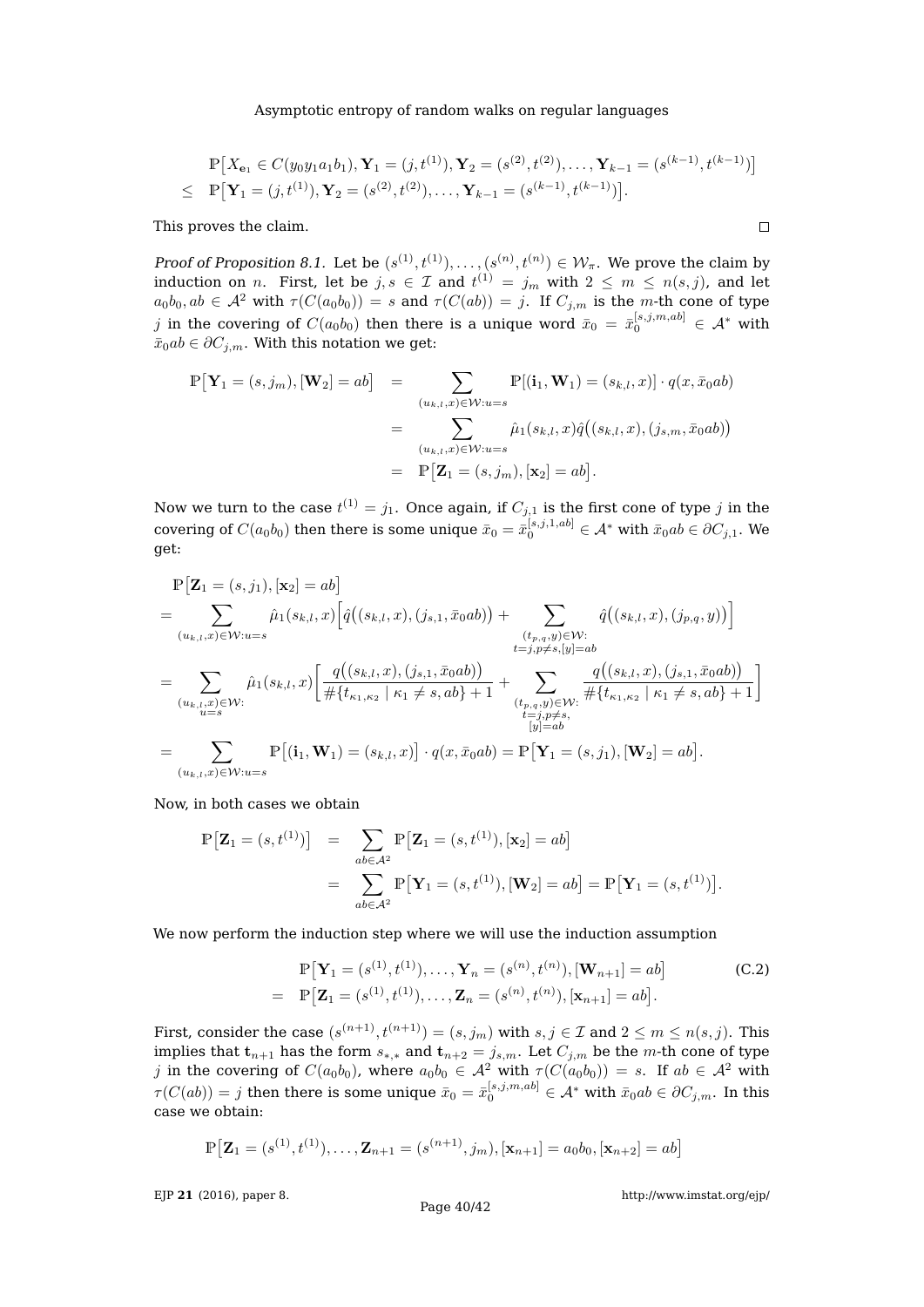$$
= \sum_{\substack{(u_{k,l},w_0)\in\mathcal{W}:\\u=s,[w_0]=a_0b_0}} \mathbb{P}\big[\mathbf{Z}_1 = (s^{(1)},t^{(1)}),\ldots,\mathbf{Z}_n = (s^{(n)},t^{(n)}),\mathbf{t}_{k+1} = u_{k,l},\mathbf{x}_{n+1} = w_0\big] \cdot \hat{q}((s_{k,l},w_0),(j_{s,m},\bar{x}_0ab)) \n= \mathbb{P}\big[\mathbf{Z}_1 = (s^{(1)},t^{(1)}),\ldots,\mathbf{Z}_n = (s^{(n)},t^{(n)}),[\mathbf{x}_{n+1}] = a_0b_0\big] \frac{\xi(ab)}{\xi(a_0b_0)}\mathbb{L}(a_0b_0,\bar{x}_0ab) \n= \mathbb{P}\big[\mathbf{Y}_1 = (s^{(1)},t^{(1)}),\ldots,\mathbf{Y}_n = (s^{(n)},t^{(n)}),[\mathbf{W}_{n+1}] = a_0b_0\big] \frac{\xi(ab)}{\xi(a_0b_0)}\mathbb{L}(a_0b_0,\bar{x}_0ab) \n= \mathbb{P}\big[\mathbf{Y}_1 = (s^{(1)},t^{(1)}),\ldots,\mathbf{Y}_{n+1} = (s^{(n+1)},j_m),[\mathbf{W}_{n+1}] = a_0b_0,[\mathbf{W}_{n+2}] = ab\big].
$$

Now we turn to the case  $(s^{(n+1)},t^{(n+1)})=(s,j_1).$  This implies again that  $\mathbf{t}_{n+1}$  has the form  $s_{*,*}$ . Once again, if  $C_{j,1}$  is the first cone of type  $j$  in the covering of  $C(a_0b_0)$  (of type  $s$ ) then there is some unique  $\bar{x}_0 = \bar{x}_0^{[s,j,1,ab]} \in \mathcal{A}^*$  with  $\bar{x}_0ab \in \partial C_{j,1}.$  We get by distinguishing whether  $t^{(n+1)}=j_1$  arises from  ${\bf t}_{n+2}=j_{s,1}$  or  ${\bf t}_{n+2}=j_{k,l}$  with  $k\neq s$ :

$$
\mathbb{P}\left[\mathbf{Z}_{1}=(s^{(1)},t^{(1)}),\ldots,\mathbf{Z}_{n+1}=(s^{(n+1)},j_{1}),[\mathbf{x}_{n+1}]=a_{0}b_{0},[\mathbf{x}_{n+2}]=ab\right]
$$
\n
$$
=\sum_{\substack{(u_{p,q},w_{0})\in\mathcal{W}:\\u=s,[w_{0}]=a_{0}b_{0}}}^{\infty}\mathbb{P}\left[\mathbf{Z}_{1}=(s^{(1)},t^{(1)}),\ldots,\mathbf{Z}_{n}=(s^{(n)},t^{(n)}),\mathbf{t}_{n+1}=u_{p,q},\mathbf{x}_{n+1}=w_{0}\right]
$$
\n
$$
\cdot\left(\hat{q}((s_{p,q},w_{0}),(j_{s,1},\bar{x}_{0}ab))+\sum_{\substack{(t_{k,l},y)\in\mathcal{W}:\\t=j,k\neq s,[y]=ab}}\hat{q}((s_{p,q},w_{0}),(j_{k,l},y))\right)
$$
\n
$$
=\mathbb{P}\left[\mathbf{Z}_{1}=(s^{(1)},t^{(1)}),\ldots,\mathbf{Z}_{n}=(s^{(n)},t^{(n)}),[\mathbf{x}_{n+1}]=a_{0}b_{0}\right]
$$
\n
$$
\cdot\left[\frac{\xi(ab)}{\xi(ab_{0})}\frac{\mathbb{L}(a_{0}b_{0},\bar{x}_{0}ab)}{\#\{j_{k,l}\mid k\neq s,ab\}+1}+\sum_{\substack{(t_{k,l},y)\in\mathcal{W}:\\t=j,k\neq s,\\(y]=ab}}\frac{\xi(ab)}{\xi(ab_{0})}\frac{\mathbb{L}(a_{0}b_{0},\bar{x}_{0}ab)}{\#\{j_{k,l},x_{2}\mid k_{1}\neq s,ab\}+1}\right]
$$
\n
$$
=\mathbb{P}\left[\mathbf{Z}_{1}=(s^{(1)},t^{(1)}),\ldots,\mathbf{Z}_{n}=(s^{(n)},t^{(n)}),[\mathbf{x}_{n+1}]=a_{0}b_{0}\right]\frac{\xi(ab)}{\xi(ab_{0})}\mathbb{L}(a_{0}b_{0},\bar{x}_{0}ab)
$$
\n
$$
=\mathbb{P}\left[\mathbf{Y}_{1}=(s^{(1)},t^{(1)}),\ldots,\mathbf{Y}_{n}=(s^{(n)},t^{(n)}),[\mathbf{W}_{n+1}]=a_{0}b_{0}\right
$$

Hence,

$$
\mathbb{P}\left[\mathbf{Z}_{1}=(s^{(1)},t^{(1)}),\ldots,\mathbf{Z}_{n+1}=(s^{(n+1)},t^{(n+1)}),[\mathbf{x}_{n+2}]=ab\right]
$$
\n
$$
=\sum_{a_{0}b_{0}\in\mathcal{A}^{2}}\mathbb{P}\left[\mathbf{Z}_{1}=(s^{(1)},t^{(1)}),\ldots,\mathbf{Z}_{n+1}=(s^{(n+1)},t^{(n+1)}),[\mathbf{x}_{n+1}]=a_{0}b_{0},[\mathbf{x}_{n+2}]=ab\right]
$$
\n
$$
=\sum_{a_{0}b_{0}\in\mathcal{A}^{2}}\mathbb{P}\left[\mathbf{Y}_{1}=(s^{(1)},t^{(1)}),\ldots,\mathbf{Y}_{n+1}=(s^{(n+1)},t^{(n+1)}),[\mathbf{W}_{n+1}]=a_{0}b_{0},[\mathbf{W}_{n+2}]=ab\right]
$$
\n
$$
=\mathbb{P}\left[\mathbf{Y}_{1}=(s^{(1)},t^{(1)}),\ldots,\mathbf{Y}_{n+1}=(s^{(n+1)},t^{(n+1)}),[\mathbf{W}_{n+2}]=ab\right].
$$

This proves Equation [\(C.2\)](#page-39-0) for all  $n\in\mathbb{N}$ , all  $ab\in\mathcal{A}^2$  and all  $(s^{(1)},t^{(1)}),\ldots,(s^{(n)},t^{(n)})\in\mathcal{W}_{\pi}.$ Finally, we obtain:

$$
\mathbb{P}\big[\mathbf{Z}_1 = (s^{(1)}, t^{(1)}), \dots, \mathbf{Z}_{n+1} = (s^{(n+1)}, t^{(n+1)})\big]
$$
\n
$$
= \sum_{ab \in \mathcal{A}^2} \mathbb{P}\big[\mathbf{Z}_1 = (s^{(1)}, t^{(1)}), \dots, \mathbf{Z}_{n+1} = (s^{(n+1)}, t^{(n+1)}), [\mathbf{x}_{n+2}] = ab\big]
$$
\n
$$
= \sum_{ab \in \mathcal{A}^2} \mathbb{P}\big[\mathbf{Y}_1 = (s^{(1)}, t^{(1)}), \dots, \mathbf{Y}_{n+1} = (s^{(n+1)}, t^{(n+1)}), [\mathbf{W}_{n+2}] = ab\big]
$$
\n
$$
= \mathbb{P}\big[\mathbf{Y}_1 = (s^{(1)}, t^{(1)}), \dots, \mathbf{Y}_{n+1} = (s^{(n+1)}, t^{(n+1)})\big].
$$

EJP **21** [\(2016\), paper 8.](http://dx.doi.org/10.1214/16-EJP4180)

Page 41[/42](#page-41-0)

<http://www.imstat.org/ejp/>